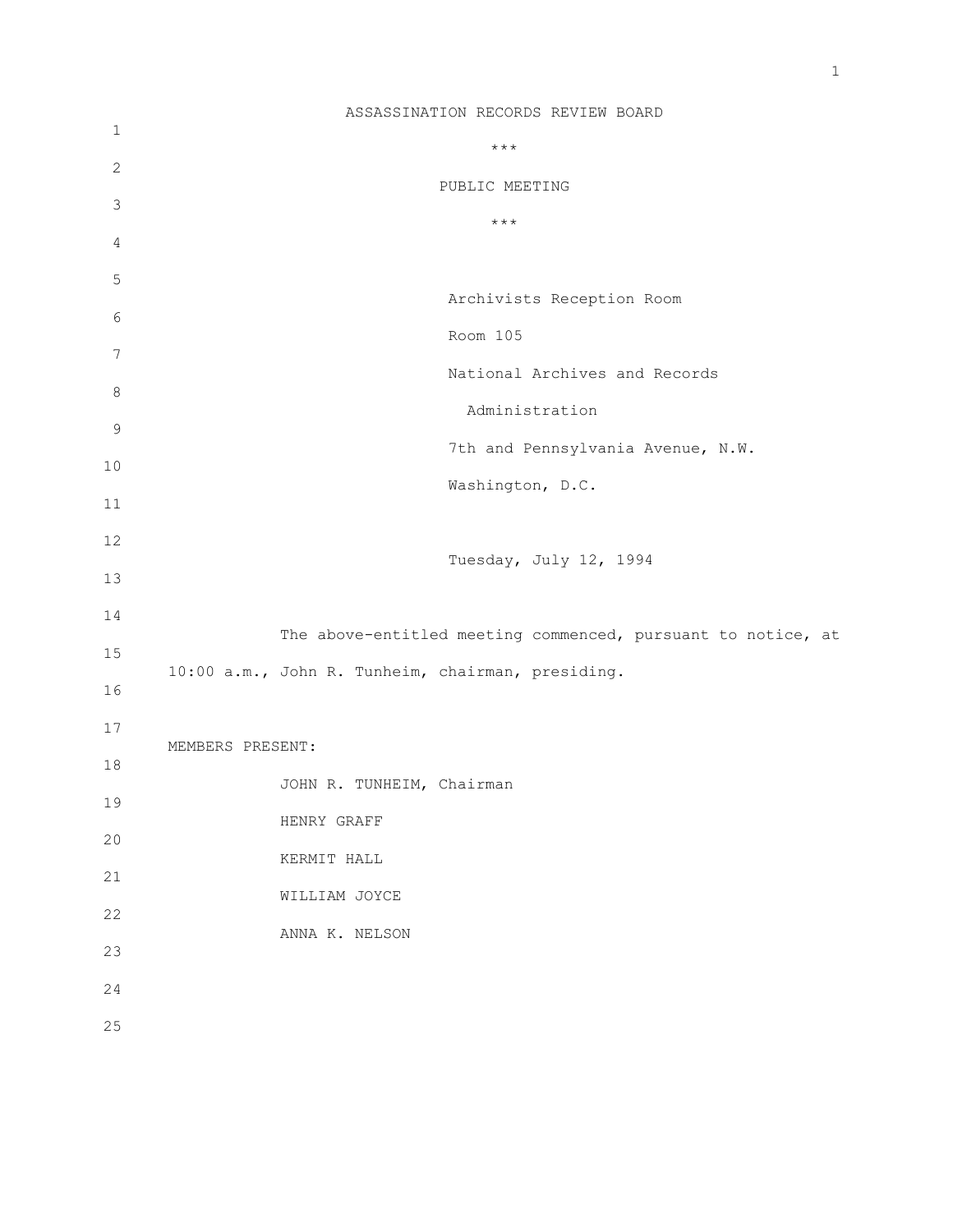C O N T E N T S

|                                                           | PAGE                                                                                                                                                                            |
|-----------------------------------------------------------|---------------------------------------------------------------------------------------------------------------------------------------------------------------------------------|
| CALL TO ORDER                                             | 3                                                                                                                                                                               |
| REPORT ON CONGRESSIONAL MATTERS                           | $\mathfrak{Z}$                                                                                                                                                                  |
| REPORT ON EXECUTIVE DIRECTOR APPLICATION PROCESS          | 4                                                                                                                                                                               |
| CONSIDERATION OF RESOLUTION APPOINTING EXECUTIVE DIRECTOR | 7                                                                                                                                                                               |
| CONSIDERATION OF EXTENSION OF REVIEW BOARD TERM           | 8                                                                                                                                                                               |
| REPORT ON ADMINISTRATIVE MATTERS WITH GSA                 | $\mathcal{G}$                                                                                                                                                                   |
| APPROVAL OF MEMORANDA OF UNDERSTANDING WITH               |                                                                                                                                                                                 |
| WHITE HOUSE AND GSA                                       | 11                                                                                                                                                                              |
|                                                           | 11                                                                                                                                                                              |
|                                                           |                                                                                                                                                                                 |
|                                                           | 14                                                                                                                                                                              |
|                                                           |                                                                                                                                                                                 |
|                                                           | 18                                                                                                                                                                              |
| OTHER BUSINESS                                            | 45                                                                                                                                                                              |
| PUBLIC COMMENT                                            | 46                                                                                                                                                                              |
| ADJOURNMENT                                               | 58                                                                                                                                                                              |
|                                                           |                                                                                                                                                                                 |
|                                                           |                                                                                                                                                                                 |
|                                                           |                                                                                                                                                                                 |
|                                                           |                                                                                                                                                                                 |
|                                                           |                                                                                                                                                                                 |
|                                                           |                                                                                                                                                                                 |
|                                                           |                                                                                                                                                                                 |
|                                                           |                                                                                                                                                                                 |
|                                                           | AGENDA ITEM<br>REVIEW OF AGENCIES' PROGRESS IN REVIEWING RECORDS<br>DISCUSSION OF BOARD PLANS THROUGH END OF FISCAL YEAR<br>1994<br>REPORT FROM STEVE TILLEY, NATIONAL ARCHIVES |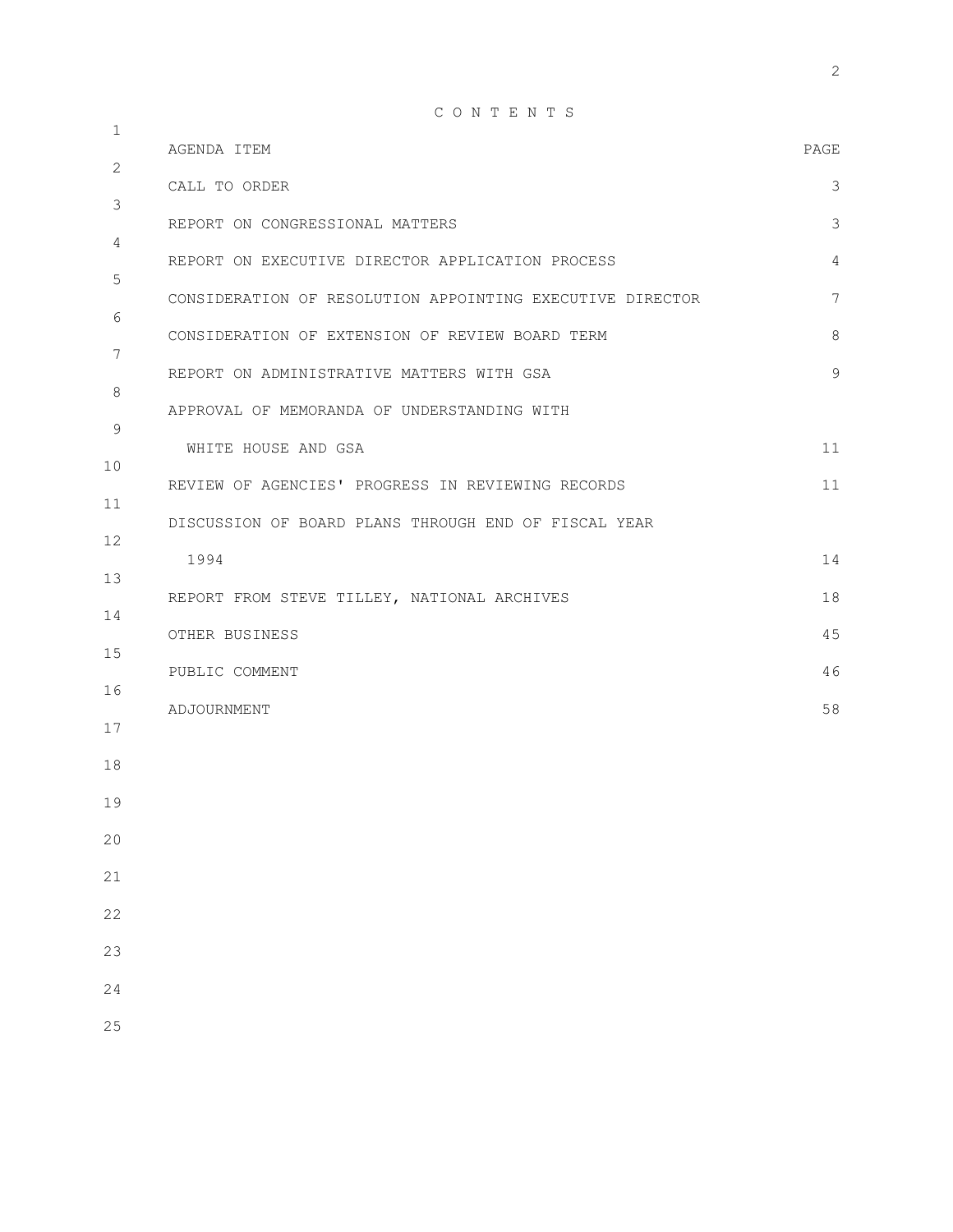|              | PROCEEDINGS                                                                                                                               |  |  |  |  |  |  |  |  |  |
|--------------|-------------------------------------------------------------------------------------------------------------------------------------------|--|--|--|--|--|--|--|--|--|
| 1            | [10:00 a.m.]                                                                                                                              |  |  |  |  |  |  |  |  |  |
| $\mathbf{2}$ | CALL TO ORDER                                                                                                                             |  |  |  |  |  |  |  |  |  |
| 3<br>4       | MR. TUNHEIM:<br>Good morning. I will call to order the meeting                                                                            |  |  |  |  |  |  |  |  |  |
| 5            | of the Assassination Records Review Board. This is our second public                                                                      |  |  |  |  |  |  |  |  |  |
| 6            | meeting. We are very glad to see all of you here. We have got a rather                                                                    |  |  |  |  |  |  |  |  |  |
| 7            | full agenda this morning. We will do our best to proceed through it as                                                                    |  |  |  |  |  |  |  |  |  |
| 8            | quickly as we can.                                                                                                                        |  |  |  |  |  |  |  |  |  |
| 9            | REPORT ON CONGRESSIONAL MATTERS                                                                                                           |  |  |  |  |  |  |  |  |  |
| 10           | The first matter on our agenda is a brief report<br>MR. TUNHEIM:                                                                          |  |  |  |  |  |  |  |  |  |
| 11           | on a couple of items that are going through Congress right now that affect                                                                |  |  |  |  |  |  |  |  |  |
| 12           | The first is the appropriation for fiscal year 1995. That matter<br>the Board.                                                            |  |  |  |  |  |  |  |  |  |
| 13           | is currently before a House/Senate conference committee, the Treasury,                                                                    |  |  |  |  |  |  |  |  |  |
| 14           | Postal and General Government Conference Committee of Appropriations.                                                                     |  |  |  |  |  |  |  |  |  |
| 15           | The House passed bill has an appropriation for fiscal year 1995                                                                           |  |  |  |  |  |  |  |  |  |
| 16           | for the Board of \$2.418 million, which is the amount that was approved by                                                                |  |  |  |  |  |  |  |  |  |
| 17           | the Office of Management and Budget, the amount that we had requested.                                                                    |  |  |  |  |  |  |  |  |  |
| 18           | That money was removed in the Senate version of the bill, so there is a                                                                   |  |  |  |  |  |  |  |  |  |
| 19           | discrepancy between the two bills. The Senate bill currently does not have                                                                |  |  |  |  |  |  |  |  |  |
| 20           | funding for the Review Board for the next fiscal year.                                                                                    |  |  |  |  |  |  |  |  |  |
| 21           | We are hopeful of resolving that matter this week.<br>In fact,                                                                            |  |  |  |  |  |  |  |  |  |
| 22           | I understand the conference committee is meeting this week and we are hopeful                                                             |  |  |  |  |  |  |  |  |  |
| 23           | that will be resolved in a manner that includes the House provision.                                                                      |  |  |  |  |  |  |  |  |  |
| 24           | The second item affecting the Board is a group of what we<br>characterize as technical amendments which are moving through Congress right |  |  |  |  |  |  |  |  |  |
| 25           |                                                                                                                                           |  |  |  |  |  |  |  |  |  |
|              |                                                                                                                                           |  |  |  |  |  |  |  |  |  |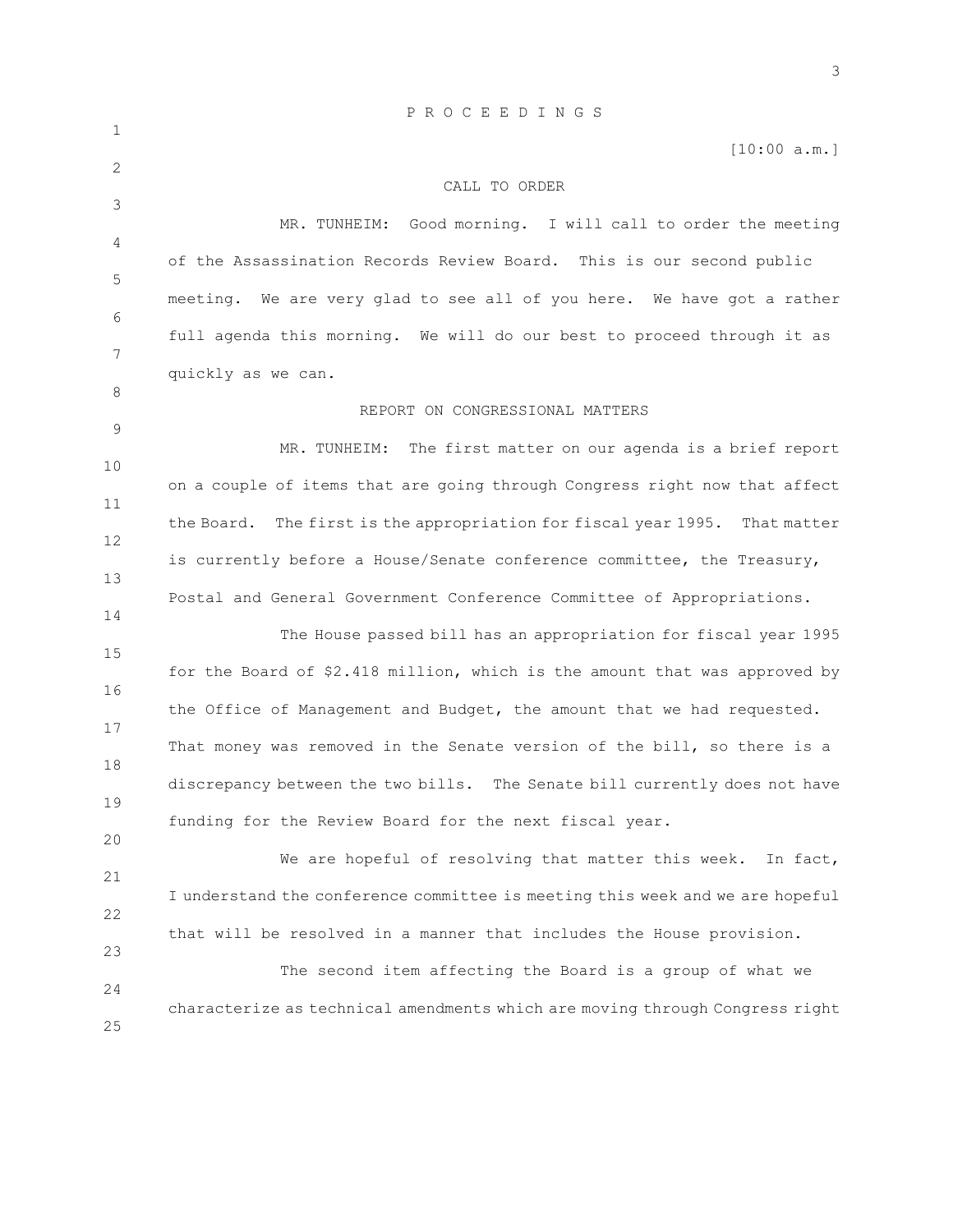1 2 now to fix a couple provisions of the original bill. It's H.R. 4569. My understanding from Mr. Turner from the House Government Operations Committee is that the bill is going to be on the floor today.

4 5 6 7 8 9 It has not progressed as fast in the Senate, but one of the aspects of the bill will be to extend the existence of the Board for another year beyond 1995. So under that version of the legislation, the corrective legislation would have the Board operating through the end of October of 1996. Other provisions in the bill would permit us to do our work more quickly. That is the entire intention of the corrective amendments. REPORT ON EXECUTIVE DIRECTOR APPLICATION PROCESS

11 12 MR. TUNHEIM: I would like to ask Dr. Hall to describe the Executive Director application process which we have gone through over the past three months.

13 14

22

10

3

MR. HALL: Jack, thank you.

15 16 17 18 19 20 21 The Assassination Records Review Board during the latter part of April and May and into the early part of June conducted a nationwide, and indeed, as it turned out, an international search for an Executive Director. Our search process involved the placement of advertisements and notices about the position in the pertinent Federal Register and related materials as well as in major newspapers around the country, most especially the New York Times and The Washington Post. That process yielded over 400 applicants for the position of Executive Director.

23 24 25 We met in early June to reduce that number of applicants. We were successful in getting it down to seven. We brought the seven to Washington and interviewed them in approximately hour and a half sessions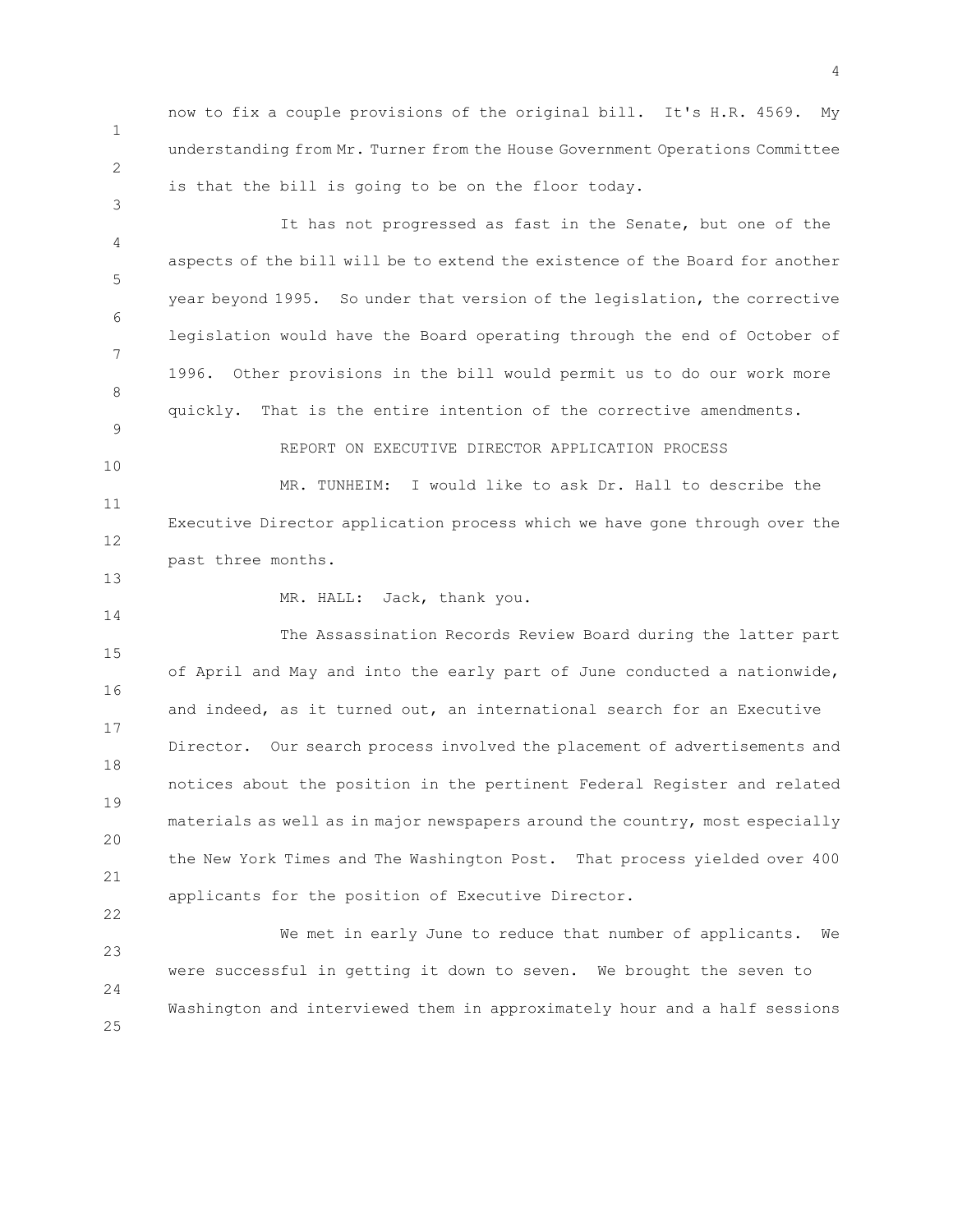1

2

10

19

each. The result of that was a unanimous understanding about the person that we wished to offer the position to.

3 4 5 6 7 8 9 Inasmuch as it was aimed at finding a person with recognized abilities as an investigator, someone who understood the archival community and its operation, and someone who did in their present position not violate any of the provisions of the statute with regard to present governmental employment, we felt that we yielded up a really quite good pool of candidates, and indeed the Board, while unanimous in its understanding of this matter, nonetheless was pleased with having to struggle to reach that decision because of the quality of the applicants.

11 12 13 14 15 16 17 18 In recognition of that fact, Mr. Chairman, I would like to offer a motion to the full Board. The purpose of this motion is to have us publicly vote and recognize by way of offer the position of Executive Director to David G. Marwell. Mr. Marwell is a private citizen of integrity and impartiality with a distinguished professional record. He holds a Ph.D. in history from the State University of New York at Binghamton, and he has also served for the previous five years as director of the Berlin Document Center. His position there ended July  $1$ , when the records were turned over, of course, to the German Government.

20 21 22 23 24 25 Mr. Marwell, in addition to his service at the Berlin Document Center, has also been involved as the chief investigative researcher in the Office of Special Investigations at the Department of Justice where he served from 1980 through 1988. In that capacity he was extensively involved with locating records involving Joseph Mengele and Claus Barbie, and we were all of the mind that that experience coupled with his experience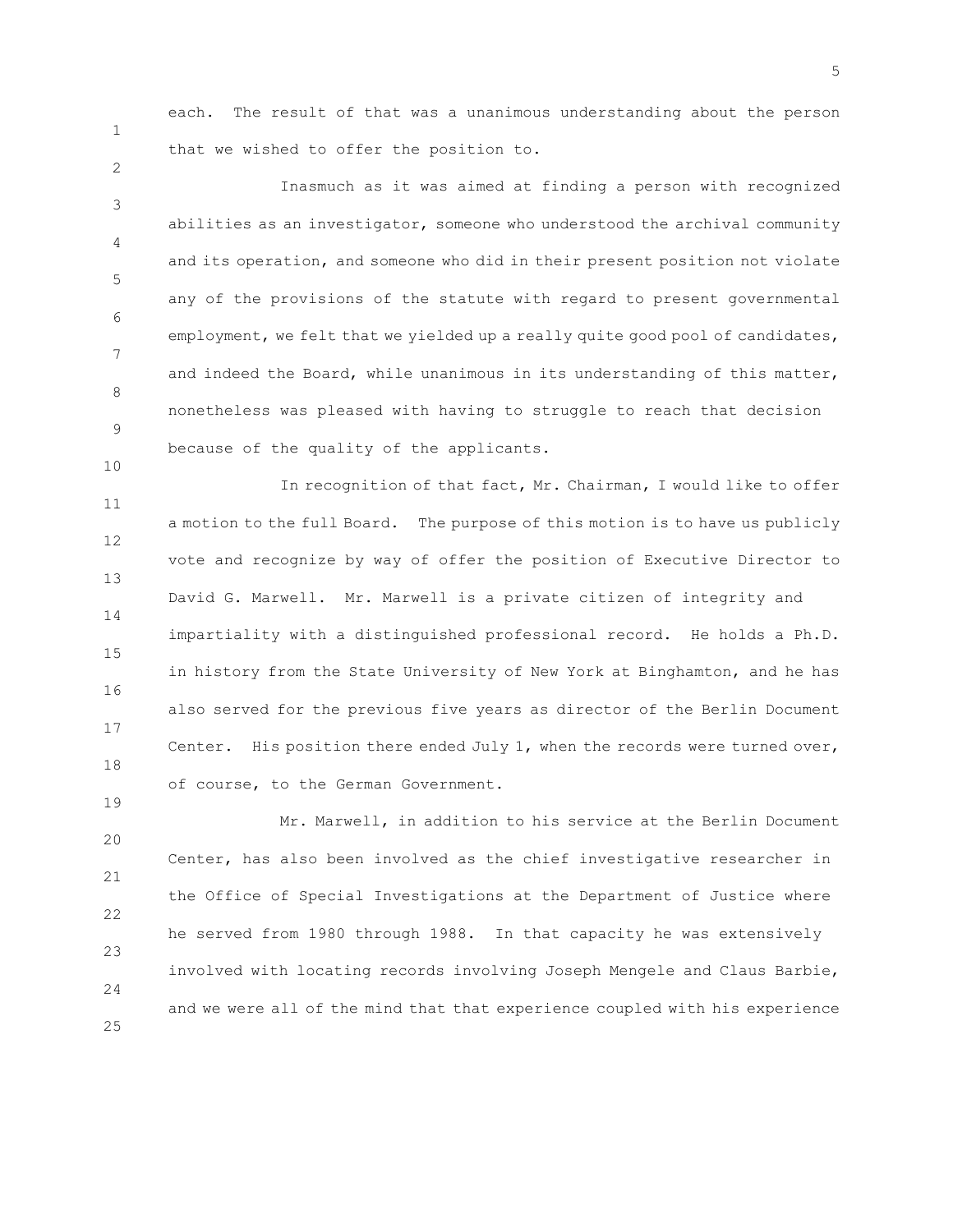1 2 3 4 5 6 7 8 9 10 11 12 13 14 15 16 17 18 19 20 21 22 23 24 25 in Berlin put him in the position of being the person that would best suit our needs. It is therefore the sense of the motion, Mr. Chairman, that we offer the position as Executive Director to Mr. Marwell under the terms of the resolution that is before the Board, and I so move. MR. TUNHEIM: Is there a second to the motion? MR. GRAFF: Second. CONSIDERATION OF RESOLUTION APPOINTING EXECUTIVE DIRECTOR MR. TUNHEIM: It has been moved and seconded that the Board appoint David G. Marwell as Executive Director. Is there any discussion on the motion? [No response.] MR. TUNHEIM: We will proceed to the vote. All those in favor say aye. [Chorus of ayes.] MR. TUNHEIM: Opposed say no. [No response.] MR. TUNHEIM: It is carried. We are all looking forward to working with Mr. Marwell. I have some biographical information on him that I will ask Steve or Susan to pass out. I think this is an exciting development for the Board. Mr. Marwell is a distinguished professional and someone who I think will help guide us through the tasks that we have ahead of us over the next two to three years. So we are looking forward to Mr. Marwell's coming on board with us. It is my understanding that he can begin effective August 8 so that we will have a staff here in Washington beginning August 8, with more to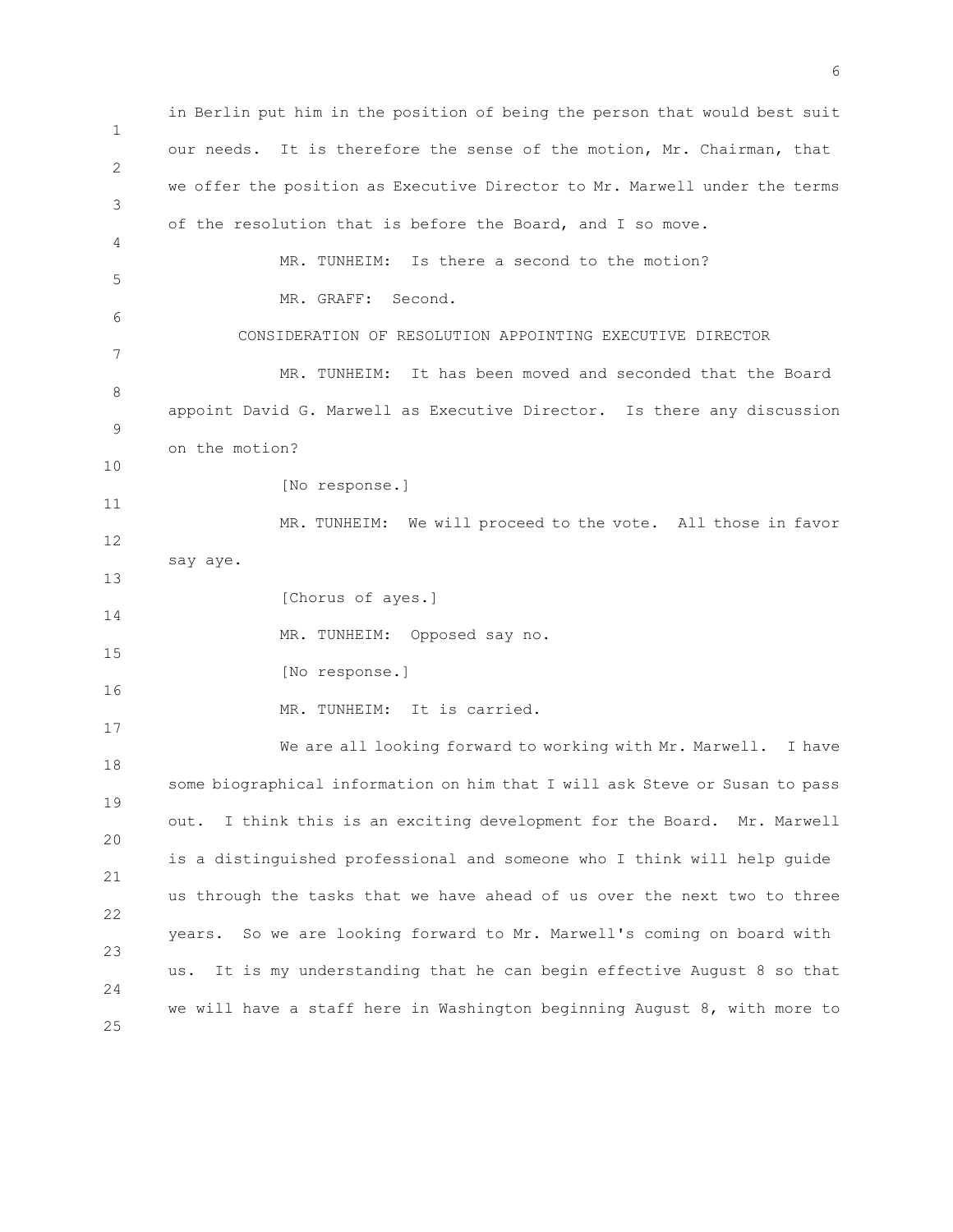come.

1

2 3 4 5 6 7 8 9 10 11 12 13 14 15 16 17 18 19  $20$ 21 22 23 24 25 There is another housekeeping matter that we need to take care of today. This is a formality. In light of the fact of the unique provisions of the current law that we are operating under and the fact that our nomination and confirmation process was significantly delayed, we have a need to formally extend our existence for an additional year, which we have the right to do under the existing legislation. I say this is a formality because of the fact of the bill that is now proceeding through Congress which we anticipate will face no difficulties, but nonetheless we should do this anyway. Anna, would you care to talk about this issue? CONSIDERATION OF EXTENSION OF REVIEW BOARD TERM MS. NELSON: This is a resolution of technical amendments, basically. Because we got such a late start, as you know we officially end next October, not having yet begun. This is a resolution to extend the term, which we can do as a board; we can extend ourselves one year according to the statute. This is a resolution that would extend us to October of 1995 -- I guess it's October of 1995 because we expire in October of 1994 -- and give us an extra year. Then there will an effort in the Congress to extend us further. But we need that in order to proceed at this time. Since the statute allows us to do this, this is a resolution that extends our term for another year. I move we accept this resolution. MR. TUNHEIM: Is there a second to the motion? MR. GRAFF: Second. MR. TUNHEIM: It has been moved and seconded that the term of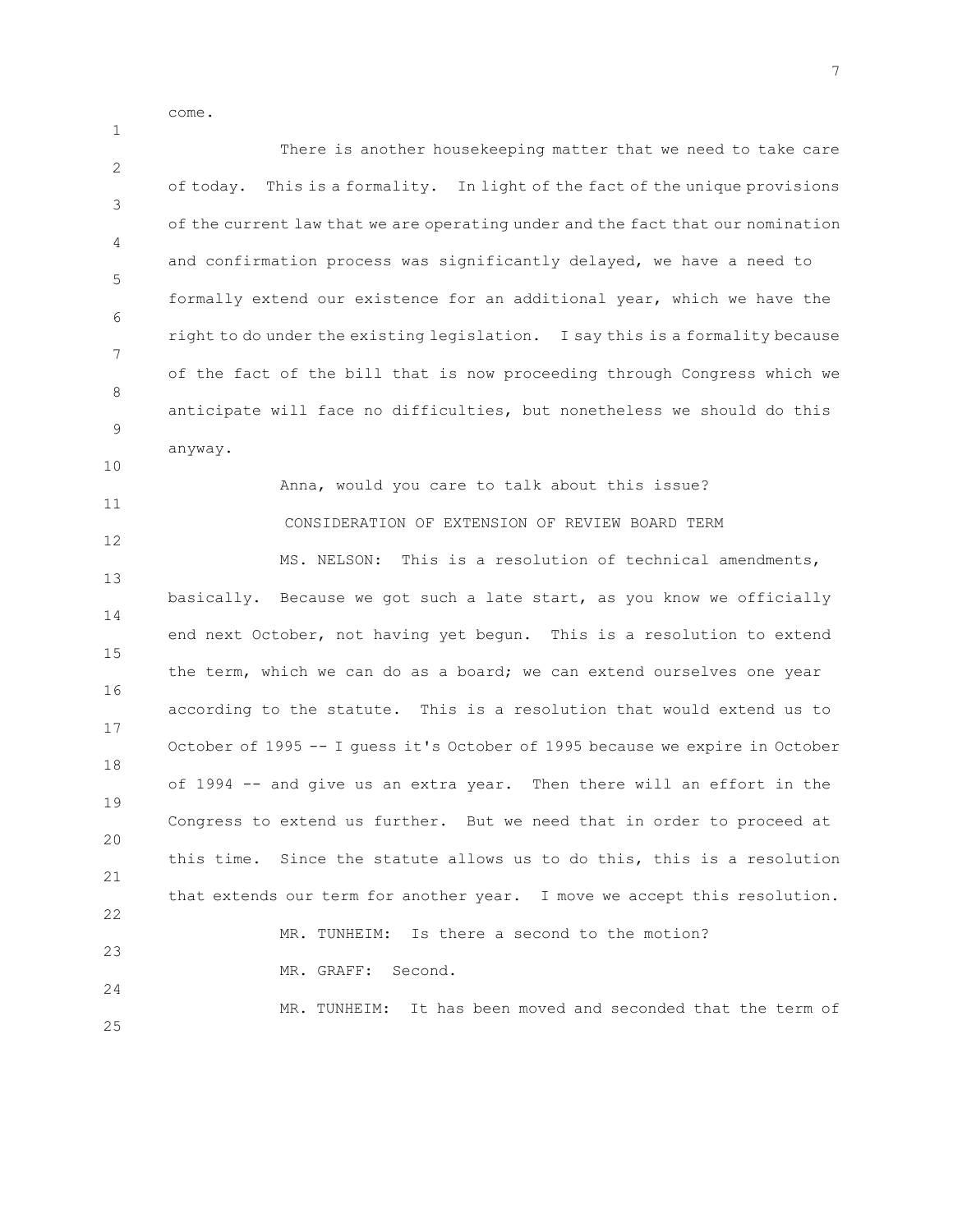1 2 3 4 5 6 7 8 9 10 11 12 13 14 15 16 17 18 19 20 21 22 23 24 25 the Review Board be extended one year, through October 27, I believe, 1995. Is there a discussion on the motion? [No response.] MR. TUNHEIM: We will proceed to the vote. All those in favor say aye. [Chorus of ayes.] MR. TUNHEIM: Opposed say no. [No response.] MR. TUNHEIM: It's carried. REPORT ON ADMINISTRATIVE MATTERS WITH GSA MR. TUNHEIM: Next on our agenda I had intended a brief discussion about administrative-related matters with the people that we have been working with at the General Services Administration, and we may put that back on later on. Let me just say that we are hopeful of being able to move into office space just a stone's throw away from this building relatively soon, as soon as some final construction work is completed. The building is 633 Indiana Avenue. You can see it if you look out the window here. It is excellent space. It is ready to go. There are some security measures that need to be constructed before we take occupancy, but I'm hopeful that within the next month we will move into that building and we will have an entire floor of that building. The rest of the building currently houses the Bureau of Justice programs of the Justice Department, so there is significant security in the building already. So we are looking forward to taking over office space and having a place for receipt of mail in Washington so that we don't have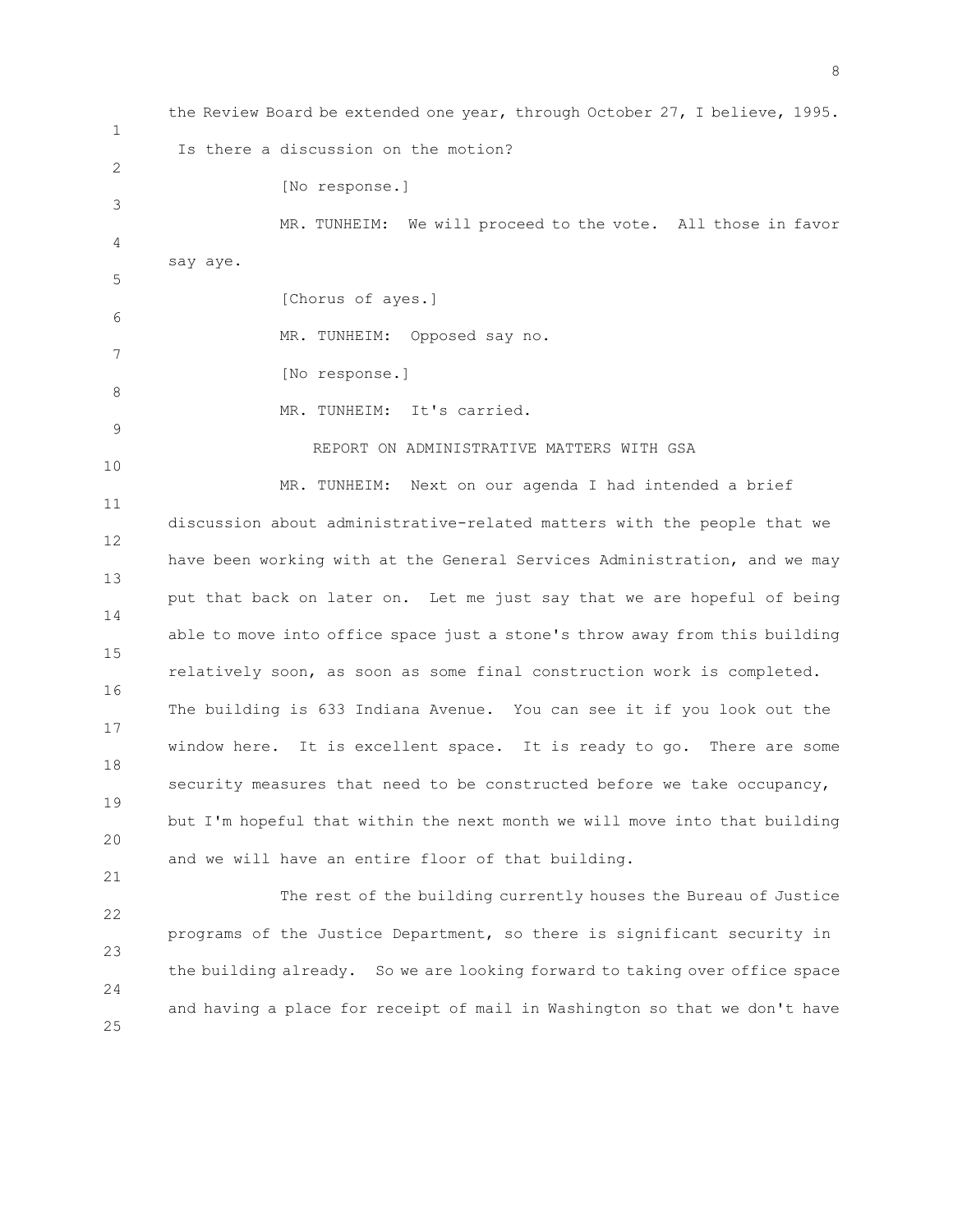1 2 3 4 5 6 7 8 9 10 11 12 13 14 15 16 17 18 19 20 21 22 23  $24$ 25 to prevail upon Steve Tilley to handle our mail any longer. He has been a wonderful help to us as we have gone through the organizational process. I have signed several memoranda of understanding in order to get us start-up appropriations. I wanted to raise that issue right now for the Board to officially approve. As many of you know who have been following the Board's existence, there was no start-up fund for the Board created in the legislation or the appropriation process. Through the good graces of the White House Office of Administration we were able to procure \$250,000 as start-up funds with significant assistance from the Office of Management and Budget helping us to get off the ground before a congressional appropriation is available to us. That memorandum of understanding has been signed with the White House Office of Administration and the General Services Administration, and we have also signed an additional memorandum of understanding with the General Services Administration for providing administrative services for the Board. Henry. APPROVAL OF MEMORANDA OF UNDERSTANDING WITH WHITE HOUSE AND GSA MR. GRAFF: I move that the Board formally approve the memoranda of understanding that the Chairman has signed on our behalf. MR. TUNHEIM: Is there a second to that motion? MS. NELSON: Second. MR. TUNHEIM: Moved and seconded to approve the memoranda of understanding. Is there any discussion?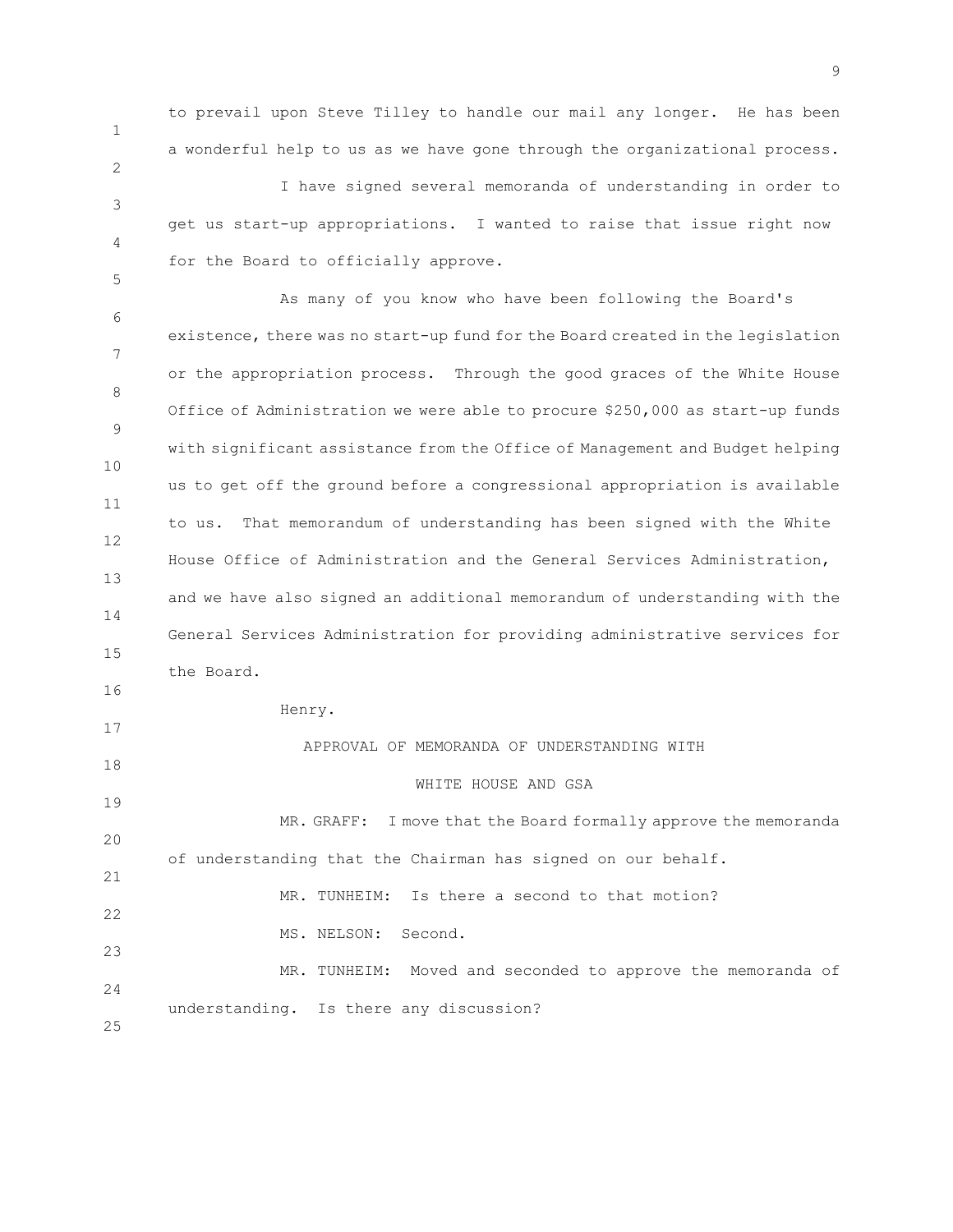1 2 3 4 5 6 7 8 9 10 11 12 13 14 15 16 17 18 19 20 21 22 23 24 25 [No response.] MR. TUNHEIM: We will proceed to the vote. All those in favor say aye. [Chorus of ayes.] MR. TUNHEIM: Opposed say no. [No response.] MR. TUNHEIM: It's carried. REVIEW OF AGENCIES' PROGRESS IN REVIEWING RECORDS MR. TUNHEIM: Mr. Joyce has been engaged in the process to start our relationship with quite a number of federal agencies that possess assassination records and are going through their own review processes. We will engage the agencies far more significantly this fall when we have a staff available to do that. But in advance of that, Mr. Joyce has been providing a real service to the Board in beginning those discussions with the agencies, and I would like him to report on that right now. MR. JOYCE: Thank you, Mr. Chairman. With the assistance of Steve Tilley of the Archives staff we have put together a list of some 55 agencies to whom I have now written to ascertain what quantity of assassination-related records remain in the agencies and what might constitute a significant part of the workload of this Board. It seems to us that in order to gauge the work before us it is essential to begin by understanding at some level what volume of records exist in the agencies now. Of course there are other aspects to our work, but as part of developing the work plan it seems to us that we need to have more information. As I say, I have written to some 55 agencies. Although the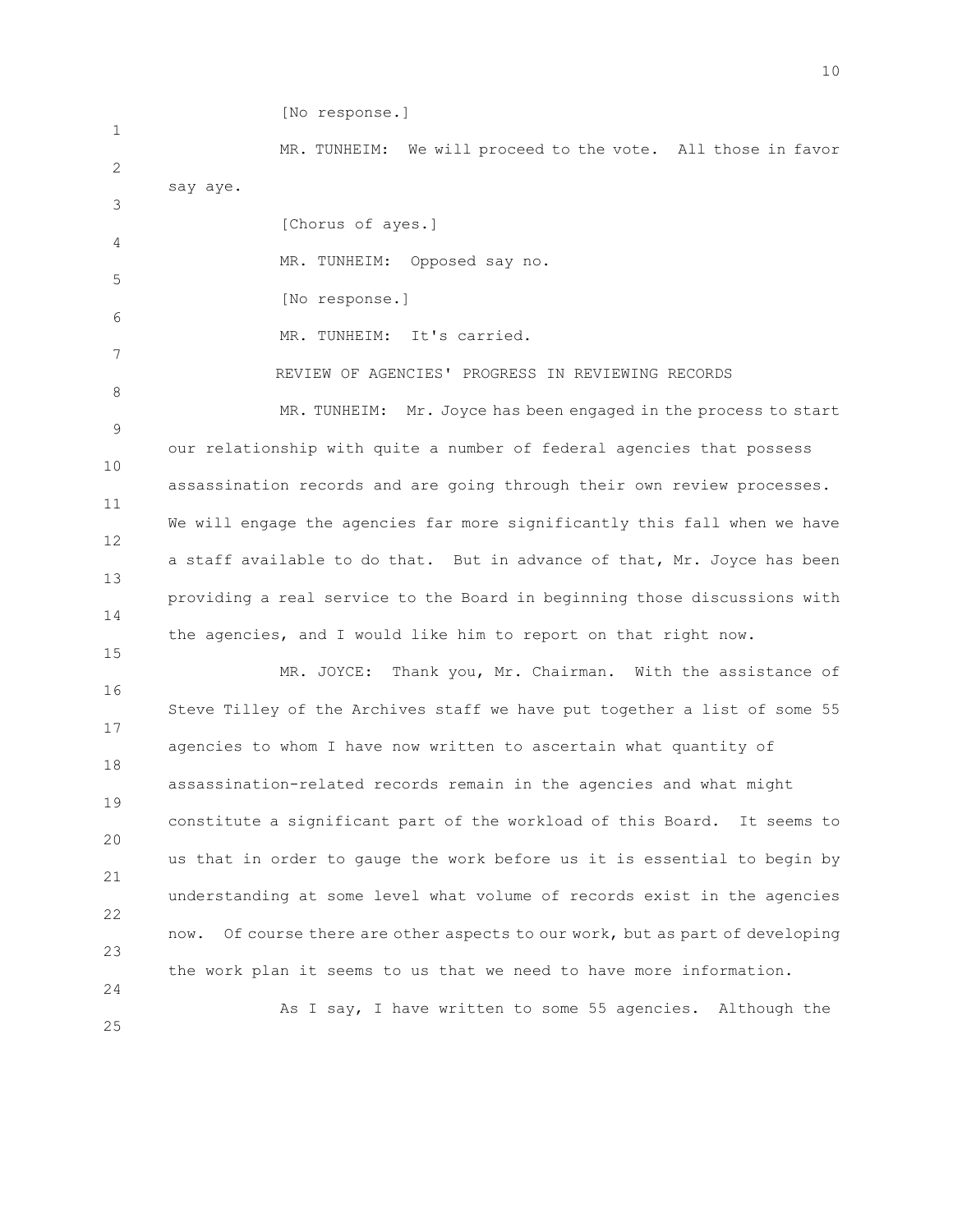1 2 reporting deadline has not yet come, I have nearly 20 responses to date, which have been helpful both in terms of identifying additional sources of inquiry to make concerning assassination-related records as well as to provide raw data itself.

5 6 7 8 9 10 I am not at this moment really in a position to report meaningful numbers, in part because a number of responses have suggested that there are additional places to search. I have sent out a second round of letters and expect that there will be additional letters to follow shortly. However, by the time we have staffing in place, probably in the autumn, we should be in a position to assist the staff by providing information about what records exist in the agencies.

MR. TUNHEIM: Any questions for Mr. Joyce?

13 14 15 MS. NELSON: I am interested, Bill, in the fact that they still have not searched every corner. And also the sheer number. I think the sheer number is appalling, 55 agencies. Did you divide the Department of Defense? Is that part of it?

17 18 MR. JOYCE: There is more than one in several departments, yes. As direct an approach as possible to as many places that might hold records seemed advisable.

20 21 MS. NELSON: Yes. I think it was a very good idea. MR. TUNHEIM: Other questions or comments?

22 [No response.]

23 24 MR. TUNHEIM: Thank you very much, Bill. We appreciate the work that you have done in getting this effort started. We will pick that up with our staff this fall.

25

3

4

11

12

16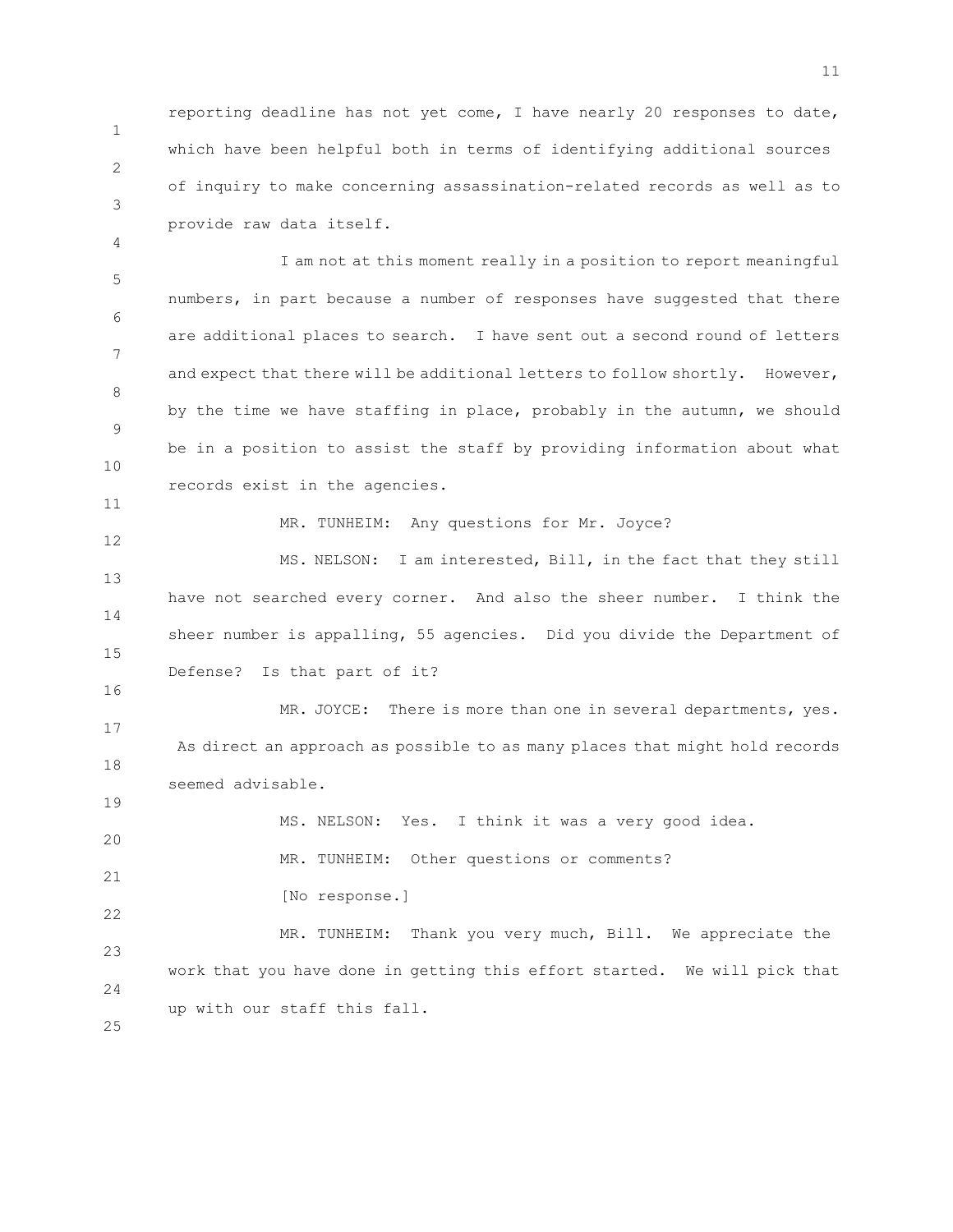## DISCUSSION OF BOARD PLANS THROUGH END

1

2

11

19

23

## OF FISCAL YEAR 1994

3 4 5 6 7 8 9 10 MR. TUNHEIM: We have a period of time on our agenda for a discussion of the Board plans through the end of this fiscal year. We are somewhat limited due to the money that we have available to us and the need to staff our office, to begin paying rent and those kinds of expenses that come the way of a new federal agency. I think from my standpoint we are very hopeful that we will have a small corps of staff started working for us in September so that when October 1 comes around and we have the full year's appropriation from Congress we will be ready to staff up quite quickly with additional records review personnel and investigators.

12 13 14 15 16 17 18 I believe the Board is of the mind that we would like to hold a series of public hearings, several in Washington and a number around the country, to gather input from the public as to how we should define the term "assassination record," to gather input on where records might exist. Certainly records in other places outside of Washington where a more formal identification process has already gone on. We are anxious to begin that process. We are limited really at this point only by the availability of staff and funds to accomplish that.

20 21 22 I think that we will have money available for our first public hearing in September. We are certainly hopeful of that. I would like to ask other Board members to give their thoughts on our plans over the next several months.

24 25 MS. NELSON: Actually, we had hoped to have a public hearing even earlier. We had to give people time to answer our ad for the Executive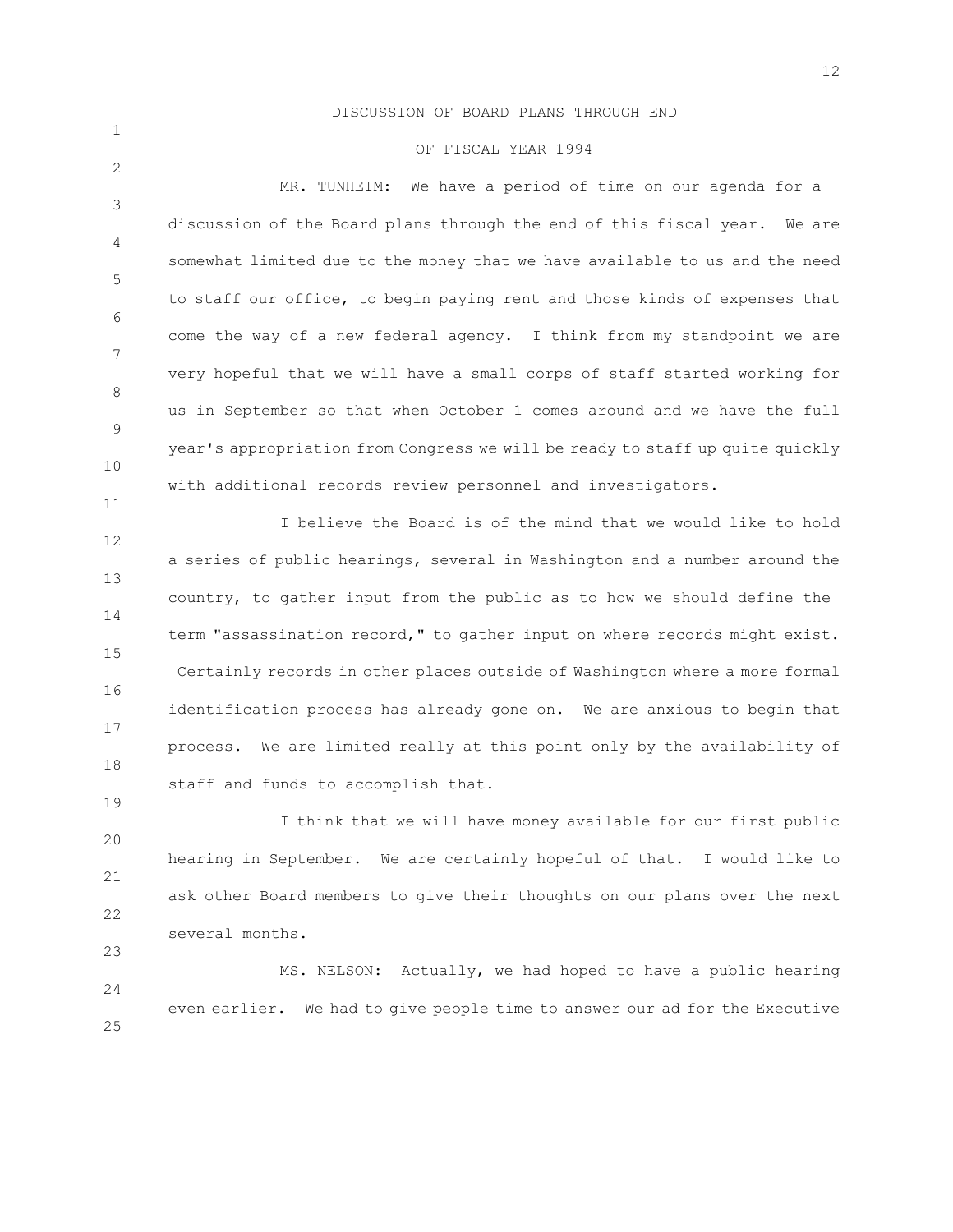1

2

9

Director and to do a legitimate and thorough search. That was one of the things that held us up and I think it was really worth it.

3 4 5 6 7 8 The public hearings obviously will have to help us bring in information about where records are and where new sources are. That was the thrust of our conversation. It will probably have to be somewhat limited because of the sheer numbers of people who are interested, but we really do want to reach out. I think one of the first things that we discussed was reaching out to the groups that had information and were interested and could in fact aid the work of the Board.

10 11 12 13 14 That, I think, has been on our agenda from the very beginning, limited only by the funds. Of course they will be further limited if our budget for 1995 is cut. We won't be able to have as many public hearings. They are rather expensive to put on. That may limit how far around the country we can go. It's not so expensive in Washington, but it is, of course, if you have to have public hearings in another city.

15 16

20

23

## MR. TUNHEIM: Further comments?

17 18 19 MR. JOYCE: Mr. Chairman, it seems to me that as we plan the work of this Board over the course of the next year or so that we have to think of our effort as going in two opposite and yet in some basic way complementary directions.

21 22 One is to reach out to the research community for assistance, as Chairman Tunheim has said, concerning the definition of "assassination records" and where those records might be located.

24 25 In addition to that, to work with the agencies that have records that we already know about, to assist them in bringing these records to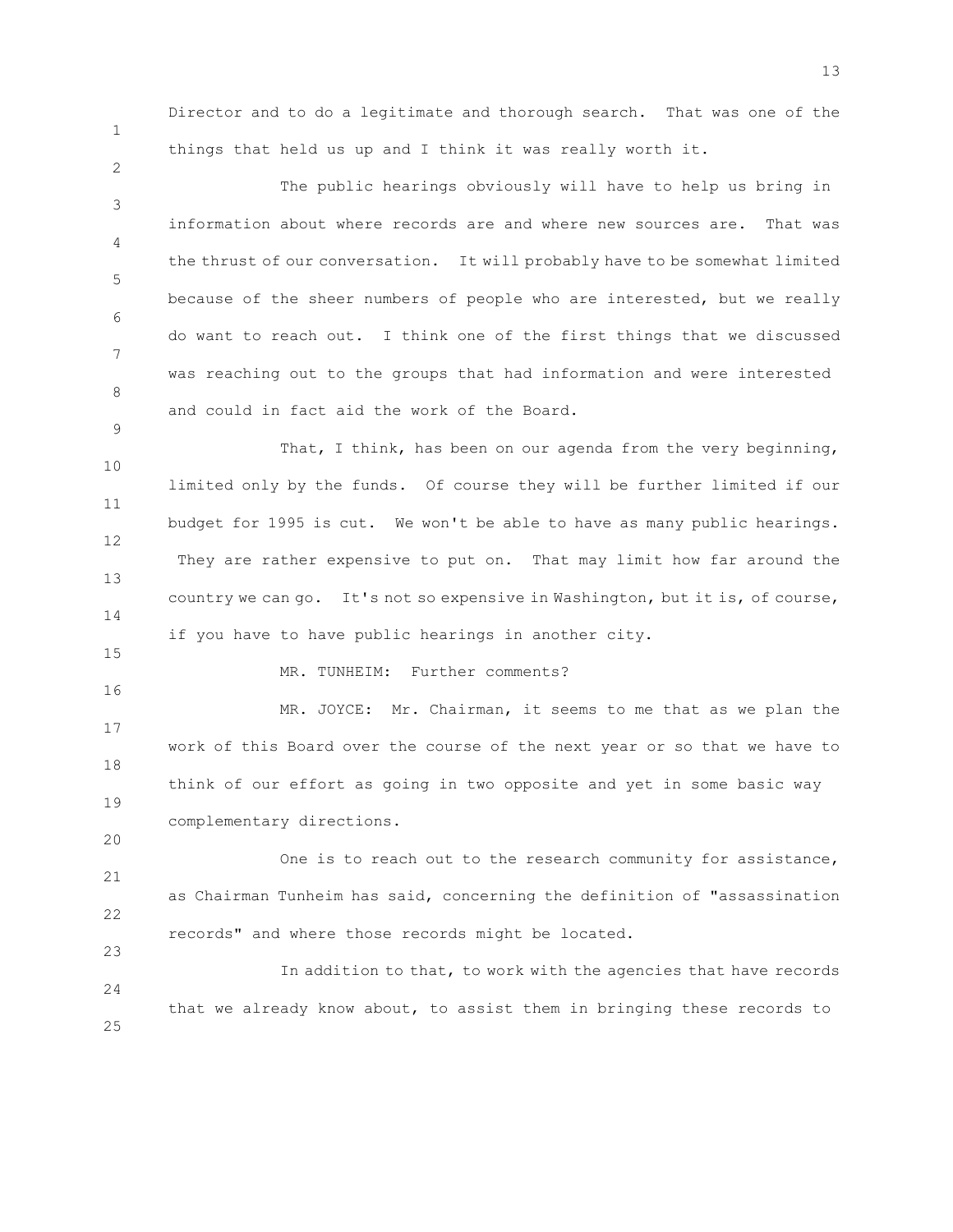light.

1

4

20

2 3 So our plan must consist of a special effort to reach into these two constituencies and develop appropriate ways and means of relating to both.

5 6 7 8 9 10 11 12 13 MS. NELSON: I might add, if I can, that I think there is an element of impatience from all sides that we have not yet really zeroed in on documents, that we are not going to zero in on documents very soon, but I think that everyone would agree that we must define the documents we are looking for. It is a big chore to define what is an assassination document, to discuss this with the agencies and to discuss it with the community. I think in the long run it will be to everyone's advantage if we take a little more time to establish our views, our sense of what we want to look for, rather than leaping immediately into the world of records.

14 15 16 17 18 19 MR. GRAFF: I think it's worth pointing out that all of us individually have received from many people out there suggestions as to where we might find information or theories about the assassination and that we have a suspicion that that is just the tip of the iceberg as we begin to look about for the availability of documents. We ultimately don't know how large that pool of documents will turn out to be, but we are attentive to the magnitude of the task.

21 22 23 24 25 MR. TUNHEIM: I believe that once October 1 hits and we have the full congressional appropriation the pace will speed up considerably. Most of what we are doing right now is to prepare for that time, to be ready so that we will have a staff there and be ready to move. We are very cognizant of the fact that we will have at most two, perhaps three years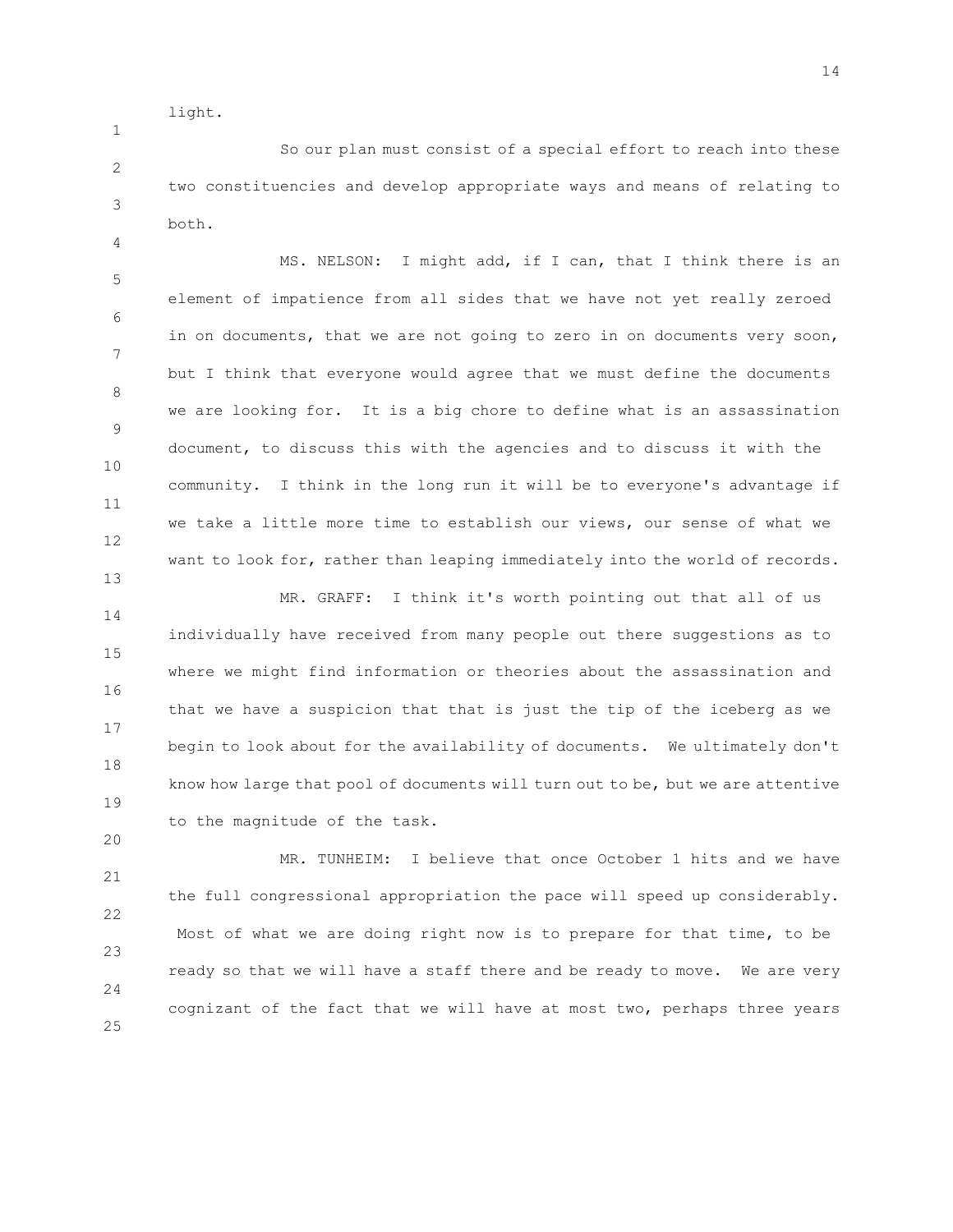to accomplish this task, so that once we have a staff in place we are going to move fast.

3 4 5 6 7 I think our search for an Executive Director was both careful and measured and thorough. I think this Board will take the same approach toward the task of hunting for documents and identifying documents that are related to the Kennedy assassination so that we can have a thorough report in the end on what we have found and what is going to be available to the public.

9 10 11 12 13 14 15 16 17 18 We have time on our agenda to hear from Steve Tilley, who is the coordinator of the JFK collection in the National Archives. Steve is with us here at the table. He has been an invaluable help to the Board in the last several months as we have existed without a staff trying to fly in from our far-flung locations, and in Ms. Nelson's case riding Metro, I guess. Steve has been very helpful to us in organizing our administrative tasks and just providing a great deal of assistance to us. We would like to hear from Steve at this point on the developments that have occurred with the collection in the last several months since we had our last meeting in April and our last report.

Steve.

1

2

8

19

20 21 22 23 24 25 REPORT FROM STEVE TILLEY, NATIONAL ARCHIVES MR. TILLEY: Thank you, Mr. Chairman. There have been three major openings of records in the JFK collection since the Board last met on April 12. That very week, April 15, the Archives made available the remaining tape recordings of telephone conversations from the Johnson Library that related to the assassination. The conversations covered a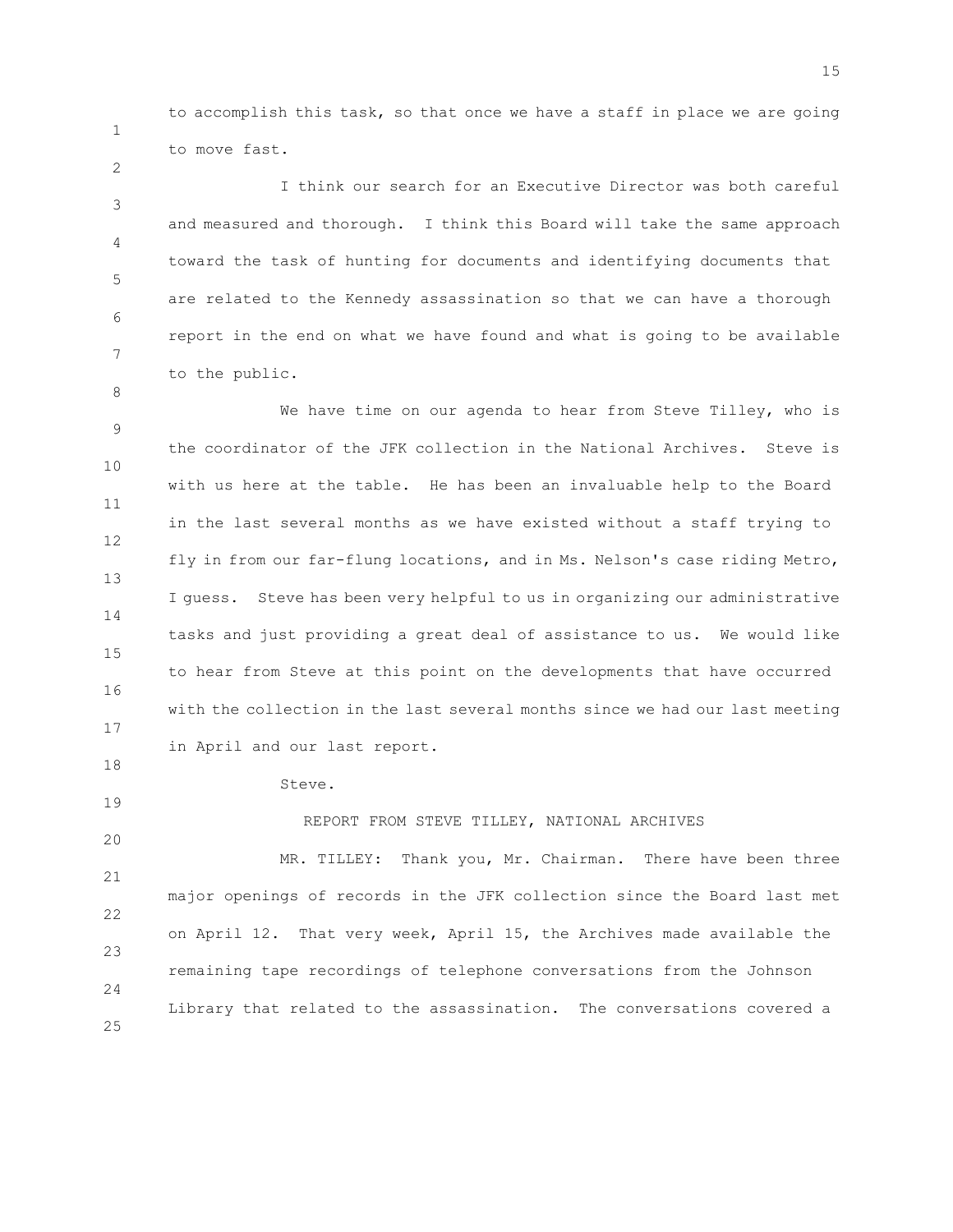period of December of 1963, January and February of 1964, and December of 1966 and January of 1967.

3 4 5 These conversations reflected the work of the Johnson Library staff in reviewing the tape recordings at the Johnson Library. They had identified these conversations as the remaining conversations that related to the assassination that were in their custody.

7 8 9 10 The transcripts of these conversations were already part of the collection at the time the tape recordings were made available. So we were aware of what conversations were coming and what we opened on the 15th were the tape recordings themselves. As I say, the transcripts had already been made available.

12 13 14 The tape recordings of the conversations of November of 1963 had been made available in the fall of 1993. So at this time we have all of the tape recordings which have been identified by the Johnson Library as being relevant to the assassination.

16 17 18 19 20 21 22 23 On May 3 the second opening that took place involved a large amount of material and the records that were made available on that day included the headquarters files of the Federal Bureau of Investigation on their investigation of the assassination of President Kennedy. Included in those files was a great deal of physical evidence that had been gathered by the FBI and had been examined by their laboratory at the time. At that time there was a great deal of press coverage on that particular file with interest in a lot of the photographs and the other items that were made available at that time.

24 25

1

2

6

11

15

Also opened that day were field office files of the FBI on Lee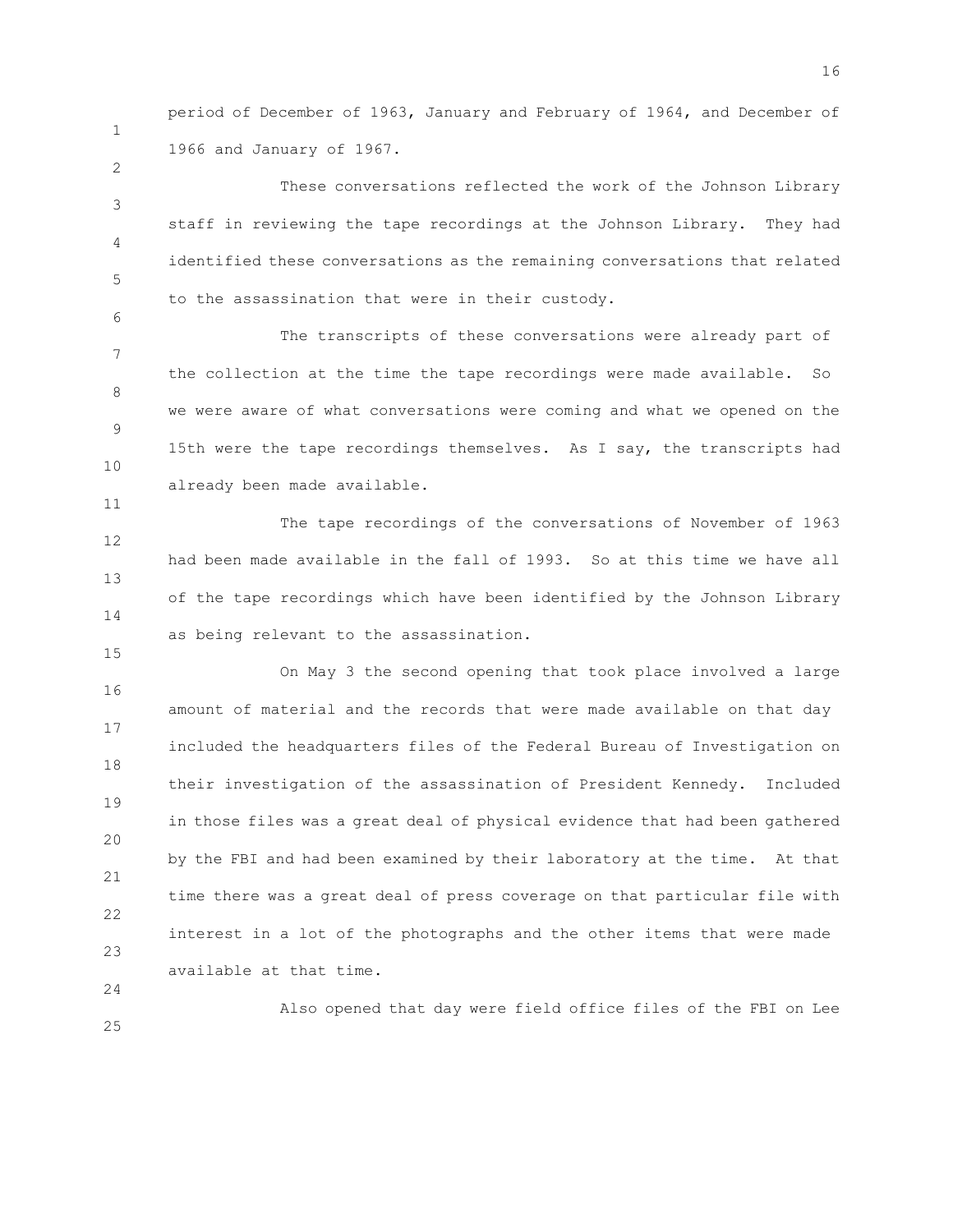Harvey Oswald from their Dallas, Mexico City and New Orleans field offices.

2 3 A third item that was made available that day were additional records of the Church committee; seven additional boxes of the Church committee were made available on that day.

1

4

7

13

18

25

5 6 Finally, the records of the Department of Justice, their Freedom of Information Act litigation files, Appeals Court litigation files relating to assassination records were made available on that day.

8 9 10 11 12 On June 10 we had our third opening of assassination records. That opening consists entirely of records of the Federal Bureau of Investigation. What was opened on that day consisted of the remaining field office files related to Lee Harvey Oswald and field office files on the assassination of President Kennedy from the offices of Dallas and New Orleans.

14 15 16 17 Since June 10 we have acquired some additional records that we have not made available yet. Under the statute we have 30 days from the time we receive records until they have to be made available to the public. Last week we received the remaining field office files of the FBI from their investigation of the assassination of the President.

19 20 21 22 23 24 Also in that transfer from the FBI we received the FBI's files that related to their work with the Pike committee. This is a fairly small amount of material. It must be remembered that the Pike committee looked at a number of different issues at the time it held its hearings only one aspect of which was the assassination of President Kennedy. So therefore we don't have everything the FBI did in relation to Pike, simply those that are relevant to the assassination.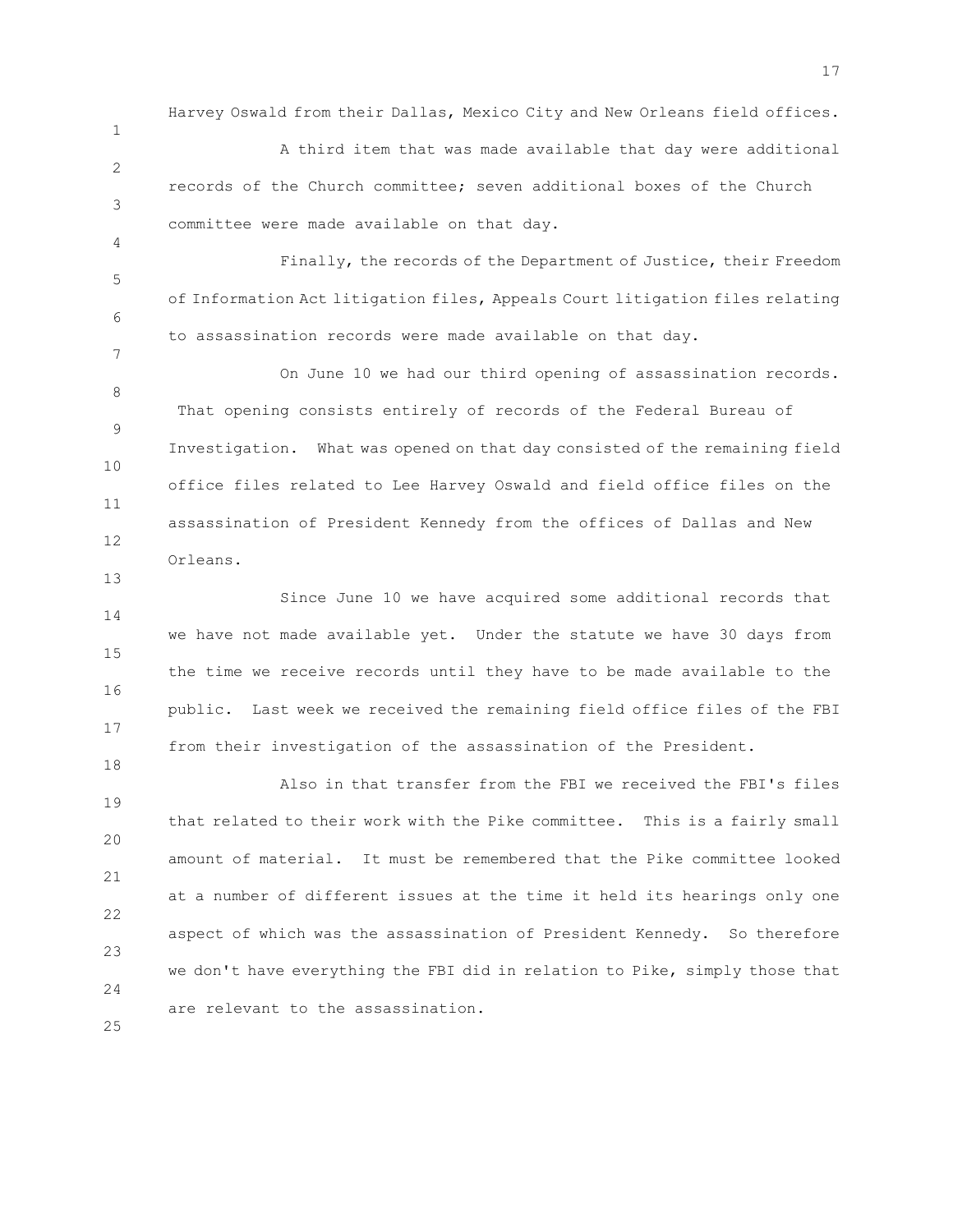1 2 3 4 5 6 7 We also received ten additional boxes of records of the Church committee. Included in those boxes are the first executive session transcripts of testimony taken by the committee at the time they held their investigation. Up to this time the 22 boxes we currently have from the Church committee are basically all documents that were acquired by the committee staff. These ten boxes we have just brought in in the last few days contain the first testimony that has been made available from the Church committee records.

8

20

9 10 11 12 13 14 15 16 17 18 19 We are also expecting some additional transfers over the rest of the summer. Last month I met with representatives of the Historical Review Group at the Central Intelligence Agency to discuss their ongoing review of records that are still in their possession. At that meeting they indicated that during the summer they plan to transfer an additional 70,000 pages of materials. These documents are documents that were actually from the microfilm. I believe there were 73 reels of microfilm that were made available to the House Select Committee at the time the committee was doing its work. The CIA has printed those microfilm rolls onto paper and has been reviewing that material over the last few months. Sometime during the summer they will be transferring approximately 70,000 additional pages to us from those microfilm rolls.

21 22 23 24 25 In addition, they also plan to transfer approximately 20,000 pages of documents which were created by the staff of the House Select Committee at the time the committee conducted its review of those files. They will be transferring those files to us with recommendations for postponement of some information in those documents.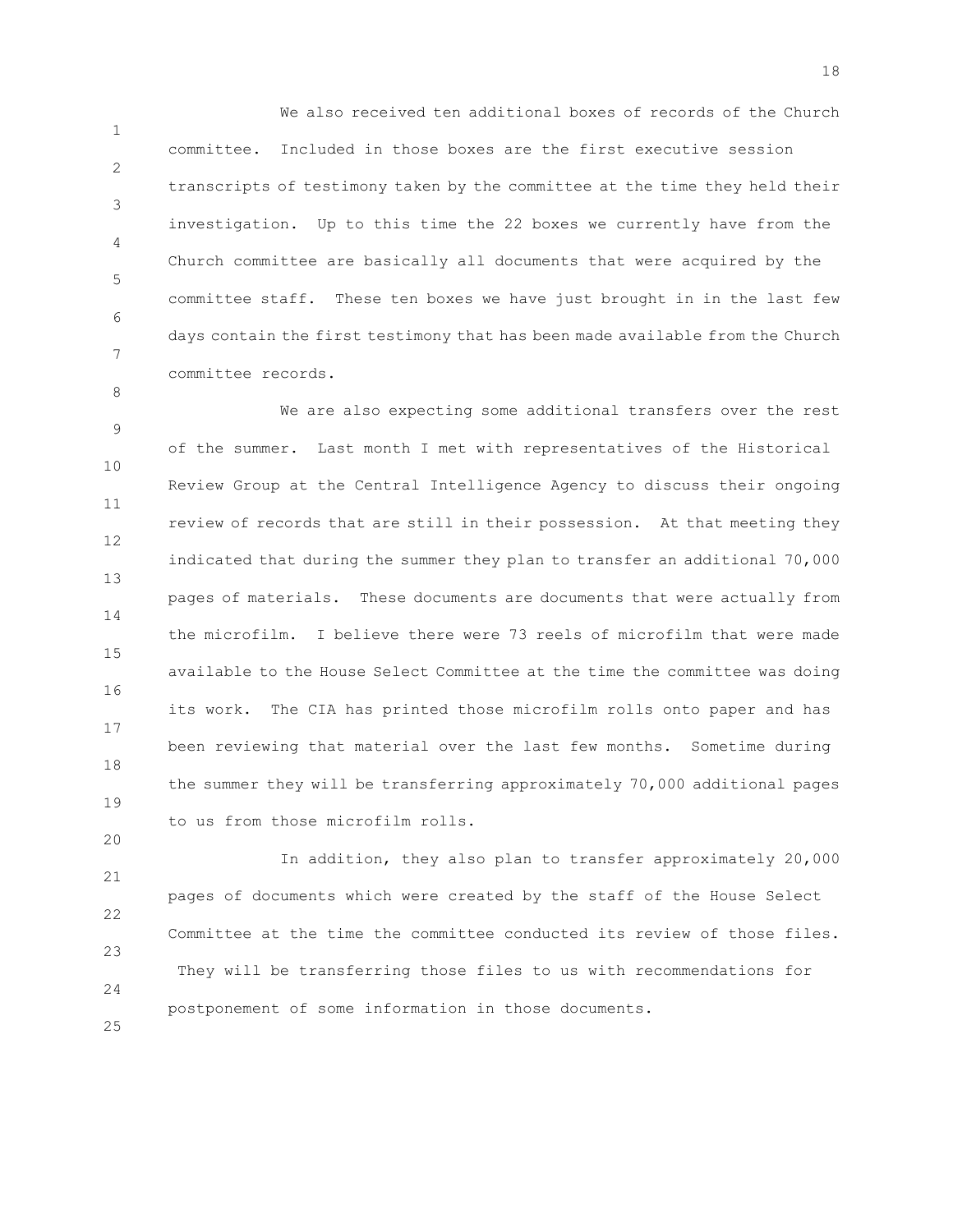1 2 3 4 5 6 The difference with these records is that the records of the House Select Committee are actually the legal responsibility of the House Administration Committee in conjunction with the National Archives through an agreement that was worked out at the time the review was begun. The Archives in effect acts as an agent for the House Administration Committee. The House Administration Committee is the final authority on disclosure of the documents of the HSCA.

7

16

23

8 9 10 11 12 13 14 15 The problem we are going to have there is that this is not technically a transfer under the statute, because the Archives will now have to do the data entry and put the information into the database for these pages of documents. So we will not be able to make those records available within 30 days. We have already discussed it with our Center for Legislative Archives here and we are beginning to look at how we can begin to do that data entry once the transfer is made. So as soon as we have those records we will start the process of getting the data entry done on those documents.

17 18 19 20 21 22 While I am mentioning the database, let me go on to say that the database is unchanged at this time. Since the last time the Board met we have made no additional entries into the database itself, having received no additional disks from any agencies other than a few minor items. Frankly, there is so much work involved in updating the database we would like to wait until we have a significant number of disks. So when we get the major transfer of disks, then we will be updating that database.

24 25 That does not mean that the documents that aren't covered in the database are not findable. We have created other finding aids, the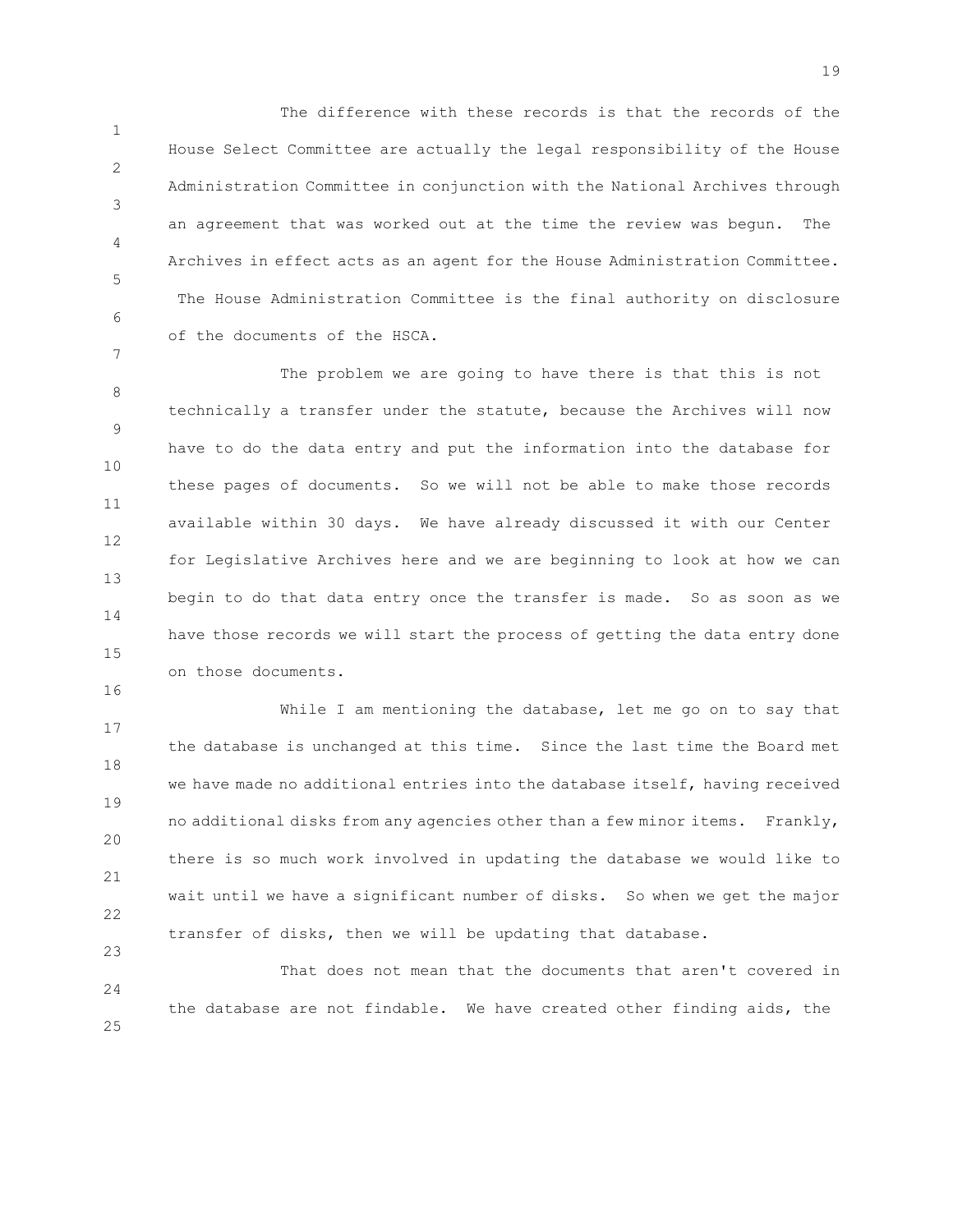1 2 title lists and other standard archival finding aids for those records which are not in the database. I think we have been able to adequately serve the public on those records.

3

10

18

21

4 5 6 7 8 9 We are also continuing work on automating the database better, to make it faster, to improve our searching capabilities, and we are continuing to work on making the database available through the Internet eventually, as the statute envisions and as Trudy Peterson, the acting archivist, testified last year in our oversight hearings, and we are continuing to work on making the database available electronically throughout the country.

11 12 13 14 15 16 17 Let me comment a little bit on the continuing research load. The level of research interest continues to increase on the collection. There has been no diminution at all in the level of interest in these records. The researchers are coming. We continue to get written inquiries. Since last August we have received over 450 written inquiries on this, and that, of course, does not include the phone calls and the people who come in to do research now at Archives II, our new facility at College Park. So the level of interest continues high in the collection.

19 20 Frankly, I see no evidence that it is going to be going down. I think it continues to remain quite high. Very, very many people are interested in working in this area.

22 23 24 25 As far as additional records, to comment on the area that Mr. Joyce was discussing, we are aware of several agencies that are still reviewing documents, as the CIA is still doing on that one area. As I mentioned at our last meeting, there had been a discovery of some Post Office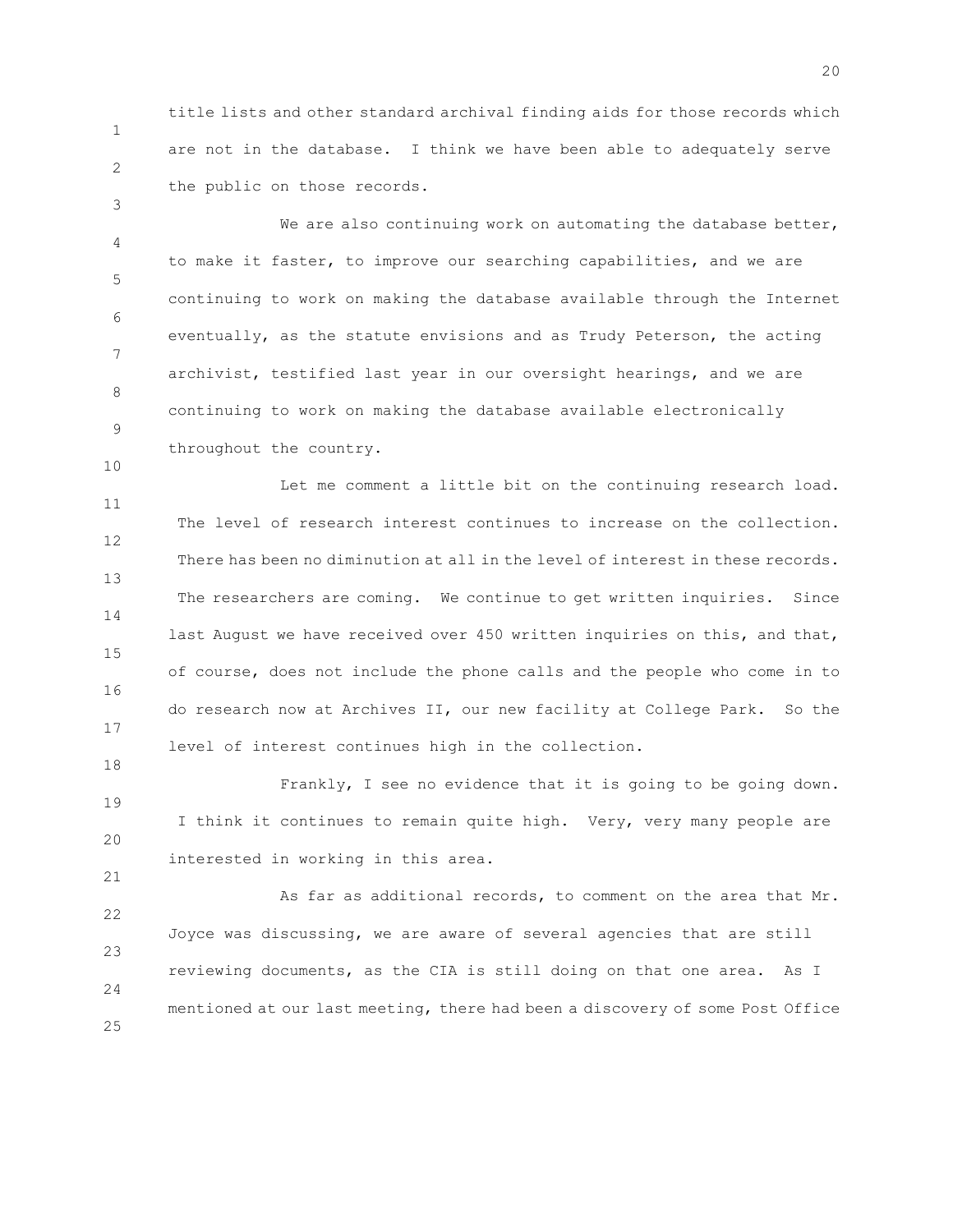1 2 Department records. We have provided data disks to the Post Office records management people for them to begin their work, and hopefully that is proceeding apace.

3

8

11

4 5 6 7 The Army had provided us with a small amount of materials concerning the testing of the rifle that was conducted at Aberdeen Proving Ground in 1964, some tests of the firing of the rifle and things like that, and those records have been recently turned over to the Archives and are now at Archives II.

9 10 We recently received some records from the Naval Criminal Investigative Service which contain information from the Office of Naval Intelligence and some of their work in the aftermath of the assassination.

12 13 14 15 16 17 18 19 20 21 So those are some smaller groups of records that are either in process or have been recently turned over to us as part of the collection. We did not have a major opening of those records simply because we are talking about four boxes in those two areas. Generally when we get small increments like that we just make the researchers aware of it as they come in. I will often inform people I know are interested in something in a particular area that something has been made available. We don't do openings for four boxes of records. It's simply too much work. When we get major groups of records, that is when we have our major openings out at Archives II.

22 23 24 25 That is where we stand right now, Mr. Chairman. MR. TUNHEIM: Are there questions for Mr. Tilley? Thank you for your report, by the way. That was excellent. Questions?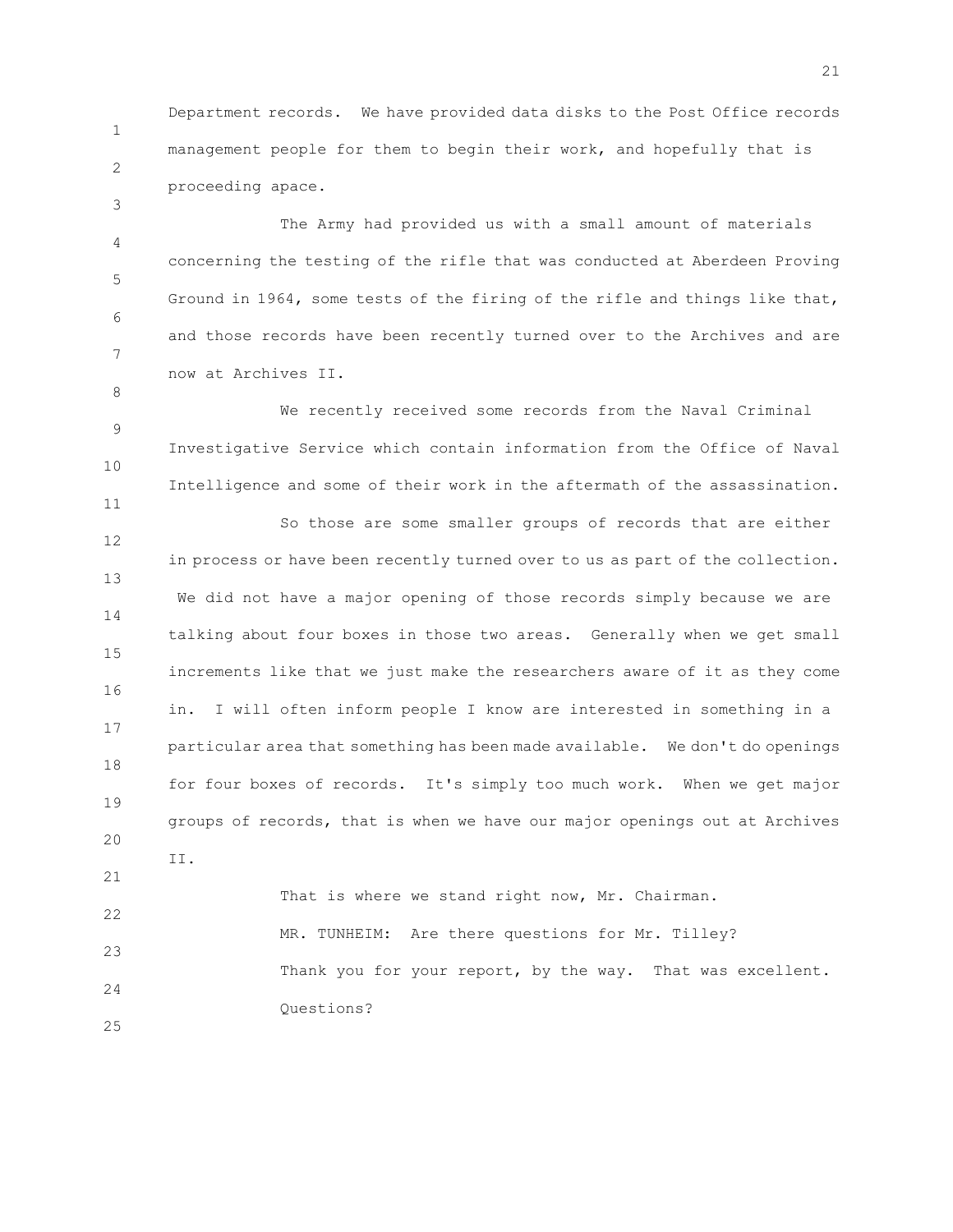Go ahead, Mr. Joyce.

1 2 3 4 5 6 7 8 9 10 11 12 13 14 MR. JOYCE: Steve, what is the current volume of the Kennedy assassination collection here at the Archives and what would you estimate is the percentage of material in it that is not available for research? MR. TILLEY: The collection currently is about 1,200 cubic feet of records and might even be a little bigger than that now with our most recent additions which we haven't figured in yet, the ones that we haven't opened up. Everything in that collection, of course, is available, and everything there is open. We don't consider anything that has been postponed to be part of the collection at this time. All postponed records are still in the possession of the agencies that made the decisions on postponement, as the statute requires. MS. NELSON: Number of pages per cubic foot, roughly? MR. TILLEY: Roughly 2,500. That's a ballpark, rough estimate.

15 16 As I said at the last meeting, we don't spend a lot of time counting pages. We don't have time. That's a figure that the Archives uses often as a rough estimate, about 2,500 pages per cubic foot.

18 19 MR. TUNHEIM: Mr. Tilley, the collection that the Archives has, does that include material that has been redacted in those documents that are officially postponed for our consideration?

MR. TILLEY: Yes, it does.

17

20

21

22 23 MR. TUNHEIM: Can you estimate how many documents might have redactions on them that are going to be coming our way?

 $24$ 25 MR. TILLEY: I don't know if I could really make an accurate estimate of that, Mr. Chairman. However, I can say that many documents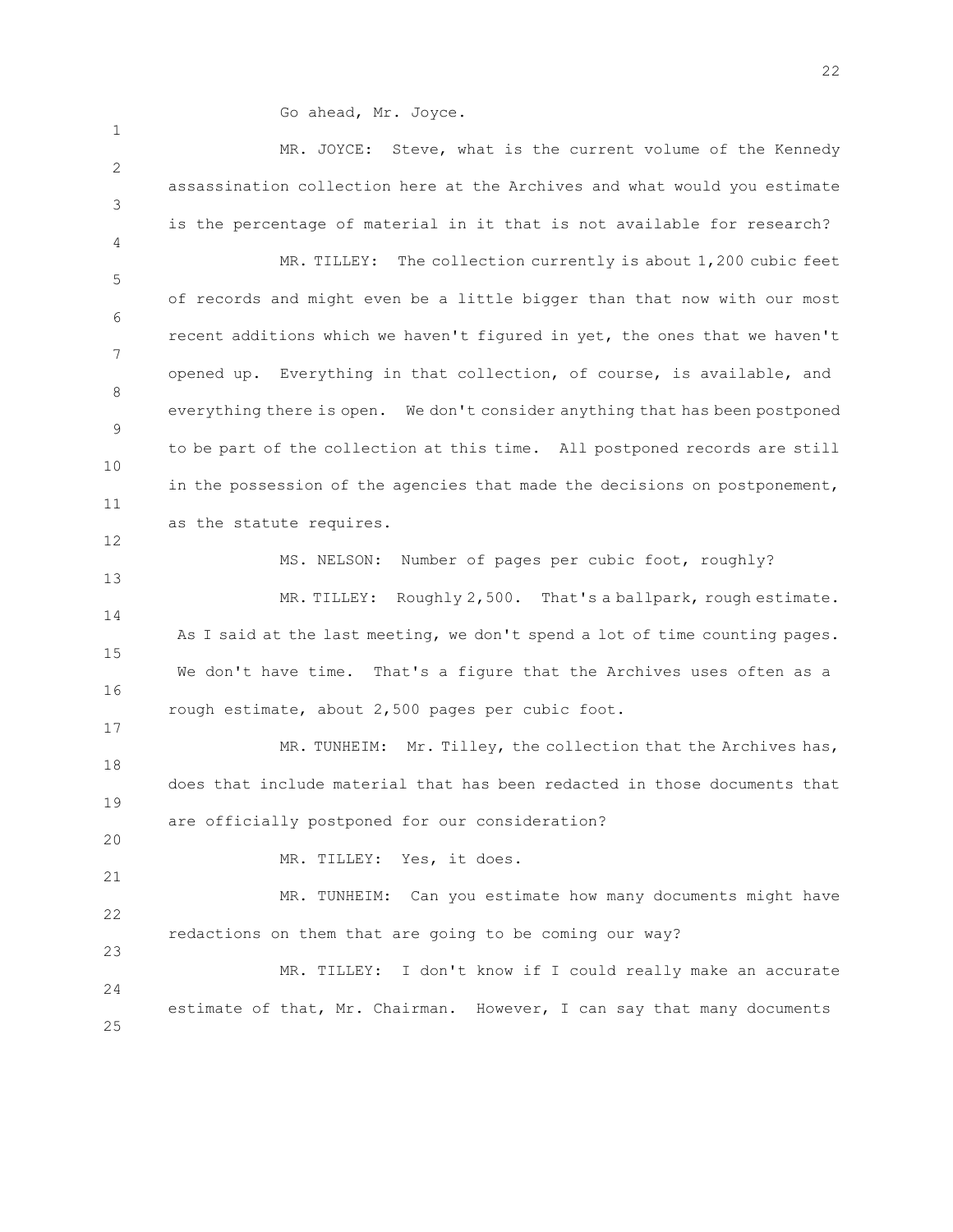1 2 3 4 5 6 7 8 do have redactions. For the most part, my experience has been that the redactions are very minor. Generally we are talking about a phrase or a few sentences, perhaps a paragraph, and in some instances you do get whole documents redacted, or several pages. But for the most part, based on my experience of many years of doing access work and doing Freedom of Information review and things like that, I think on the whole the level of redaction percentage-wise is much smaller in this instance than it has been in the past when similar documents have been reviewed under the Freedom of Information Act.

10 11 12 But yes, many documents do have redactions. Percentage-wise, I would not want to hazard a guess, but if I had to be pinned down, I would say it's not 50 percent have redactions. We have many, many documents which have been released in full.

MR. TUNHEIM: Go ahead, Henry.

9

13

14

17

15 16 MR. GRAFF: Do you find a general willingness to turn over the documents or do you find some examples of foot-dragging that you would care to tell us about?

18 19 20 21 22 23 MR. TILLEY: Mr. Graff, I honestly think that the agencies that we have dealt with have really made a remarkable effort to comply with the statute. I think I touched on this at the last meeting and I would like to say it again. The relationship that I have had with the various agencies I have been dealing with has been very cordial. They have been more than willing to discuss the issues and the problems that are facing everybody.

24 25 I really don't think the question is one of foot-dragging. I think the question, once again, is one of volume. There is more material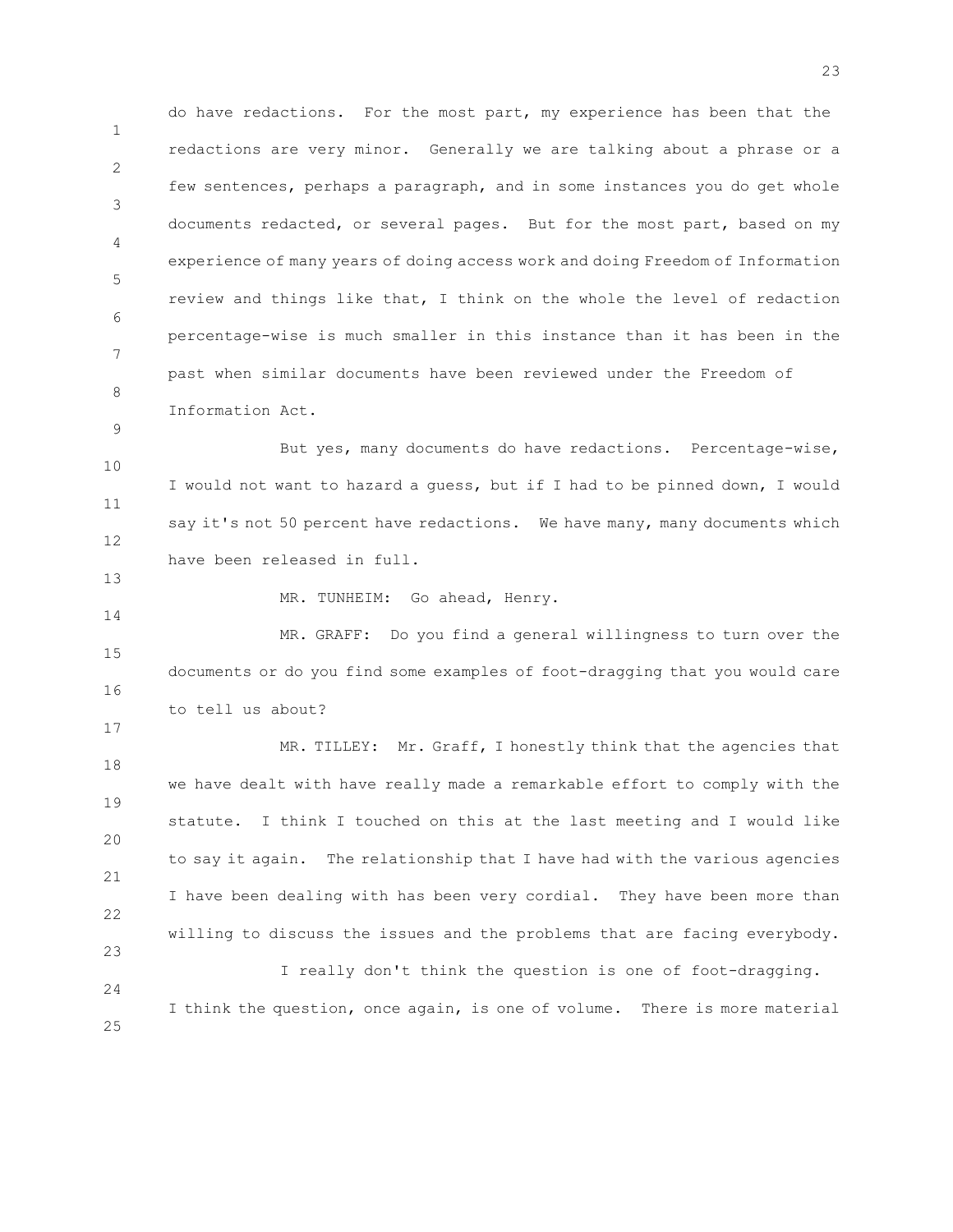1 2 3 4 5 out there than people realize. It has been perhaps harder to find, but once again, the review process is a very laborious process. It takes a long time to do the data entry. Once we identify the material that needs to be reviewed, the agencies that we have dealt with have been most helpful and have really worked very assiduously to get the job done. I don't think there has been a problem with that.

6 7

8

13

15

17

23

MR. GRAFF: Excellent.

MR. TUNHEIM: Go ahead, Bill.

9 10 11 12 MR. JOYCE: If we can come back to the question I asked, you did refer in your report to records that were postponed in the Pike committee. Perhaps it was the Church committee. In light of your comment, I am wondering what the volume is of assassination-related records that are in the custody of the Archives that are not available for research.

14 MR. TILLEY: You mean records that are in the legal custody of the National Archives?

16 MR. JOYCE: Well, in the physical custody that might be the legal property of another agency.

18 19 20 21 22 MR. TILLEY: Obviously the Archives has postponed material that was ours to review. We have other types of documents which this Board is going to want to address that are at this time not part of the collection for various reasons. Either it's donated material or it's material that is subject to court seal or it's material that the Archives in its own process has made a decision on postponement.

24 25 I'm not sure what the volume of that is, but I don't think there is a lot of material that is currently closed that is in our custody when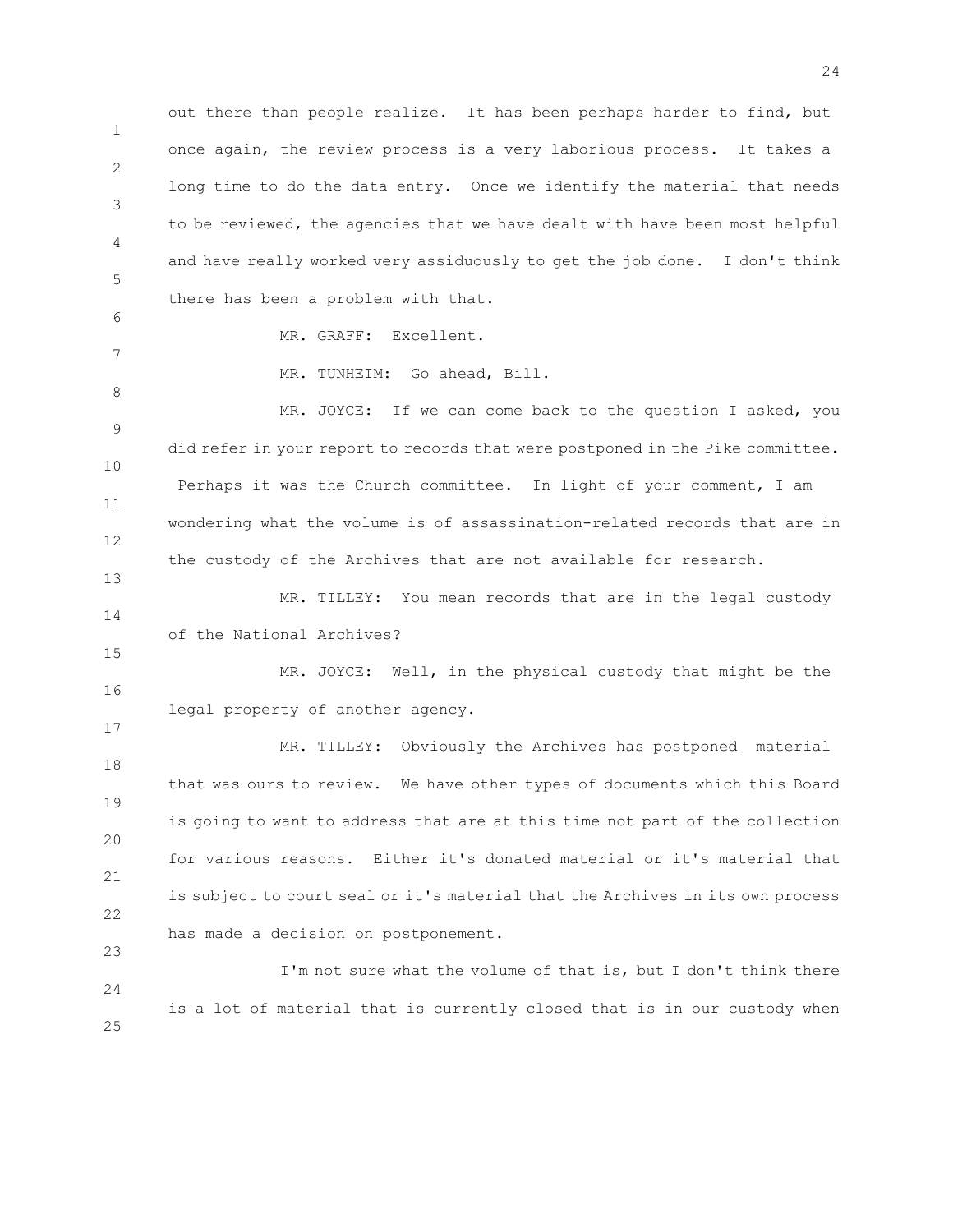you consider the overall size of the entire collection. We do have some donated materials that are currently not part of the collection, and these materials are going to be one of the areas that this Board is going to have to address, how those donated materials are going to fit into this collection.

5 6 7 8 9 The material that is under seal at the Kennedy Library, primarily the interviews that were conducted by William Manchester with Jacqueline Kennedy Onassis and Robert Kennedy, are not that large a volume of material, but it's material that is a special area of concern. Of course the Board under the law is given special powers to deal with that particular issue.

10 11 12 13 I think volume-wise we are not talking about a large volume of materials that the Archives currently has in its custody, either its legal custody or its physical custody for some of these items, but it could be some of the most contentious information that this Board may have to deal with.

MS. NELSON: And important.

1

2

3

4

14

15

16

20

MR. TILLEY: And important, yes.

17 18 19 MS. NELSON: Steve, let's go back to the House Select Committee and the House Administration Committee. Are the records of the Pike committee having to be treated differently than those of the Church committee because of the different rules in the Senate and the House?

21 22 23 24 25 MR. TILLEY: I would assume, yes. Let me give you a little background on that. The House Select Committee on Assassinations, the control of their records was given to the House Administration Committee once the select committee went out of business. The Archives has worked with the staff of the House Administration Committee since the statute was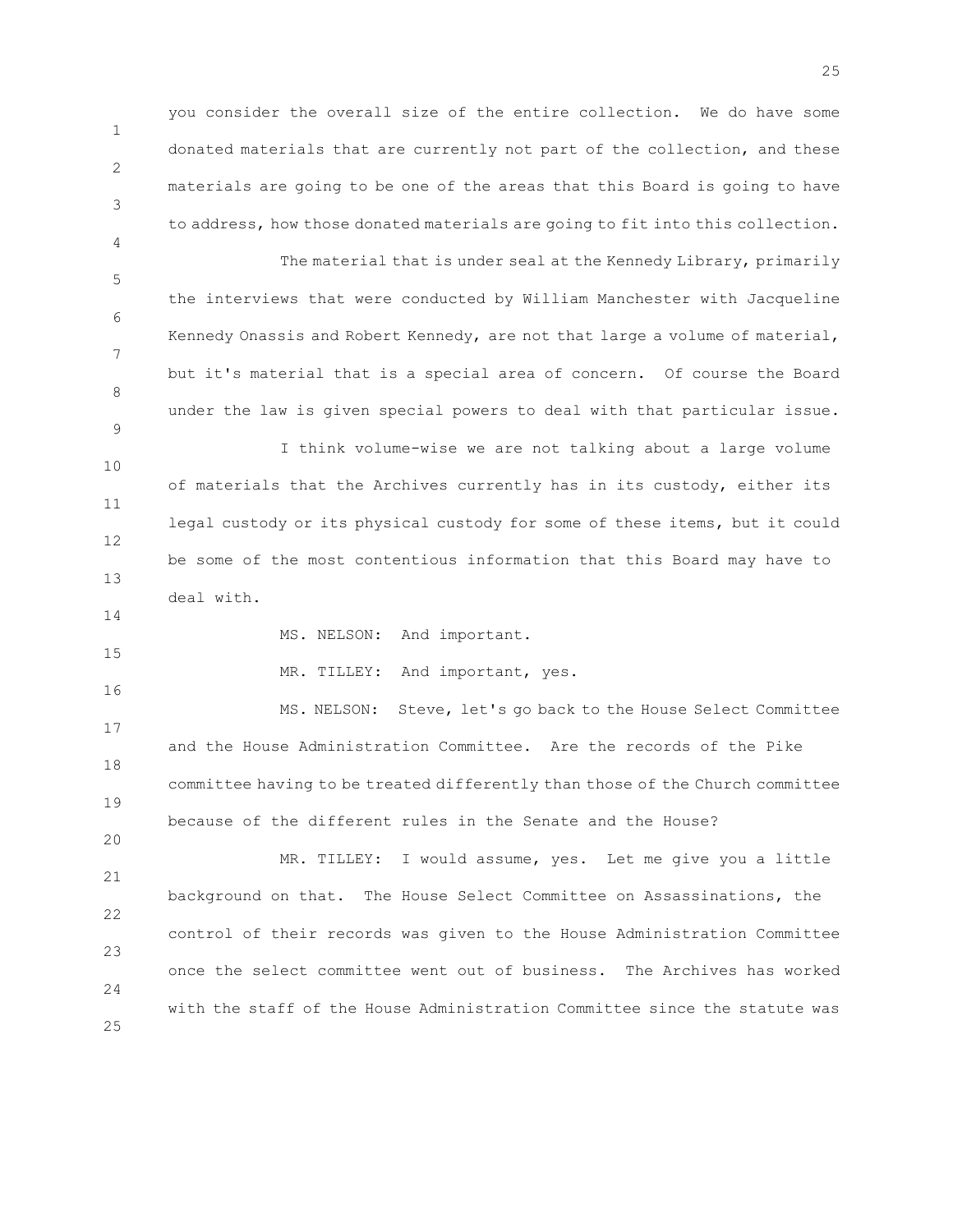signed on viewing those records.

2 3 To make a fairly long story short, the House Administration committee deputized NARA to review their records with them having the final say on whether or not they approved of the review or not.

5 6 7 8 9 10 The records of the other two committees, the Pike committee and the Church committee, are being handled by the staff of the two current intelligence committees. The House Permanent Subcommittee on Intelligence is conducting the review of the Pike committee documents and the Senate Select Committee on Intelligence is handling the review of the Church committee records. The staffs of those committees are the ones who have been the determinants of how those things are being reviewed.

12 13 14 15 16 The Church committee records are being turned over through the auspices of the Office of the Senate Historian. Everything is being done with the Senate Historian's office on that transfer. We do not have any records of the Pike committee yet. The House Permanent Subcommittee on Intelligence is still reviewing the records of the Pike committee. How that transfer will take place, I do not know at this time.

18 19 20 MS. NELSON: The Clerk of the House controls the House records. MR. TILLEY: Right. I would assume that they will work that through the Office of the Clerk, but at this time I don't know for sure. I haven't had anything firm on that yet.

22 23 24 Yes, I think we can assume that those reviews are taking place under the rules of the two houses and not being done under a single set of rules.

MR. TUNHEIM: Mr. Tilley, under the line of questioning on those

25

1

4

11

17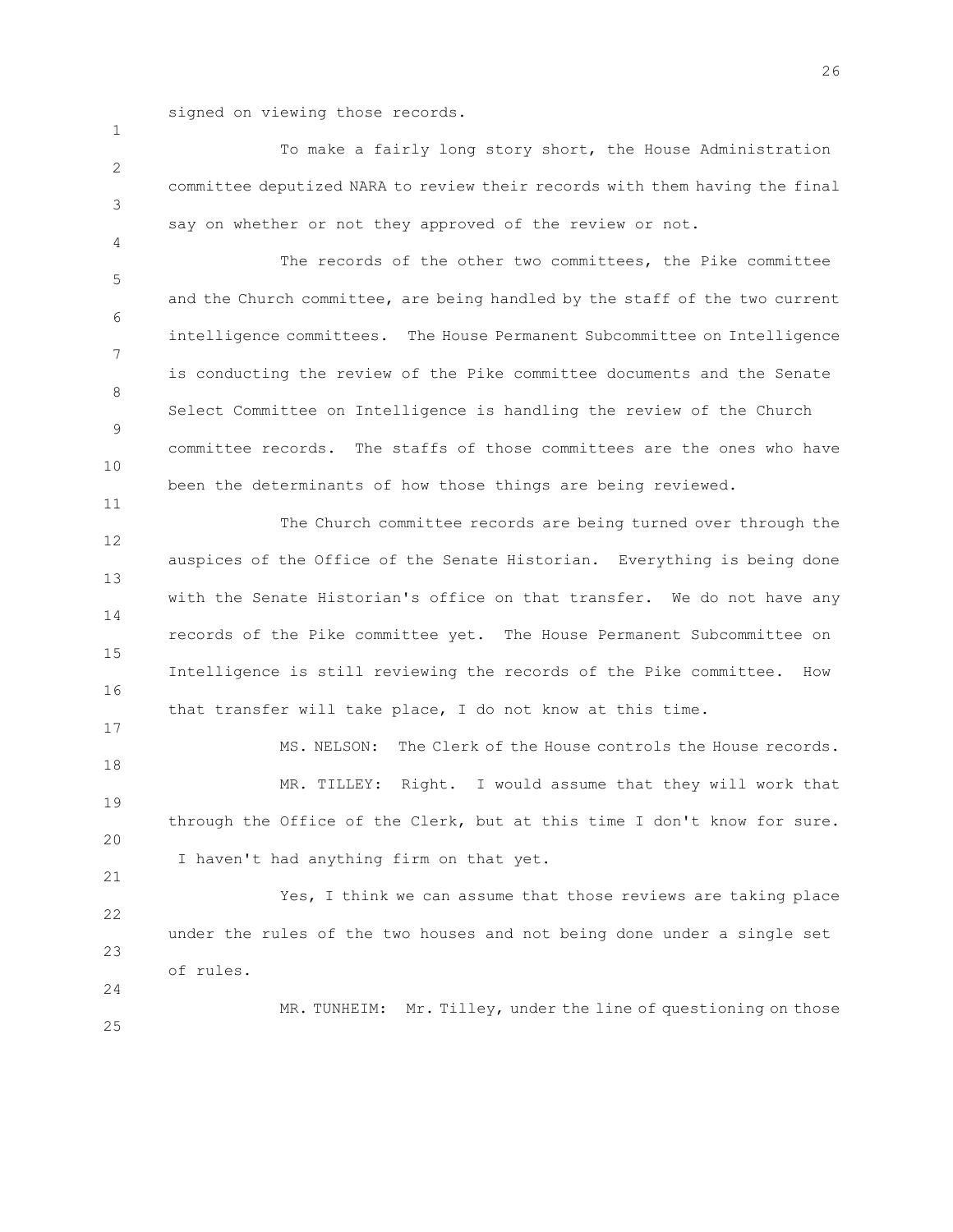rules, who are the individuals who are making the postponement decisions? Is it a committee decision, or are there staff members who are designated to make the initial postponement decision that agencies have the right to make?

1

2

3

4

9

15

18

5 6 7 8 MR. TILLEY: Mr. Chairman, in regards to the records of the House Select Committee, representatives of the National Archives have had several meetings with the chairman of the House committee, Charlie Rose of North Carolina, and the ranking minority member, Bill Thomas of California, on issues involving their records.

10 11 12 13 14 While we have worked very closely and mostly with members of the staff of the committee, we have had direct meetings with the chairman and the ranking minority member on issues involving the HSCA materials. We have not had any meetings with them for sometime, because the review of the HSCA materials was finished in August of 1993, in time for the initial opening. So that process has basically been on hold.

16 17 As we get back into the review of these documents which are being transferred from CIA, we will then be reestablishing contact, I'm sure, with the chairman and Mr. Thomas, the ranking minority member.

19 20 21 22 23 24 25 With regards to the records of the Church committee and the Pike committee, so far all of our contacts have been with members of the staff. Each committee has designated a senior member of the staff to be in charge of this process. All of my meetings and discussions have been with that senior member of the staff and with members of the staff working for that individual. We have had no contacts with any of the committee members. I would assume that the members of the committee are aware of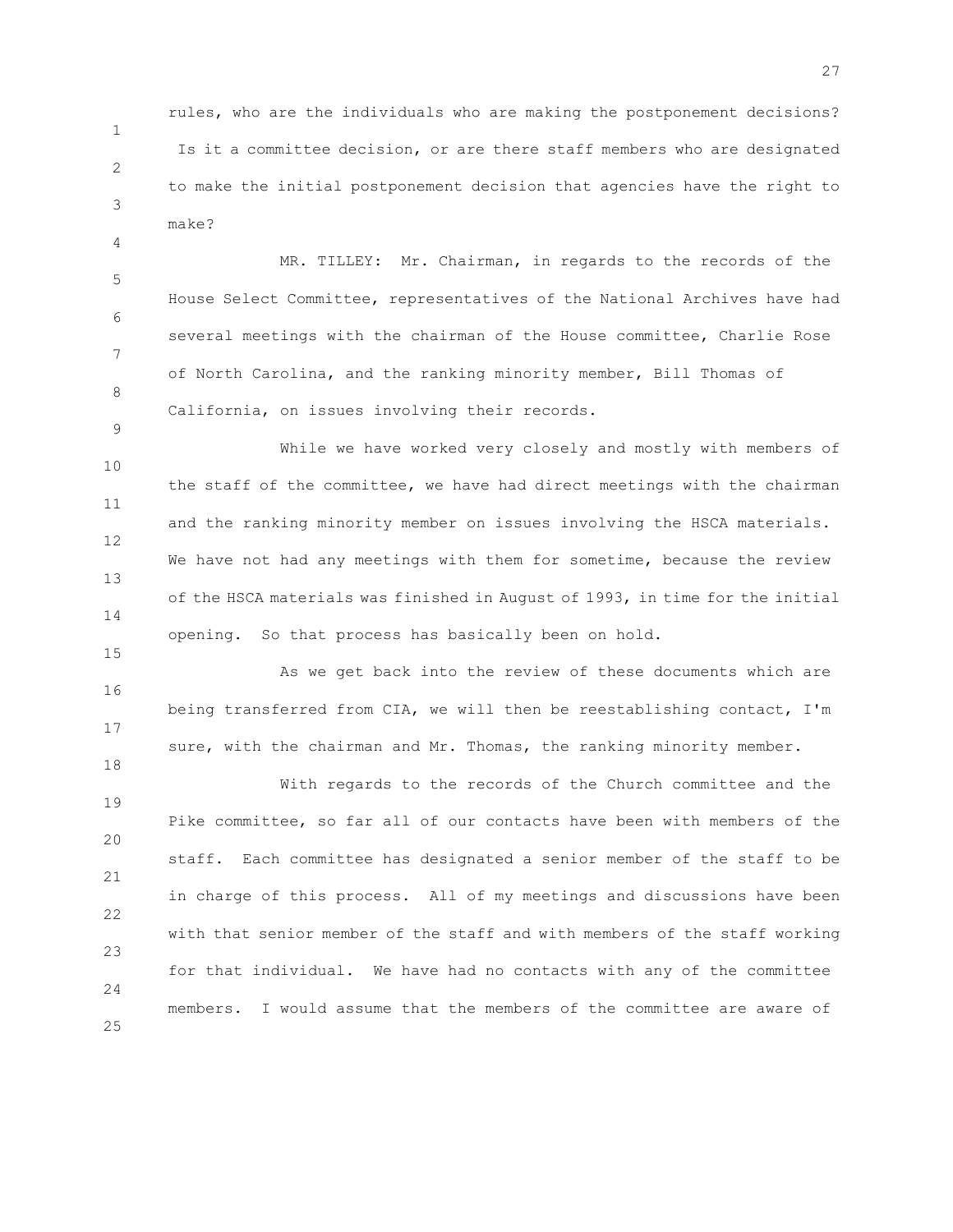what is taking place, but we have had no formal meetings with them.

1

4

7

9

18

2 3 MS. NELSON: So basically they are being looked at twice, by the CIA and by the Senate Intelligence Committee, say the Church committee.

5 6 8 MR. TILLEY: The CIA has been to the offices of the Senate Intelligence Committee to review their information among the Church committee records. Not just CIA but the FBI and other agencies involved. Once that referral process is completed, then the staff of the Senate Select Committee on Intelligence completes the review for their portion of the information, and then that is what is turned over to the National Archives.

10 11 12 13 14 15 16 17 I guess you could say, yes, there has been a double review, but once again, always we must keep in mind that each agency is ultimately responsible for its own information. If there is a problem with a Church committee record that contains CIA information, my understanding is that this Board will then want to discuss that with the CIA and not with the Church committee. If we are talking about some of the testimony of the Church committee, then I think you will be negotiating with the Church committee on that issue. Once again, it's the origin of the information that is the key point here.

19 20 21 22 23 24 25 Let me say this, Mr. Chairman, to follow up on that with regards to the records of the HSCA staff which is being turned over to us, the 20,000 pages I discussed earlier. That in effect will get a second look also. Once again, what information belongs to the CIA will be ultimately their call, but the House does have a role in this. The House may decide that the CIA is being too tight with the information and so there could be further discussions. That is something that the House Administration Committee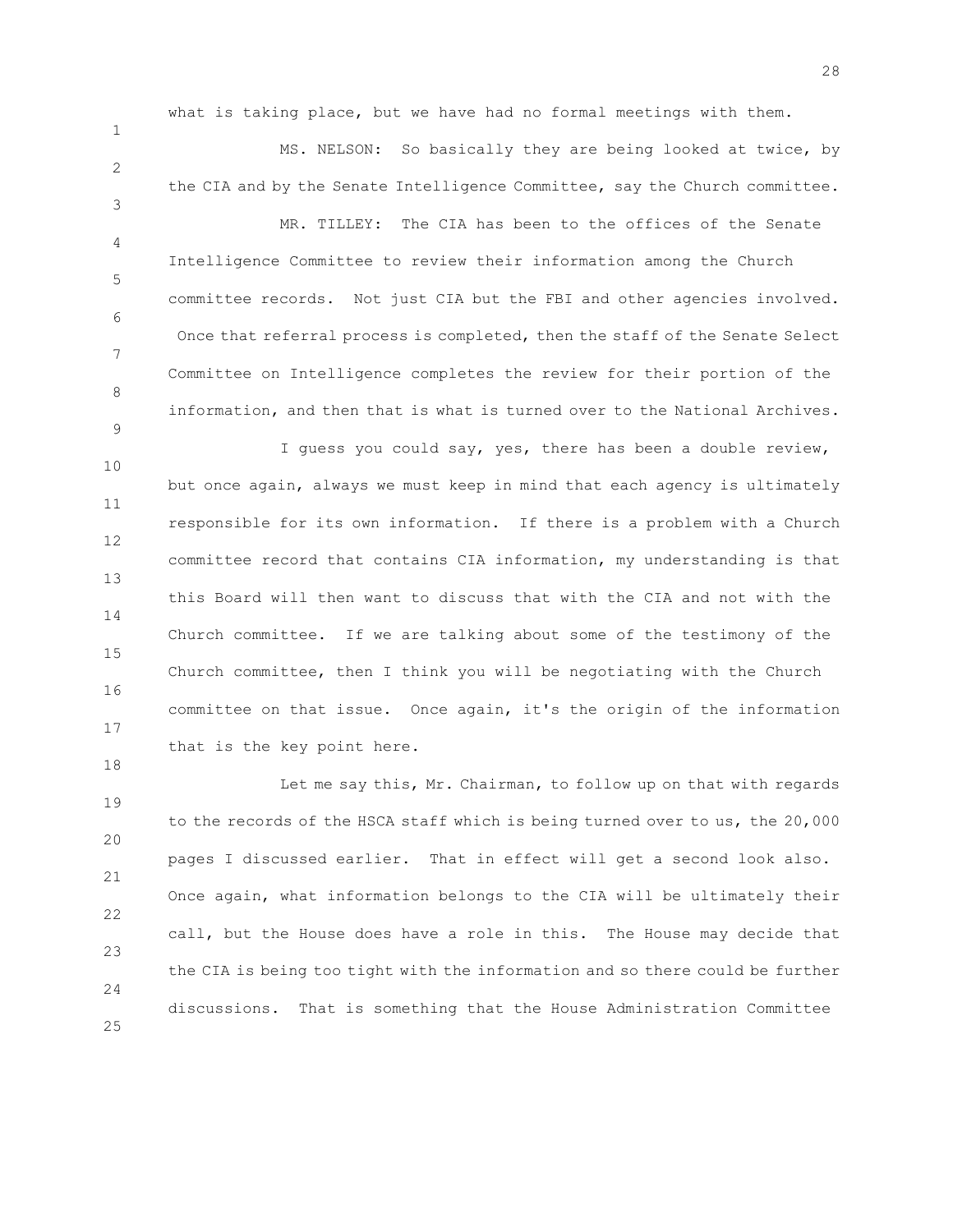will have to decide.

1

3

9

12

18

2 We act as the agent of the House but the House is ultimately the final arbiter on those records.

4 5 6 7 8 MR. TUNHEIM: One other point that I wanted to raise. Up until this point agencies have been interpreting what an assassination record is themselves based on the definition that is in the law and their own views of what an assassination record is. That's a subject that will face this Board relatively soon, our own effort to define what an assassination record is.

10 11 Do you have an opinion as to how that process is going, agencies selecting records for purposes of identifying assassination records, and how well that has gone?

13 14 15 16 17 MR. TILLEY: In some of the discussions I've had with agency representatives we have touched on the question of what is an assassination record and what is not. I know that several agencies, including the major agencies that we have discussed, have records which they think are outside the scope of the statute, and they are very anxious to discuss with the Board these particular questions and get these definitions raised.

19 20 21 22 23 24 Considering the volume of material we have in this collection so far which far exceeds what was thought would be the size of the collection when the hearings were held initially before the Congress, I think the collection is already bigger than some people thought it would be. However, I think it is also going to be much bigger before it's over. I think there is more material that we are definitely going to be adding to it.

25 It is very difficult for me to say, because I have not really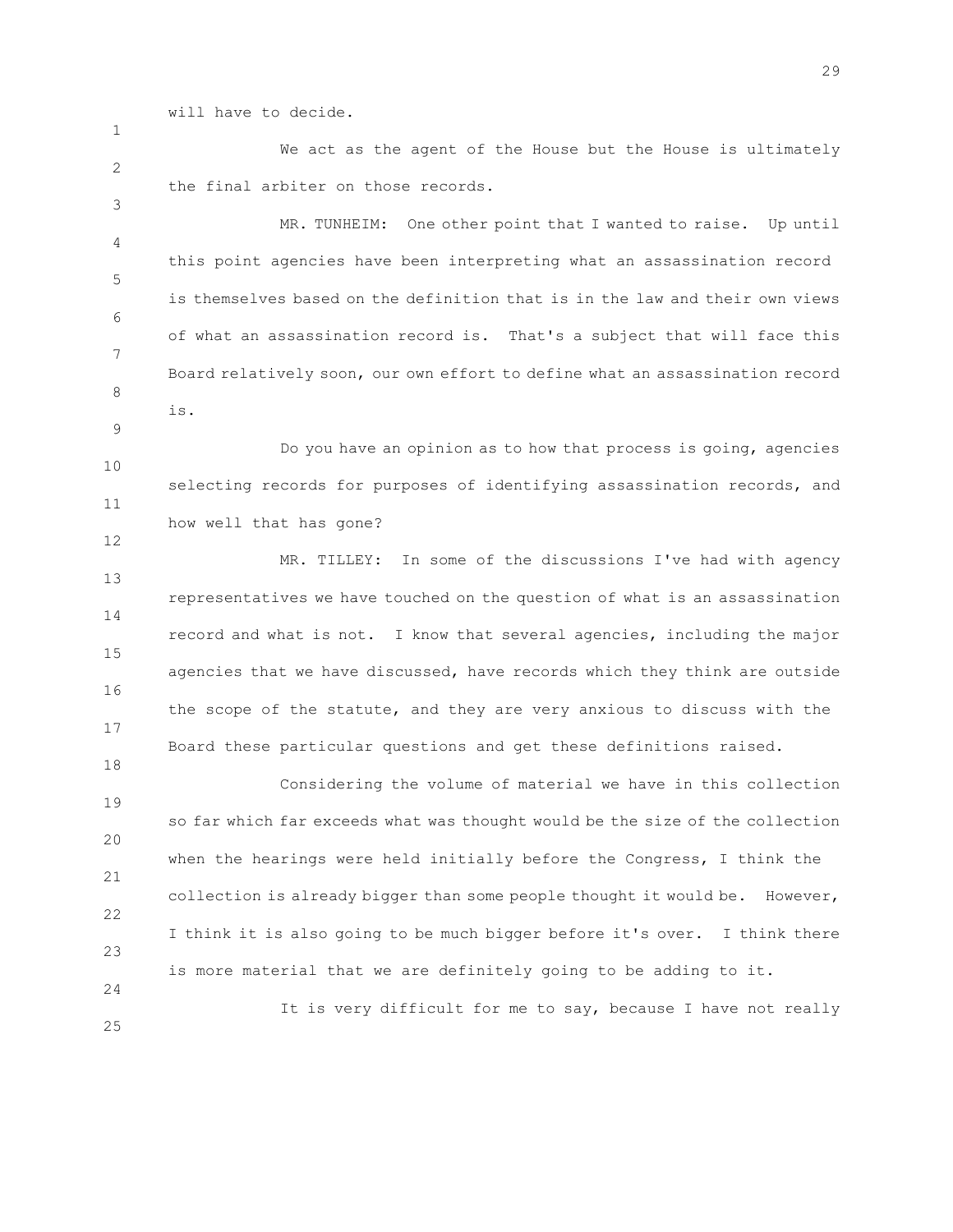1 2 3 4 5 6 7 been given a list of files by agencies of what they are excluding. I know what we have excluded because I played a very great role in deciding some of those things that we thought were not assassination records. We will be discussing those questions with this Board at the appropriate times. But I simply can't give you a real hard and fast judgment on how that process has gone because I'm not aware of what precise files have been excluded by the agencies, but I do know that they have them and they are anxious to discuss several issues with the Board.

8 9

MR. HALL: I have a question.

10

15

23

MR. TUNHEIM: Go ahead, Dr. Hall.

11 12 13 14 MR. HALL: You described for us, Steve, that the Naval Investigative Service has provided some materials. Could you comment on the quality and level of cooperation given by the Department of Defense intelligence-related agencies with regard to pursuing materials related to the Kennedy assassination?

16 17 18 19 20 21 22 MR. TILLEY: We have very little material from any of the defense agencies in total. We have less than a box of records from the National Security Agency and less than a box from the Defense Intelligence Agency. That does not mean that they were not cooperative. They were part of the review process from the beginning. They sent representatives to the initial meetings we had in December and January of 1992 and 1993 to get this process off the ground. Either they don't have much or they have postponed a great deal of material. I do not know how much is postponed.

24 25 MR. HALL: That strikes me as a critical question. It's one thing to have little material to turn over and to say, well, we really have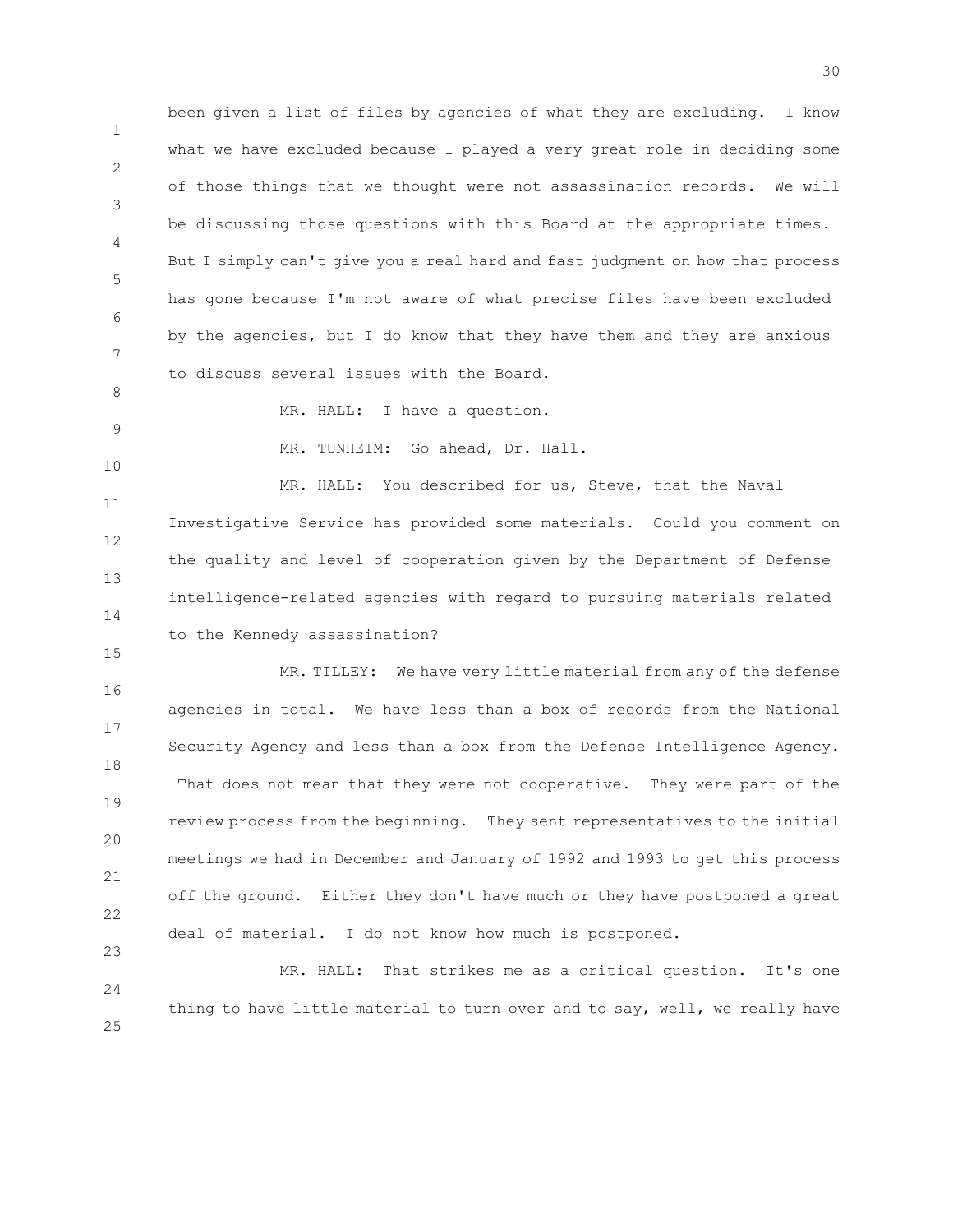1 2 3 nothing that bears on the case. I'm particularly interested in this area and the extent to which it may provide some additional material that has not otherwise come to public attention. The fact that we have seen so little material leads me to be even more interested.

4

8

13

20

25

5 6 7 MR. TILLEY: Dr. Hall, many people have raised the question of the Department of Defense records, including particularly the Department of the Army. It is an issue that has been raised repeatedly by several of the researchers that we deal with.

9 10 11 12 The Department of the Army was notified in the initial notification sent to all agencies asking for reports on what assassination records they had in their custody. We were never provided with the name of a contact person from the Department of the Army in response to that request.

14 15 16 17 18 19 In September of 1993 we did provide data disks to the Army counterintelligence staff. They had located three feet of records dealing with some of their people in Eastern Europe at the time. As I was informed, apparently what happened is they went back and talked to some people after the assassination to see if anybody they had in their files knew anything about Oswald when he had been behind the Iron Curtain. We are waiting for that material yet.

21 22 23 We provided data disks to them and the data program to begin the indexing and the data entry process for those records. To this point we haven't received anything from them.

24 That is the only ongoing review of any Army records that I'm aware of at this time.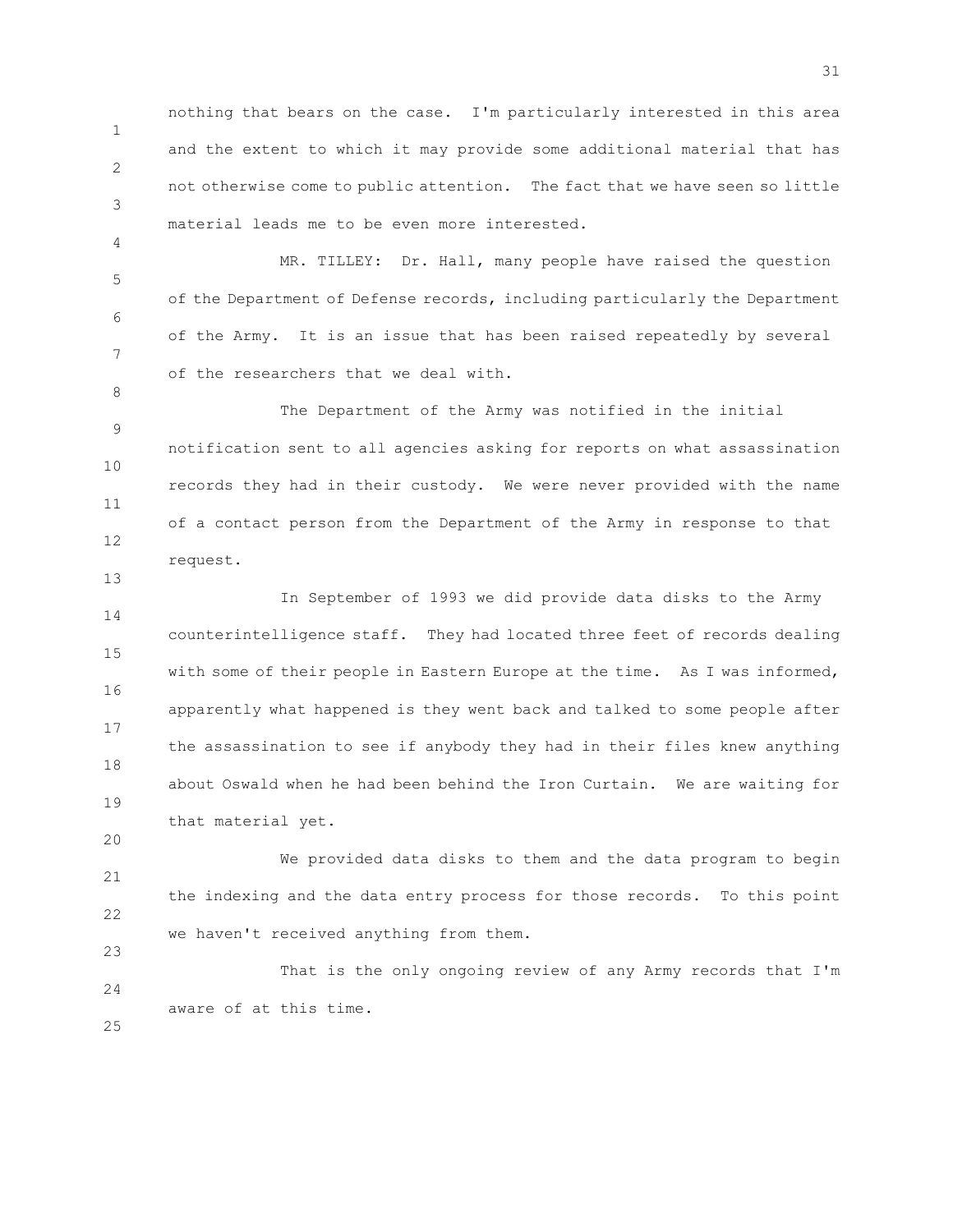MR. HALL: If you will take my double negative here, we have no negative response from the Army saying what they don't have?

3 4 5 6 7 MR. TILLEY: No, sir, we did not receive any correspondence. We have a list of agencies which provided us with negative responses either by telephone or by letter, and the Department of the Army does not appear on that list. We were informed by the Office of the Secretary of Defense that they had no records, but of course the Office of the Secretary of Defense is a separate entity.

9 10 MR. HALL: Is there in your scheme of operation any plan to go back to those where you don't have a response and say we'd like to have a response?

12 13 14 15 16 MR. TILLEY: No. The Archives does not feel it has the authority to push the agencies. We have to assume that the response of the agencies is in fact a correct response. We really don't feel we have the authority to push them on that. We simply thought that no notification meant they didn't have anything. There was so much else to get ready for this process that we haven't pursued it.

18 MR. JOYCE: I would point out, Dr. Hall, that that doesn't preclude this Board from undertaking contact.

20 21 22 23 24 MR. HALL: Indeed, Dr. Joyce, that notion had come to my mind. I am wondering if I might also, steve, just query you quickly on the National Security Agency, whether there has been any response in that area. MR. TILLEY: The National Security Agency?

MR. HALL: Yes.

25

1

2

8

11

17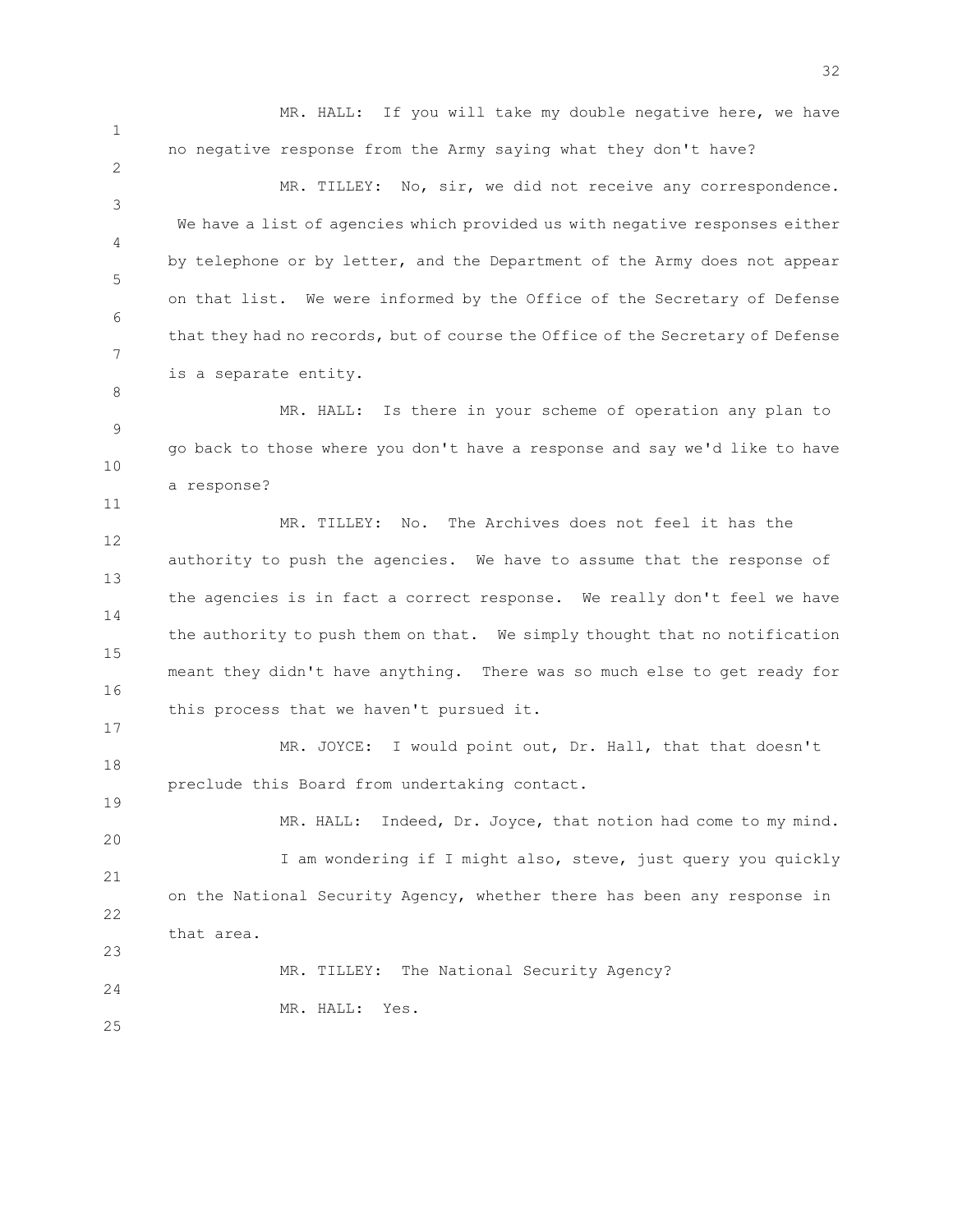1 2 3 MR. TILLEY: Yes. They turned over a small amount of material and provided record identification forms for those records. I think they brought it in with a data disk also. I believe that material was part of the database. Obviously there is postponed material there also.

5 MR. HALL: You say obviously there is postponed material there. Why do you say obviously?

4

6

7 8 9 10 11 12 13 14 15 16 17 18 19 20 21 22 MR. TILLEY: There are references to it in many of the writings that have been done over the years. There are record identification forms which make reference to postponed documents. They are required to provide evidence of the fact that they have made postponements. In fact, there are record identification forms which indicate documents have been postponed. That is what I am basing that on. The agencies were not allowed to hide the fact that they were postponing documents. They had to still record the documents that were postponed and the reasons for those postponements. The box that we have indicates postponed material is there. MR. HALL: Thank you, Dr. Tilley. MR. TUNHEIM: Other questions for Steve? [No response.] MR. TUNHEIM: Let me ask one more question related to the work that the Department of Treasury has done, the Secret Service. Can you give a brief update on where that agency is at? MR. TILLEY: The Secret Service has informed us that the

23 24 25 majority of their records were turned over to the Archives in 1979. Their case file on the assassination was turned over at the end of the work done by the House Select Committee. So we have had that material since 1979,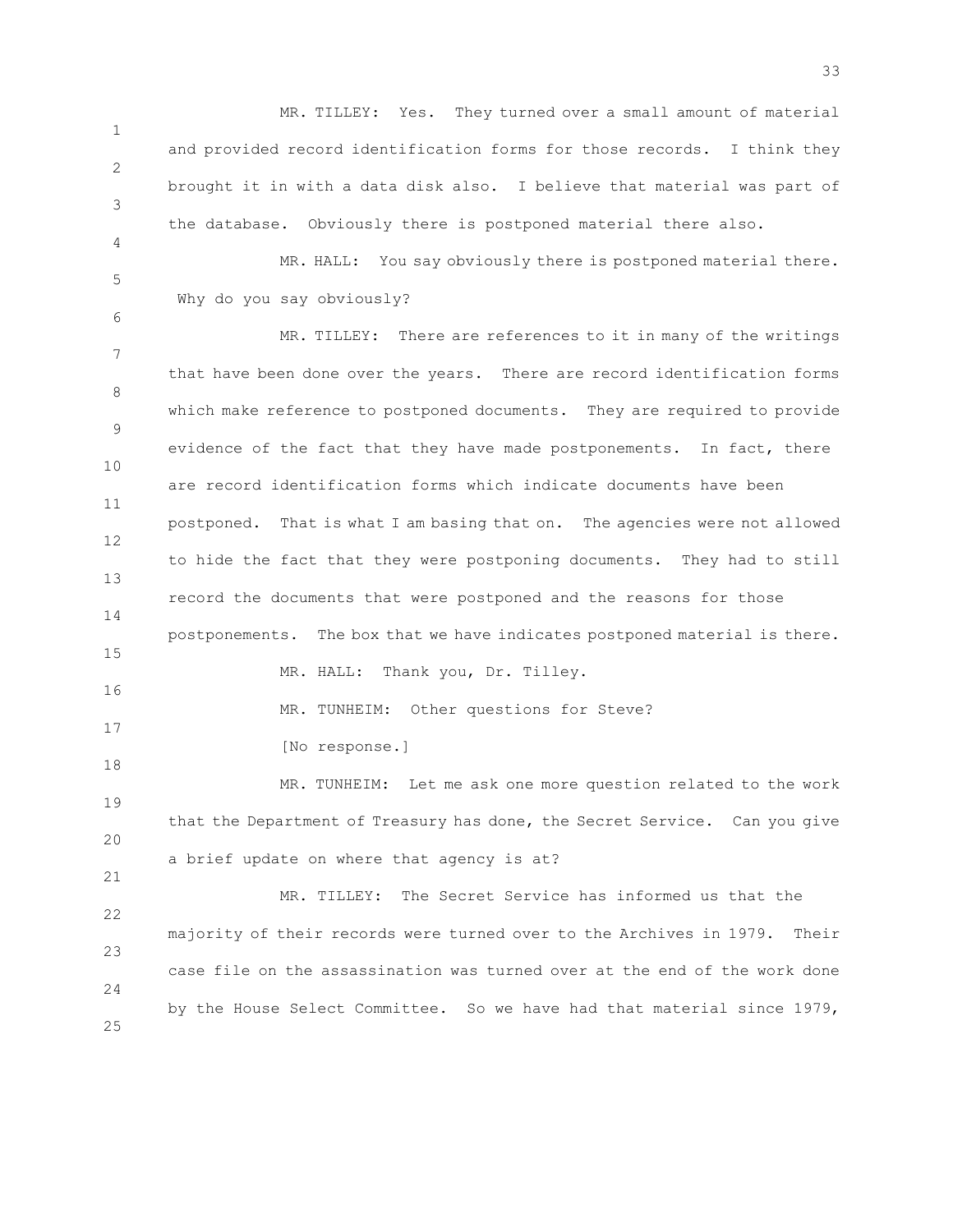and the vast majority of that material is open for research.

1

6

13

16

23

2 3 4 5 They are working on some other items, I understand, but I do not have an idea exactly how much material they are still looking at. Apparently they have located some other documents but I'm not sure what the volume of that is at this time. That is an area we are pursuing with the Secret Service.

7 8 9 10 11 12 They did turn over to us the Schift report for November 22, 1963, with portions postponed under Exemption 5, which is the exemption which concerns the protection of the President. That's basically the only additional document that we have received from them other than what we already had that I'm aware of. I understand there are some other materials that they are looking at. We have been in contact with them and are pursuing this.

14 15 MR. TUNHEIM: Has the LBJ Library completed their review of the telephone conversations that they are going to release pursuant to this process, or is there more going on?

17 18 19 20 21 22 MR. TILLEY: My understanding from the staff of the library is that they have identified all of the tape recordings that are relevant to the assassination. They are reviewing other tape recordings as part of their general review process down there and plan to make additional records available in the future, but it is my understanding from my discussions with the staff that they have identified all the conversations that are assassination records.

 $24$ 25 MR. TUNHEIM: Have there been any recent discussions with the JFK Library?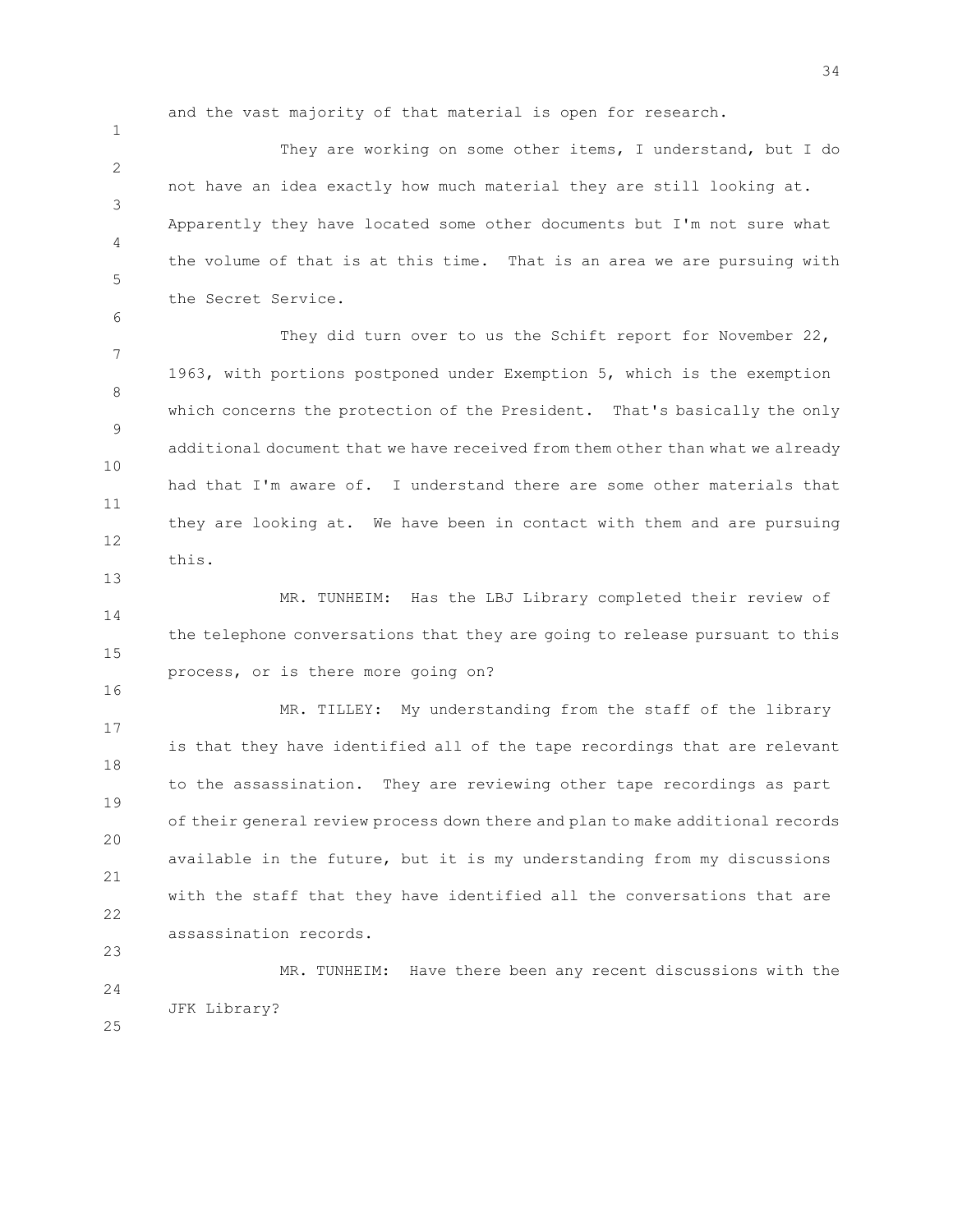1 2 3 MR. TILLEY: We have been in touch with them on a couple of different issues. First of all, they recently accessioned some records of Nicholas Katzenbach. When I realized that, I called up and made sure that they were reviewing those files for assassination records.

4

16

18

20

5 6 7 8 9 10 11 12 13 14 15 I should point out that they cover the years 1961 and 1962 and 1965 and 1966. I asked them what happened to 1963 and 1964. They said they didn't know but they were going to look into that. So I asked them to continue to look into that fact but they should also initiate a review of those files for any assassination-related materials. They also accessioned a few extra feet of Robert Kennedy materials and they are also going to be reviewing that material for any assassination-related materials. MR. TUNHEIM: So that material has not yet been turned over? MR. TILLEY: No. That is not part of the material that was turned over and opened on April 1, which was his desk diaries, his telephone messages and his telephone logs. It's my understanding this is an additional accession.

17 MR. TUNHEIM: And your understanding is they are undergoing that review right now?

19 MR. TILLEY: Yes. I asked them to begin that and they said they would do so.

21 22 23 24 25 In April I mentioned some of the donors who had been contacted about making available some of their material that was not covered by a deed of gift and are covered by a deposit agreement. So far we still have had no real follow-up on any of that. I have not had any further word on any of the donors having made any decisions on whether or not they are going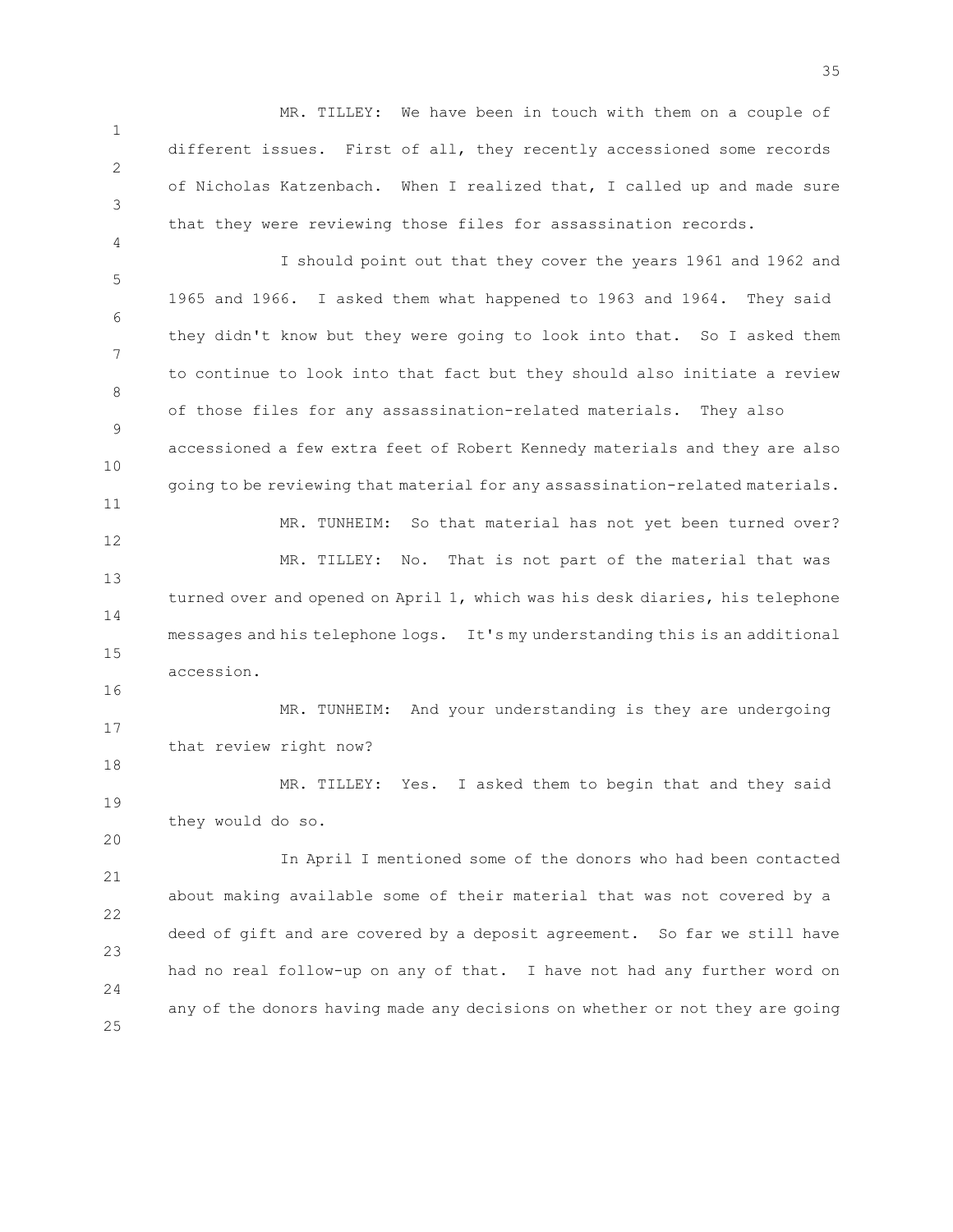1 2 3 4 5 to allow their materials to be opened up and added to the collection. MR. JOYCE: There are donors whose records the JFK Library have that have neither a deed of gift or a deposit agreement? MR. TILLEY: There are many of those that are not covered by a deed of gift and they are under what we call a deposit agreement. That is not a legal deed of gift. It's basically courtesy storage.

7 8 MR. GRAFF: Mr. Tilley, when you say "we've been in touch," are you personally writing these letters, or does the acting archivist write these letters?

9 10

11

13

21

6

MR. TILLEY: To whom?

MR. GRAFF: To the donors.

12 MR. TILLEY: The letters go from the director of the Kennedy Library to the donors.

14 15 MR. GRAFF: And you prod the director of the library to respond to the call for the corralling of all these documents; is that right?

16 17 18 19 20 MR. TILLEY: When I began working here in the summer of 1993, one of the first things I did was go to the three libraries which had most of the material related to the assassination, the Kennedy Library, the Ford Library and the Johnson Library. At those libraries we discussed what they had in their custody and what they had tentatively identified as assassination related and what they had tentatively decided was not.

22 23 24 25 As I mentioned earlier, we went through those lists and made decisions on what would be included in the collection and what would not be. Part of that process was identifying collections that were part of their holdings that may contain assassination records but which they needed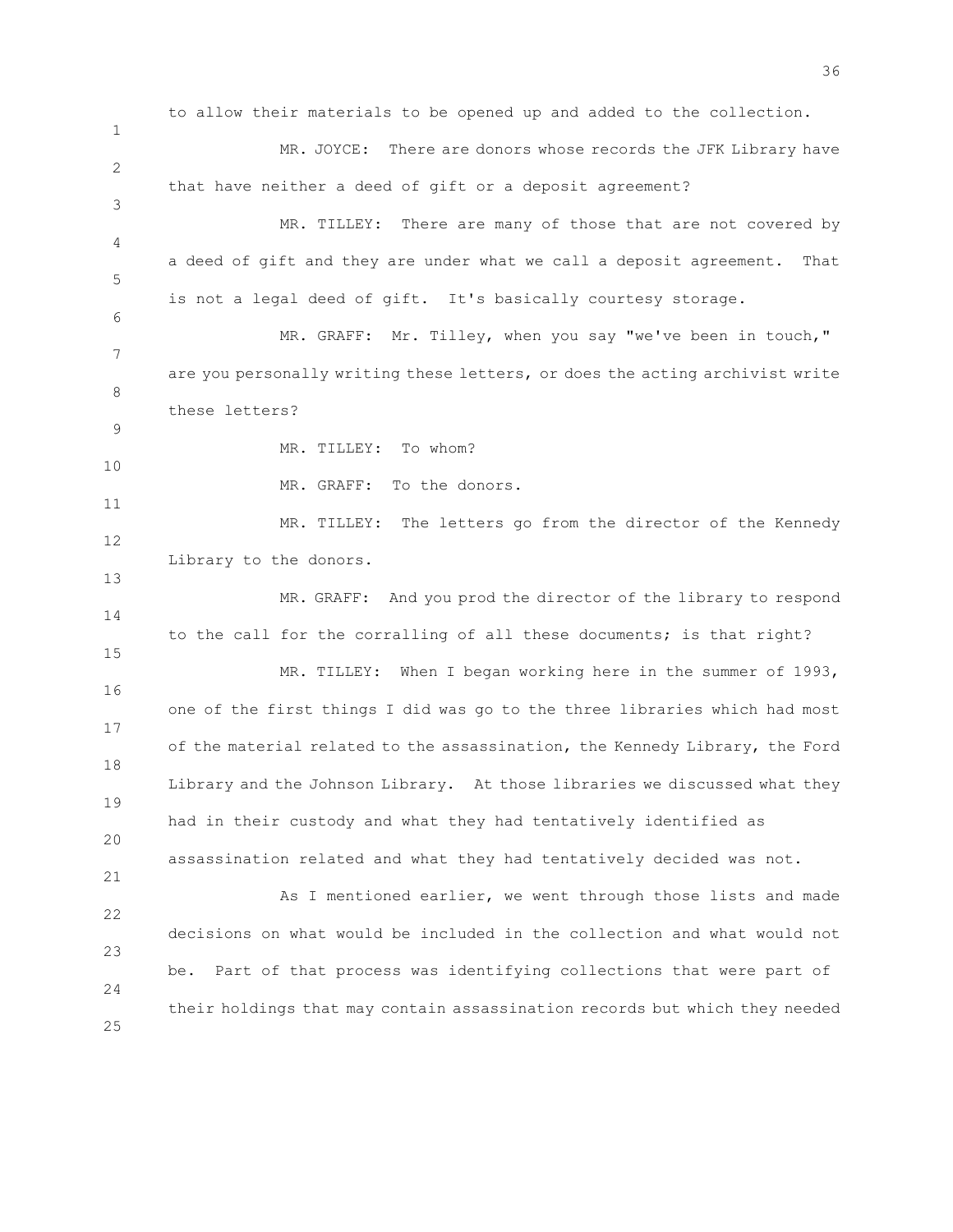1

2

to discuss with the donors as to whether or not the donors were going to allow the materials to be released to the collection.

3 4 5 6 7 8 9 10 11 12 13 14 15 16 17 18 19 20 21 22 23 24 25 Part of those discussions were we decided that it would be prudent and what needed to be done was in fact that the library needed to write to the donors or the heirs of the donors to bring forth the issue of the statute and make aware what the statute said and see what their reactions would be to making their material available. So I believe those letters went from the directors of the libraries and did not come from the acting archivist, but it was after discussions with me over what needed to be done. MR. GRAFF: Thank you. MR. TUNHEIM: Any further questions for Mr. Tilley today? [No response.] MR. TUNHEIM: Thank you very much, Steve, for a very thorough report, as we have come to expect from you. Thank you again for all of your assistance. I might congratulate you also on engineering what appears to be a very successful move of the collection from this facility to the new archival facility in College Park. MR. TILLEY: Thank you. OTHER BUSINESS MR. TUNHEIM: We earlier had a provision on our agenda to talk with people from the GSA about any administrative matters that need to be raised today. Calvin Snowden, who has been a tremendous help to the Board in the last several months, is here. Calvin, I reported earlier that we were hopeful of moving into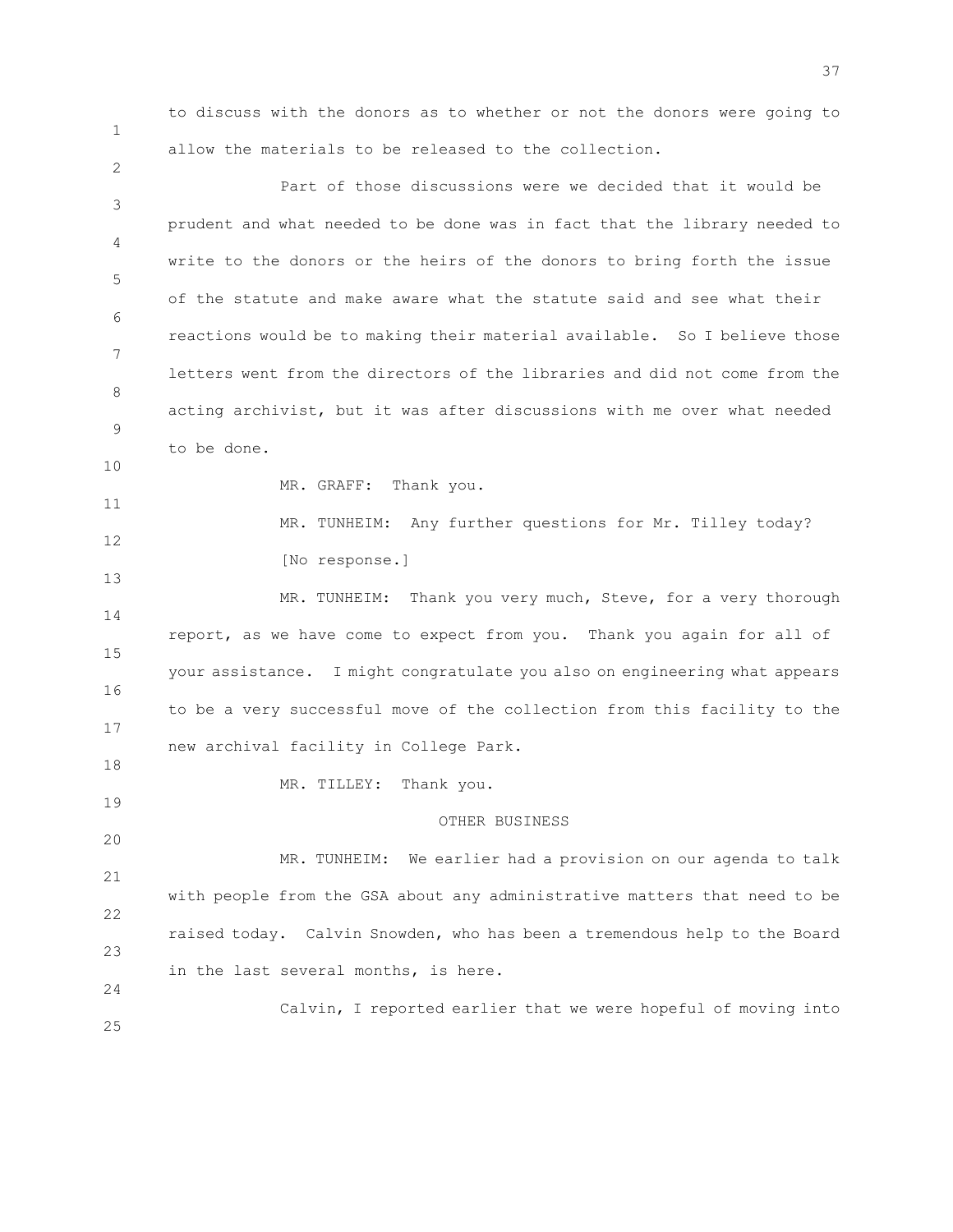1 2 3 4 5 6 7 8 9 10 11 12 13 14 15 16 17 18 19 20 21 22 23 24 25 our office space within the next month or two. Is there anything further you would like to report to us on that today? MR. SNOWDEN: No. We are on schedule. The space should be ready by August 15. MR. TUNHEIM: Great. Thank you very much. I appreciate all of your help and assistance, especially in getting the memorandum of understanding signed. Any other matters you wish to raise with the Board today at this meeting? MR. SNOWDEN: No, there are no other matters that need to be raised with the Board today. MR. TUNHEIM: Thank you very much. A couple of other things I wanted to point out. The cooperation the Board has received thus far from the Federal Bureau of Investigation. We really appreciate that. Terry O'Connor and his group have been very helpful in getting us acclimated to what the FBI is doing, an enormous project at the Bureau of reviewing all the records that they have, and we appreciate all of the help that we have gotten, Terry. Is there any other business that the Board has to raise today? [No response.] PUBLIC COMMENT MR. TUNHEIM: We put a period of time on our agenda for any public comment. We would like to begin doing this at our public meetings, certainly in the spirit of the public hearings that we hope to have relatively soon. Is there anyone who wishes to raise any topic or ask any questions?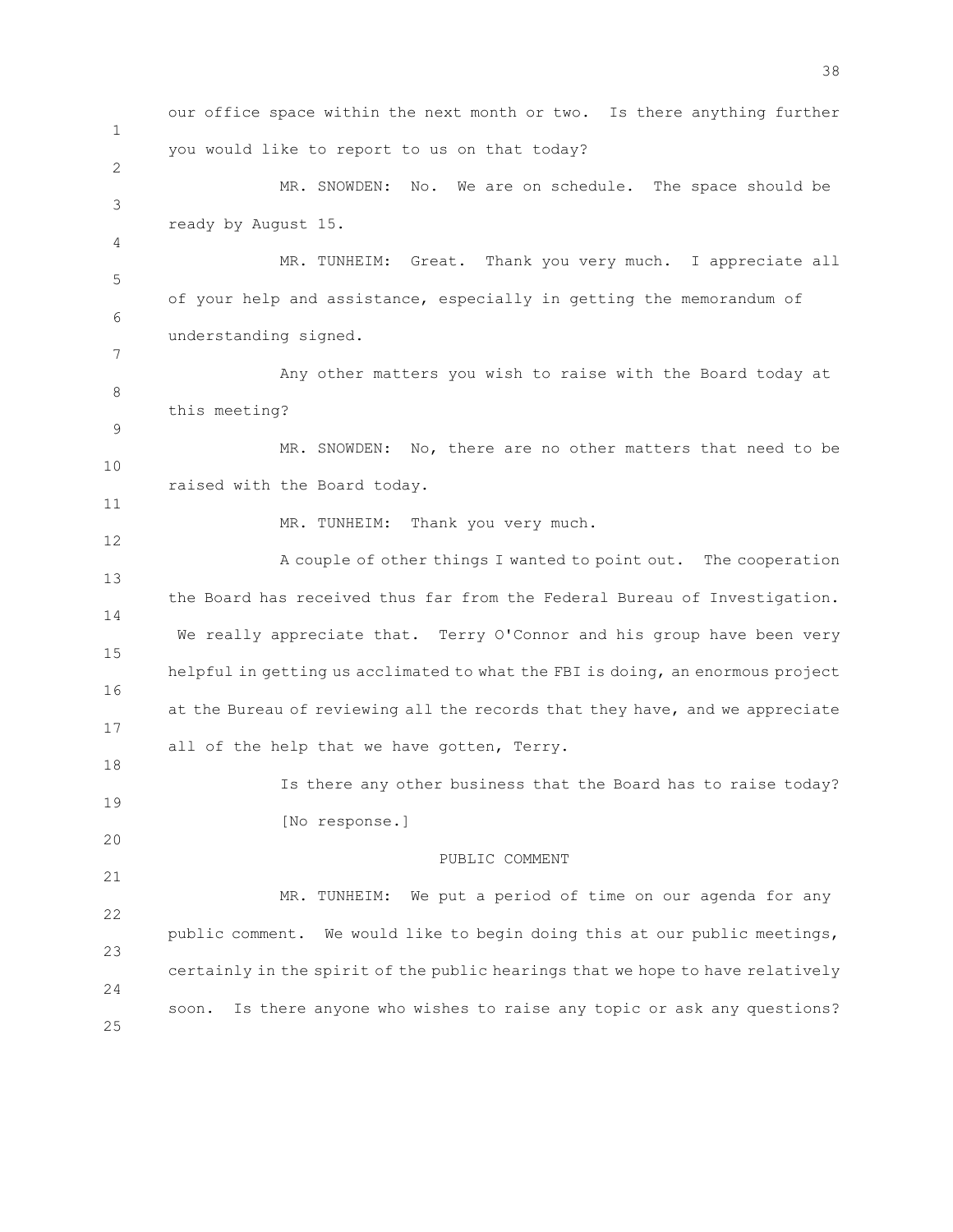Dr. Newman.

2 3 MR. NEWMAN: Yes. Thank you very much, Mr. Chairman. MR. TUNHEIM: For the benefit of the court reporter, why don't you give your name and address.

5 MR. NEWMAN: Dr. John Newman, 1019 Summer Hill Drive, Odenton, Maryland 21113.

7 8 9 10 I have a question. First of all, the NSA collection, which I personally reviewed, is some 90 documents. One is a genuine document. The other 90-some-odd are half overhead: "we'll meet you here"; "send us this there." The other half are UPI or AP tickers. In other words, just one document.

12 13 The DIA collection, which I have also reviewed, is nothing but overhead, letters back and forth concerning other documents. So from a research standpoint, zero.

15 16 17 18 19 With respect to the Department of Defense, in the new releases I have identified at least 30 documents pertaining to the United States Army that the FBI or mostly the CIA has released. Obviously it considers them assassination-related records or they wouldn't be releasing them. That contained names of Army intelligence agents and agent networks and Army operations against Cuba in conjunction with the CIA.

21 22 23 24 I have only informally been able to provide same to the Army. I would be perfectly happy to share them with this Board. It establishes a very wide frame and scope of Army activities that at least other agencies consider assassination-related documents. I think that the Army should be reviewing those.

25

20

1

4

6

11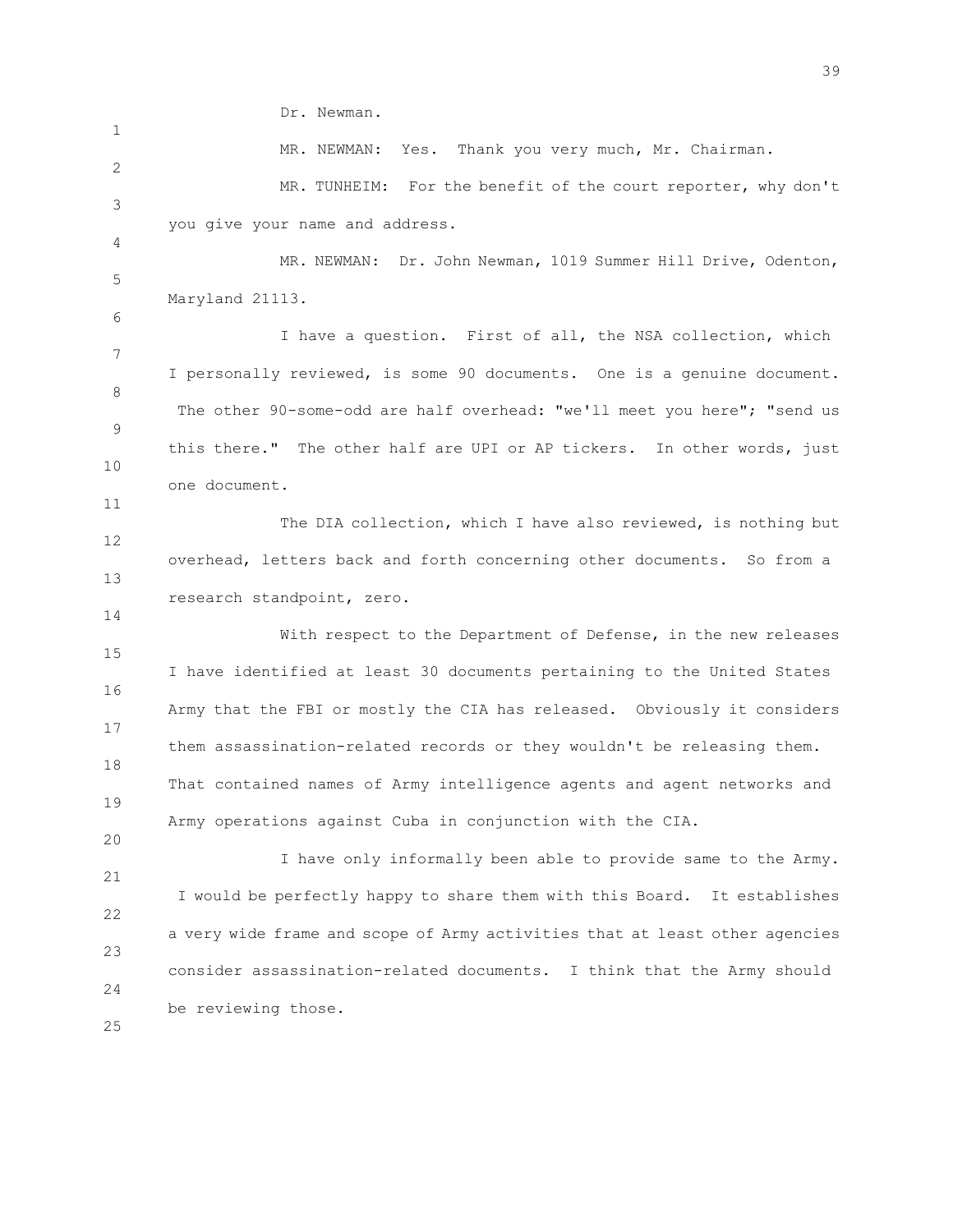My question is a very general one for a sanity check now. MR. HALL: Did you say sanity check?

[Laughter.]

4 5 6 7 MR. NEWMAN: Is it the interpretation of this Board that no agency under this law has the power to withhold from you a document that they know and that you have defined properly as an assassination-related record and that only this Board has the power in the last analysis to withhold that from the public and not the agency?

9 10 11 12 13 MR. TUNHEIM: Dr. Newman, that is the position that this Board in our discussions thus far has taken. We have not had an opportunity to really communicate that broadly with agencies yet because we haven't been in a position to do that. We will once our staff is on board this fall. That is our understanding of the intent of Congress in passing the JFK Records Collection Act which created this Board.

14 15

22

1

2

3

8

Mr. Lesar.

16 17 MR. LESAR: Jim Lesar, president of the Assassination Archives and Research Center, 918 F Street, N.W., Room 509, Washington, DC 20004.

18 19 20 21 Chairman Tunheim, I have written a couple of letters presenting some very specific problems regarding the definition of assassination records. I wonder whether there is any hope of getting a resolution of those issues before the fall or whether or not you plan procedurally to wait until the fall to deal with those issues.

23 24 25 MR. TUNHEIM: Mr. Lesar, I appreciated receiving those letters. We are involved in discussions on those issues. We are very well aware of the potential problems. From our standpoint, being a part-time board,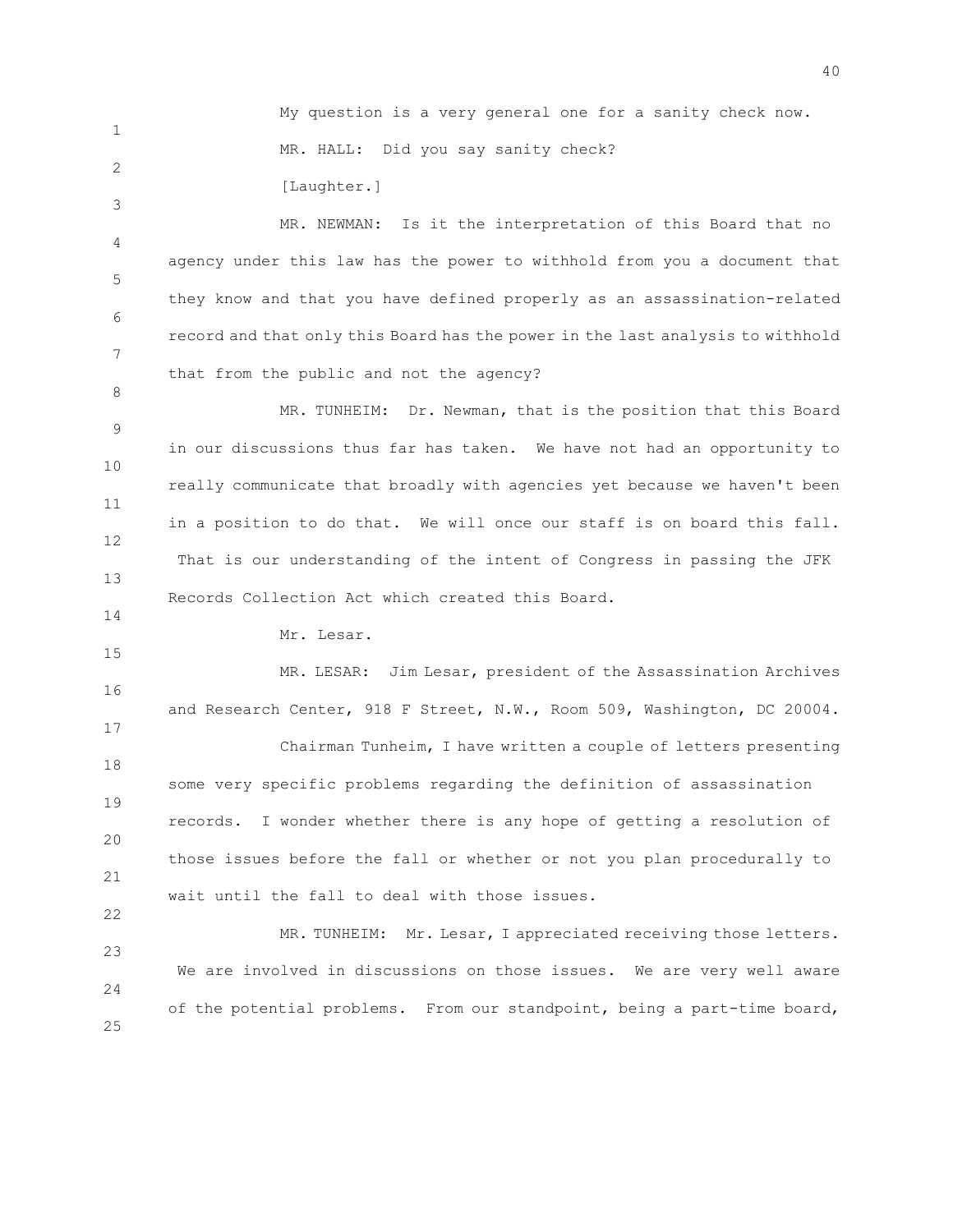1 2 3 we really need to have a staff together to begin to research those issues thoroughly, to have the requisite discussions with the Congress about correcting any problems that are there. Some of these issues have been raised with members of Congress and staffs. So they are aware of the issues.

5 6 7 8 It's our view that until we have a staff in place where we can request a legal opinion from a general counsel, for example, and other necessary staff work, that we are not really in a very good position to push resolution of those issues, but that time will come very soon. We are trying to push it as fast as we can.

4

9

10

12

15

19

Mr. Zaid.

11 MR. ZAID: Mark Zaid, 1200 New Hampshire Avenue, N.W., Suite 230, Washington 20036.

13 14 I want to follow up first on what Jim just touched on and then ask for a little elaboration on a couple of things. These should be directed toward Steve Tilley to begin with.

16 17 18 I think you had mentioned that you had already gone through NARA's records and had begun to make some determinations as to what might have constituted an assassination record initially. I am wondering if you could elaborate with general descriptions what those records have been.

20 21 22 23 24 MR. TILLEY: Some of this was done before I came back to take this position. Members of the access staff here at the National Archives began the process. We went back through some of the records we already had in our legal custody to look for documents that we had not located before or that we knew about but which were related to the assassination so that they could be incorporated in the collection.

41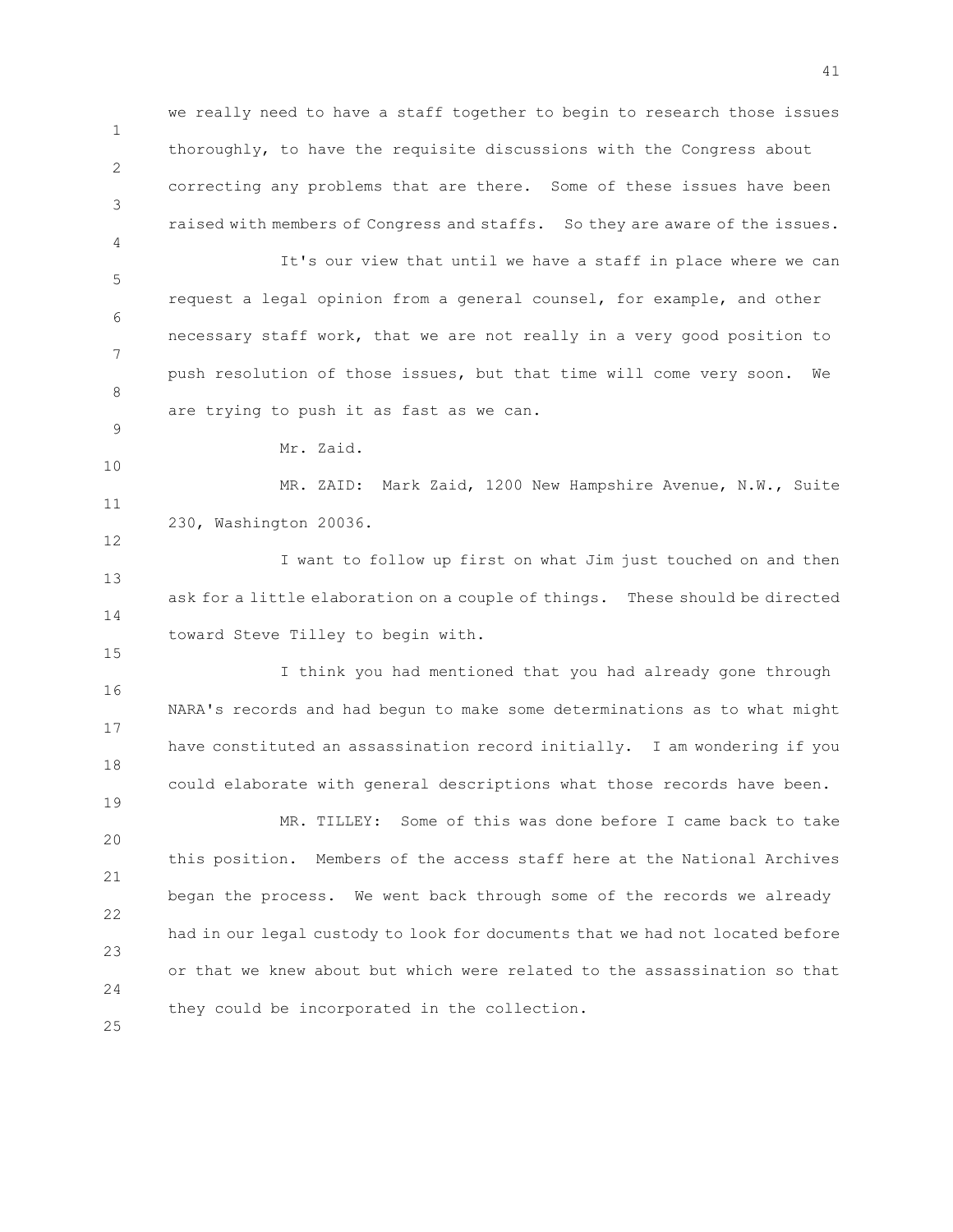1 2 3 4 5 6 Searches were made of the records of the National Archives itself, particularly correspondence with the Office of the Archivist, and then of course the unit that was responsible for the work of the Warren Commission all those years, a branch called the Judicial, Fiscal and Social Branch in its last orientation, if you will. Those kind of national archives that were related to the assassination were looked for and then brought into the collection as related to the assassination.

8 9 10 11 12 13 We also looked through records of other agencies that we had, such as the Office of Management and Budget. We found a small series of records of the OMB that were related basically to the budgetary administration of the Warren Commission. Just as this Board is dealing with the Office of Management and Budget, the Bureau of the Budget at that time also worked with the Warren Commission. So we brought those records into the collection.

7

14

16

20

15 We had some State Department records in our custody that we went through.

17 18 19 Obviously as people went through those files, they made decisions on what group of records were related to the assassination and which ones were not. I don't think those decisions were particularly difficult, but obviously there was a decision-making process there.

21 22 23 24 25 The second part of that was the part that I alluded to earlier, my trips to the presidential libraries. The libraries had put together tentative lists of holdings that they had that seemed to be related to the assassination. When I visited those libraries I sat down with the staff there and we looked at those lists and we went through and basically said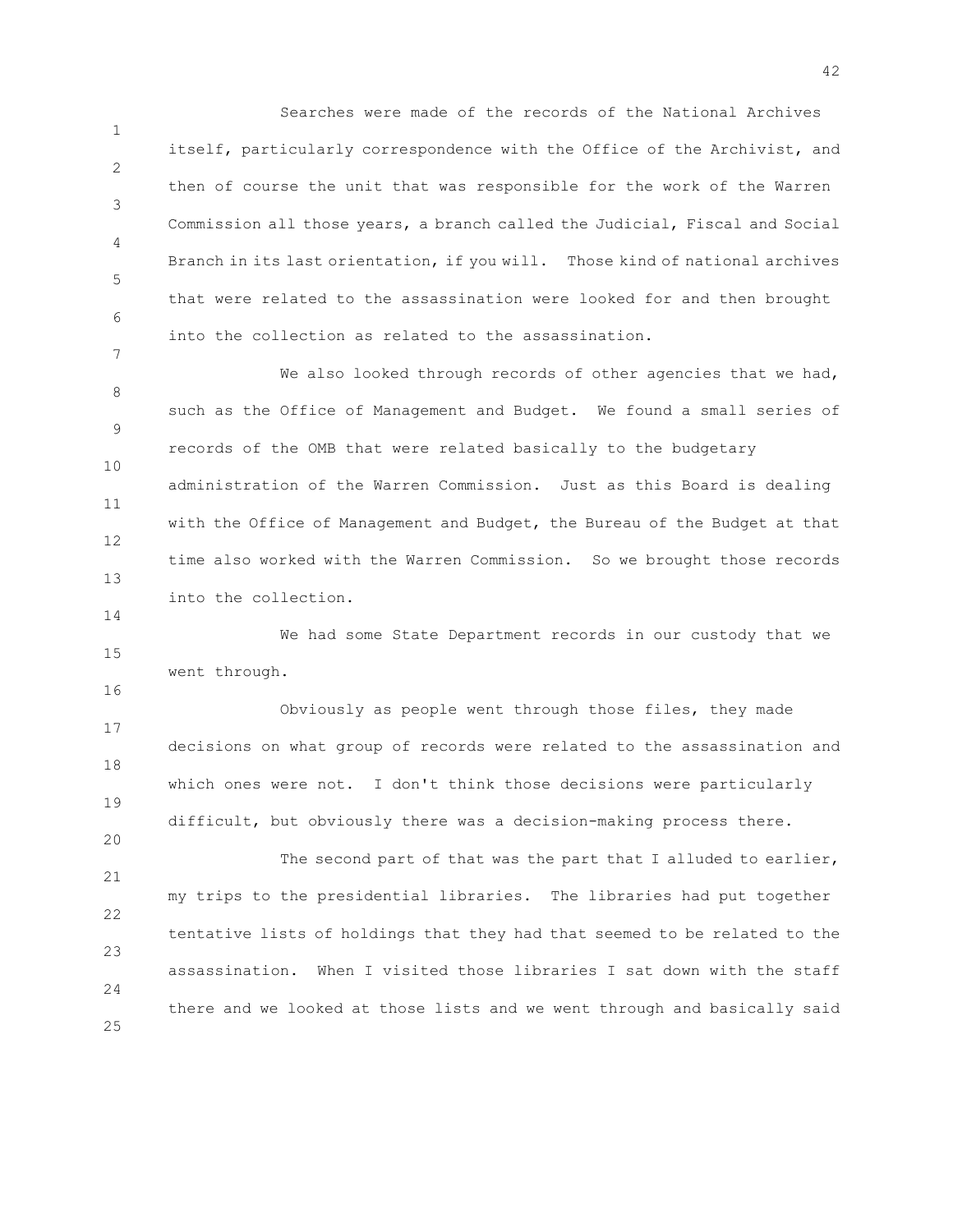this is related, this is not. So we made some decisions on what we would include in the collection.

3 4 5 6 At the same time, for the ones that were in fact determined not to be assassination records, I said keep the list and we'll show this to the Review Board, and then if the Review Board wishes to say, no, you're wrong, this needs to go into the collection, then in fact that will take place.

8 9 10 11 So there was a two stage process. The library staffs put together a tentative list of their holdings that seemed to be assassination-related, and then when I visited those libraries we went over the list and made some decisions on what we would include and what we would not include.

13 14 15 16 17 18 19 I don't think there were any major decisions there. It was a question of degree. As an example, there was a series of records at the Kennedy Library that an individual had donated which discussed architecture and art that had been created in the wake of the assassination, things that were done to commemorate JFK after the assassination. Frankly, I said I don't think this is an assassination record; this doesn't go to the heart of what this Board is established to find out. I didn't think that was a very important series to include in this collection.

21 22 23 24 That is an example of something that we did not include, but the Board will have a chance to review that decision and to say whether or not they wish to include it in the collection. Anything that the Board chooses to include will be entered into the database and will be included in the collection.

25

20

1

2

7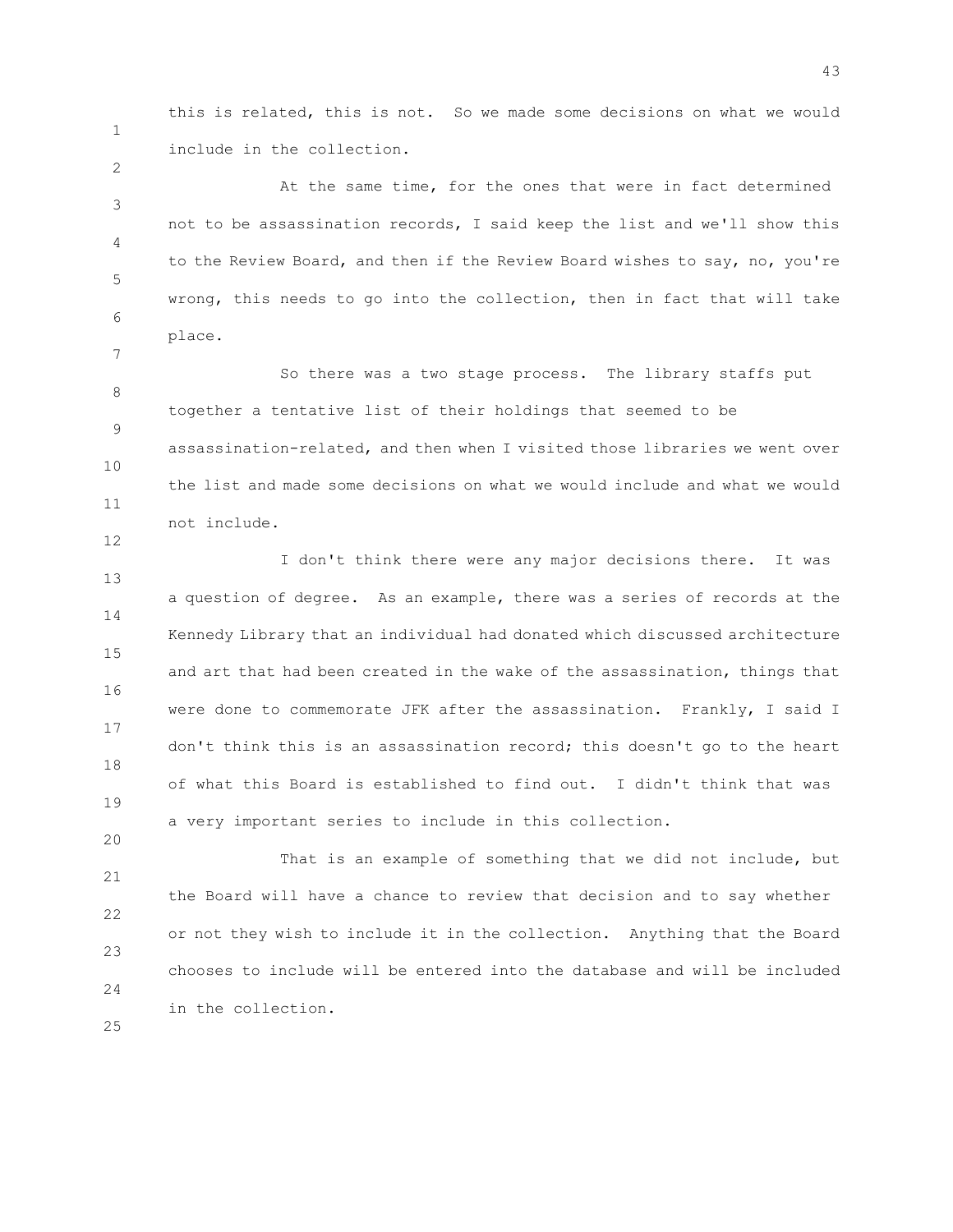That's roughly what we did.

1

2 3 4 5 6 7 8 9 10 11 12 13 14 15 16 17 18 19 20 21 22 23 24 25 MR. ZAID: I would like to hear some further elaboration on what I think were comments that Dr. Hall made in Newsday in May or June. One that actually was already referenced were the Post Office files. The question is the autopsy photographs that you mentioned in the article, referring to -- was it Dr. Joyce that said that? I'm sorry. In the article it appeared as if you were saying these were new photographs. Was that a reference to the Fox set of autopsy photographs? MR. JOYCE: It was not a reference to new photographs. MR. ZAID: It was an additional set that had not been known about? MR. JOYCE: That's right. MR. ZAID: Is that a reference to the photographs of Secret Service Agent Fox? MR. JOYCE: It was the information on a second set of existing photographs. MR. ZAID: The Post Office records. The article indicated they were records that had been rediscovered by the Post Office, not having known where they had been filed, but had been made available to the Warren Commission. Were they available to the researchers, or were they just made available to the Commission and then filed away and forgotten? MR. TILLEY: I think I can address that. The way those records came to our attention was this. Out at the Records Center in Suitland, Maryland, we maintain a large unscheduled accession of Post Office Department Records. Without getting into the arcane world of archiving too much,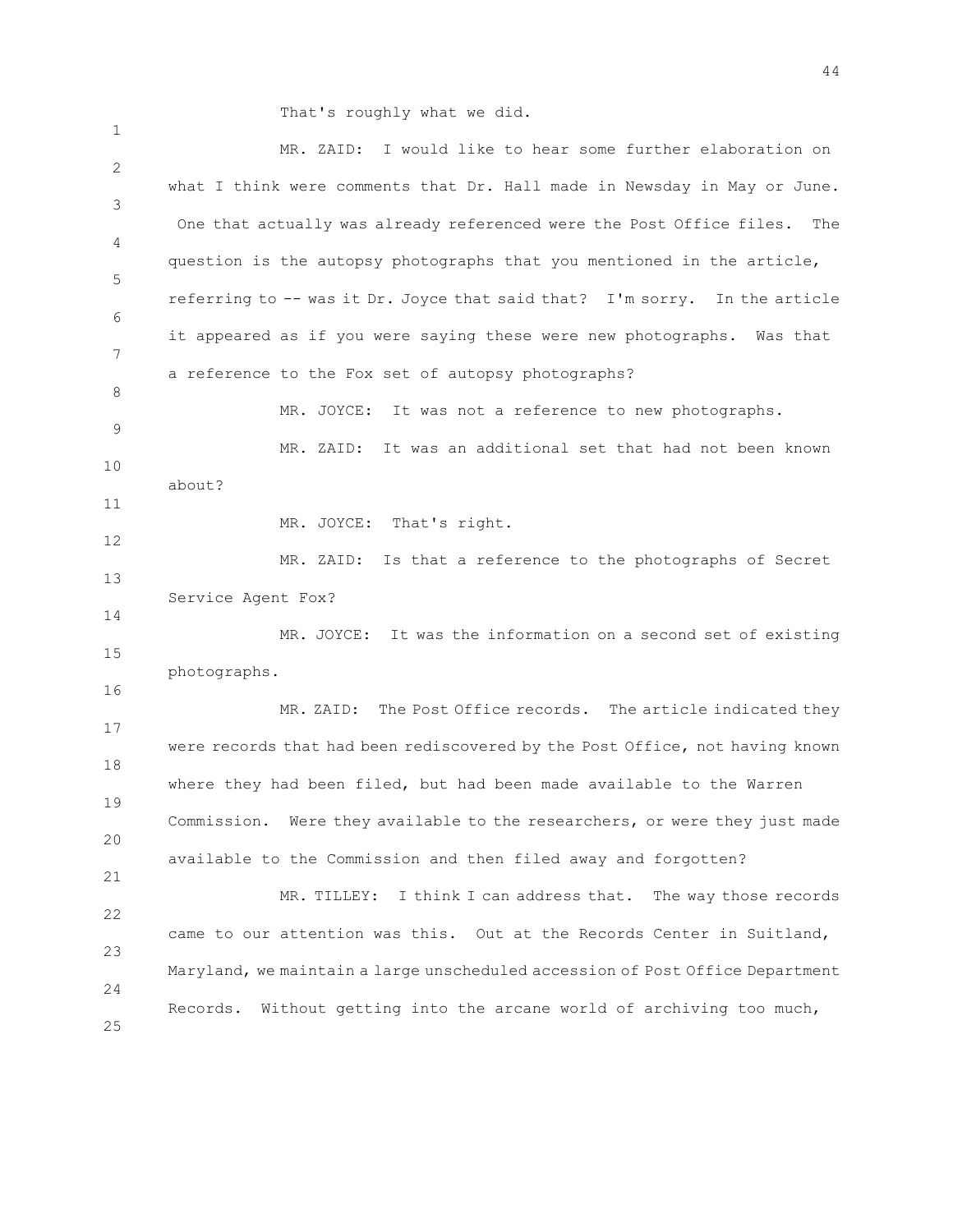agencies retire records to the Records Center under what we call a schedule which sets forth the information on how records should be retired to the Records Center and at what time they should be either destroyed or turned over to the National Archives for permanent retention.

1

2

3

4

13

21

5 6 7 8 9 10 11 12 However, at the Records Center there are many thousands of feet of records for which there is no schedule, and the Archives has had a longstanding project going to attempt to look at those unscheduled materials out at the Records Center and in fact write a schedule for them so in fact we can then do something about this large body of records, because under the law nothing can be destroyed without the approval of the Archivist. That means you can't destroy unscheduled records because the Archivist has to approve a schedule for them. We have been working at trying to get all these records scheduled.

14 15 16 17 18 19 20 One of the people that works for our Office of Records Appraisal had been assigned the job of doing the Post Office Department records. In looking at this large unscheduled accession, she came across a series of records which clearly identified their cooperation with the FBI in investigating the assassination of President Kennedy. So this lady who works for the National Archives who found this sent me a message saying, I found these records, I think you want to know about them. So in fact that is how they came to our attention.

22 23 24 25 I do not think the Post Office Department frankly knew they were there. The U.S. Postal Service now. The records were sent out in the mid-1960s, have been there for 25 or 30 years, and frankly just fell through the cracks. In an unscheduled accession often an agency will have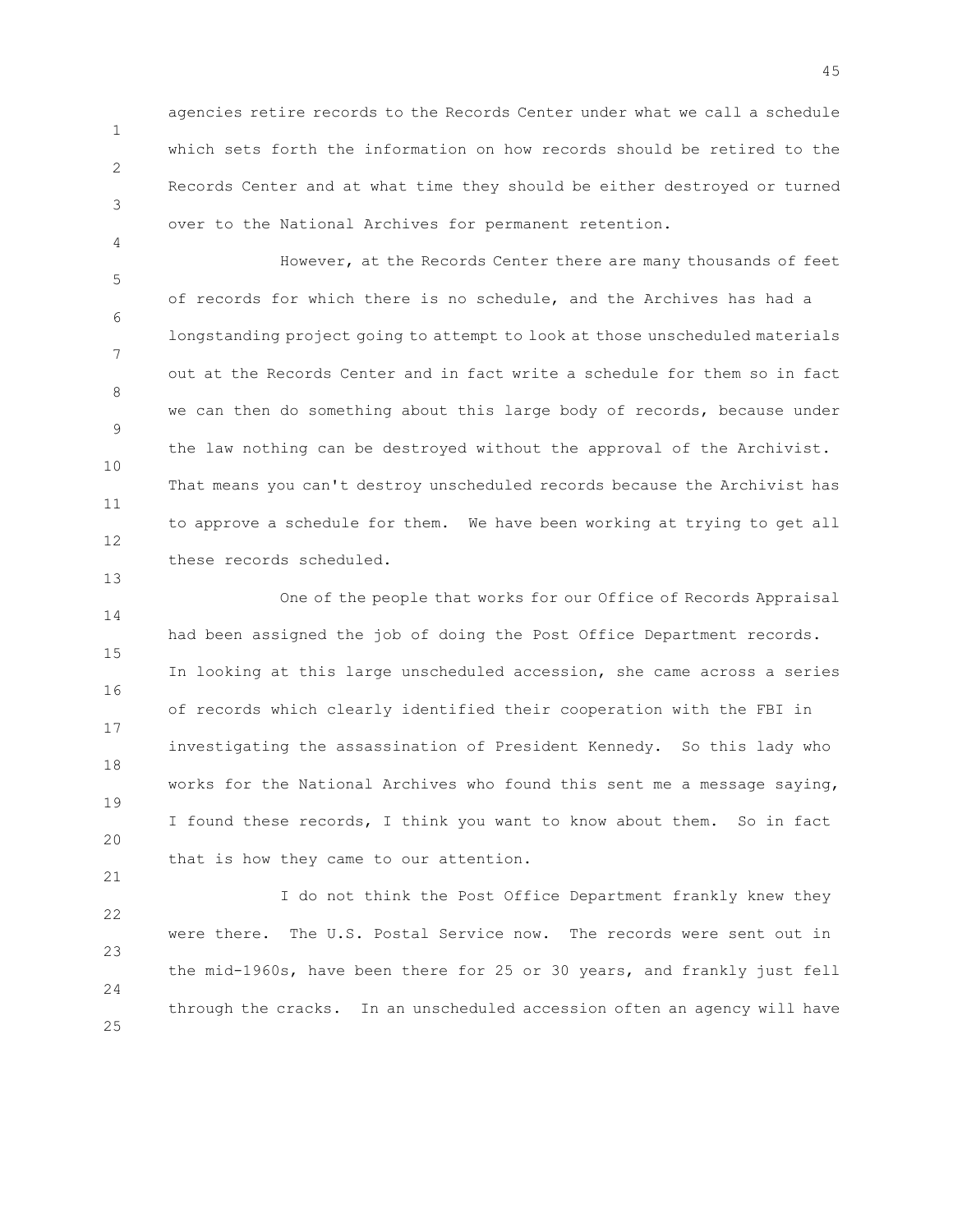1 2 no record of what is in the accession themselves. I don't think I'm telling any tales out of school by saying that there are so many records in the possession of agencies. Frankly, they don't always know what is out there. That's why we go through these records.

3

4

14

17

22

25

5 6 7 8 9 10 11 12 13 MS. NELSON: Let me address your question about whether or not this was in the Warren Commission testimony. This is one of the things you just almost have to have a staff for. That is to say, putting together what is public and what agencies asked to be postponed and determining what was available and when and to whom and all that kind of thing takes a staff. You know how long some of you have spent on this. It takes a group of people who become very, very familiar with every aspect of what is open before answers like that can be found. I suppose it would be easy enough to see if the Warren Commission stuff is all available. Most of us have read parts of it.

15 16 I think that really is the answer to your question. That is the kind of thing our staff will have to do and organize itself to do rather quickly.

18 19 20 21 MR. TILLEY: There is no doubt that the Post Office Department records were made available to the Warren Commission. Whether or not they had access to this entire file now is something, as Anna says, we simply can't decide until we get that file and then compare it to what we already have.

23 24 MR. ZAID: For the record, I don't see anything suspicious with the Post Office records being found after all these years. I'm surprised they weren't in Chicago.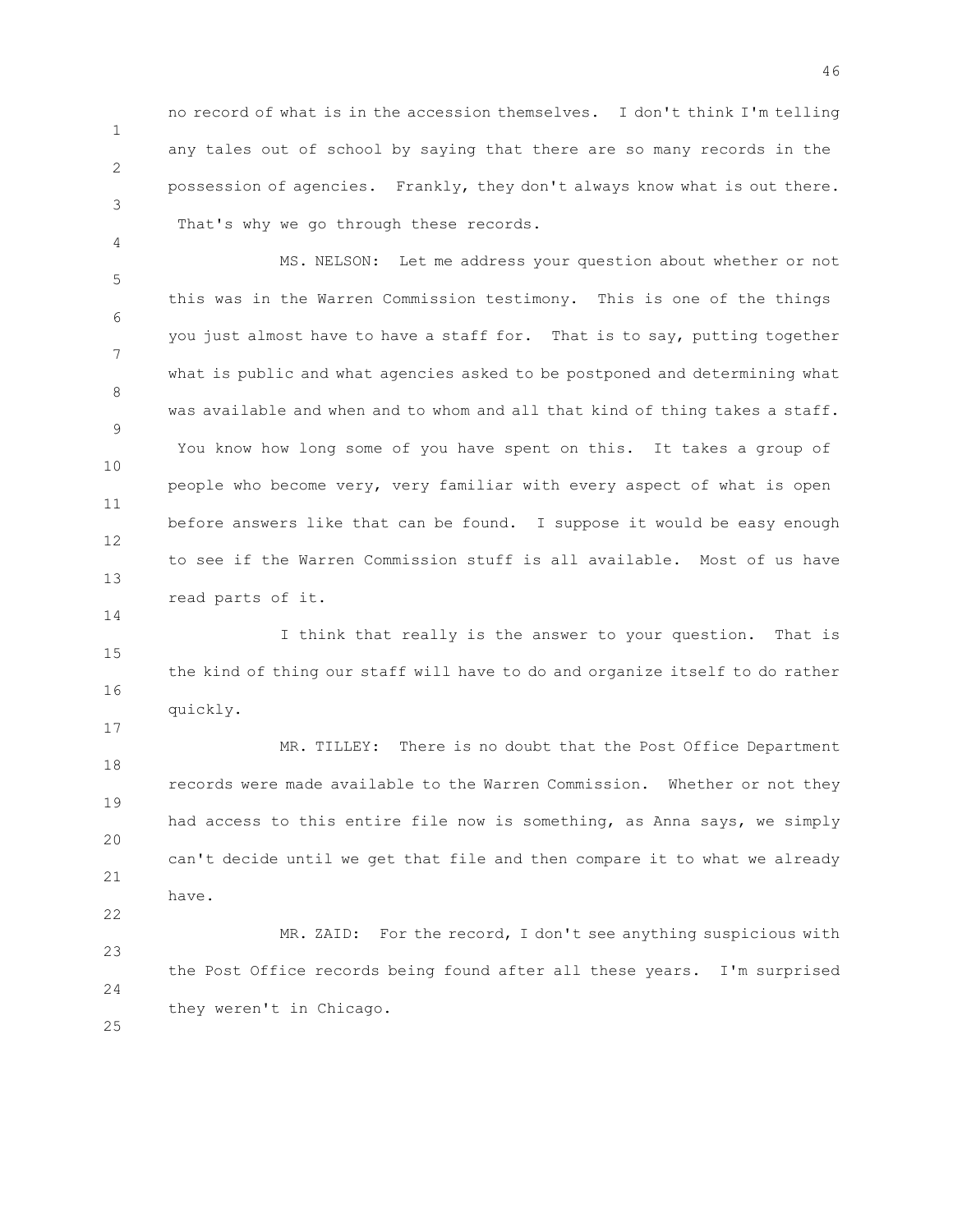[Laughter.]

1 2 3 4 5 6 7 8 9 10 11 12 13 14 15 16 17 18 19 20 21 22 23 24 25 MR. HALL: Mr. Zaid, that was my comment. I think it was very poignant that these materials would reveal themselves in this particular way. MS. NELSON: Actually, those of us who have done research at the National Archives over the years are not at all surprised. MR. TILLEY: I think it's very instructive how there could be additional assassination records coming to light in a similar manner, because as has been alluded to, this is not a surprising development at all. MR. TUNHEIM: Any further comment today? [No response.] MR. TUNHEIM: Is there any further business to come before the Board today? [No response.] MR. TUNHEIM: There is one more administrative point. I am going to leave a sheet of paper here. Any of you who wish to get updates from the Board, advance notice of meetings that we can provide specially to you, we will be glad to do that if we can just get your name and address. We tried to do that for this meeting for those of you that we knew would be interested, but we want to start compiling a list so that we can be helpful to anyone who wants to follow our progress throughout the next two years. ADJOURNMENT MR. TUNHEIM: Is there a motion to adjourn? [Motion made and seconded.] MR. TUNHEIM: All those in favor say aye.